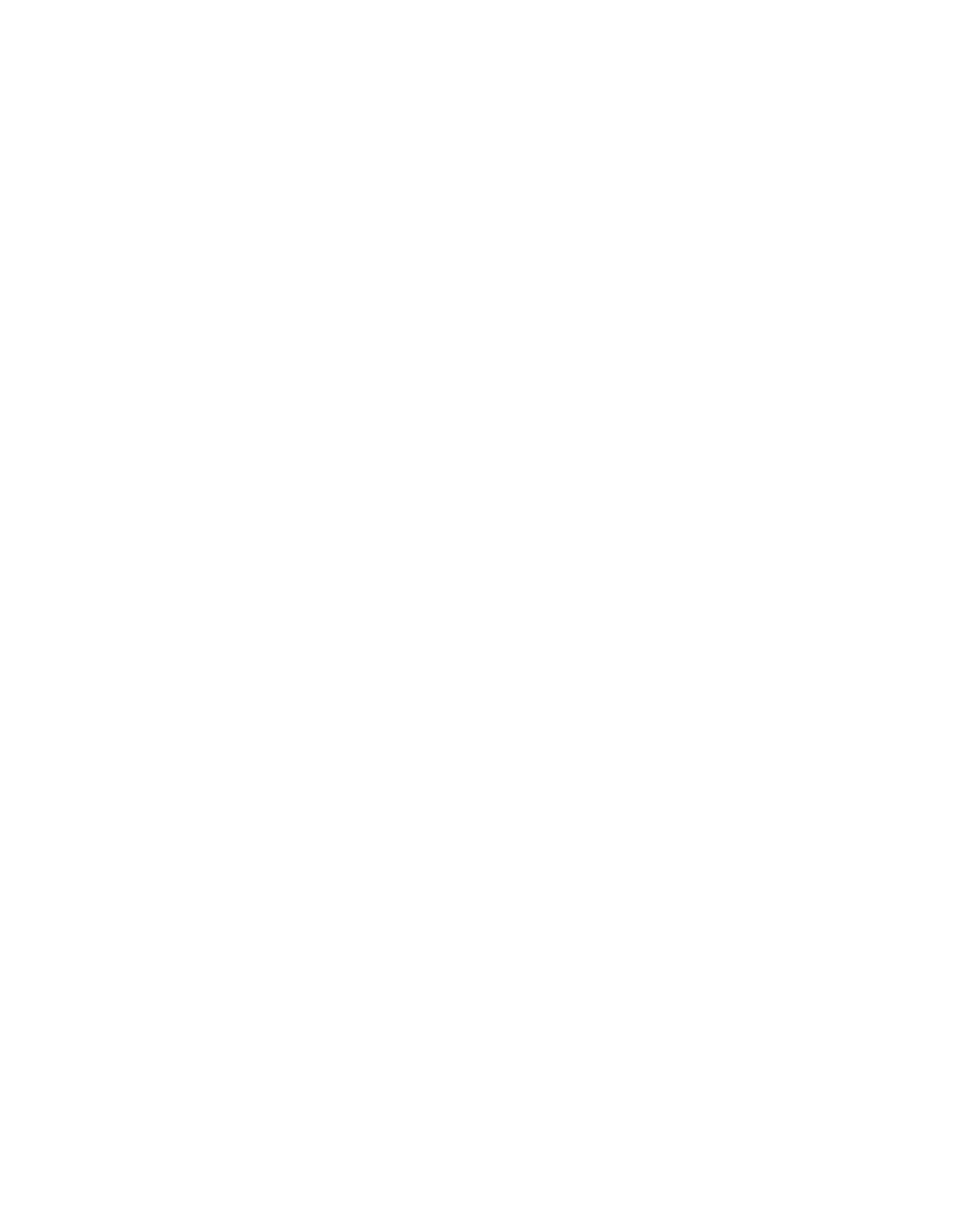Rectory & Parish Center: 31 Sidney Place, Brooklyn, New York 11201 Church: 1 Aitken Place (19 Sidney Place) Web: stcharlesbklyn.org - Email: [rectory@stcharlesbklyn.org](mailto:rectory@stcharlesbklyn.org)

Copyright © 2020 Roman Catholic Church of St. Charles Borromeo in Brooklyn. All Rights Reserved.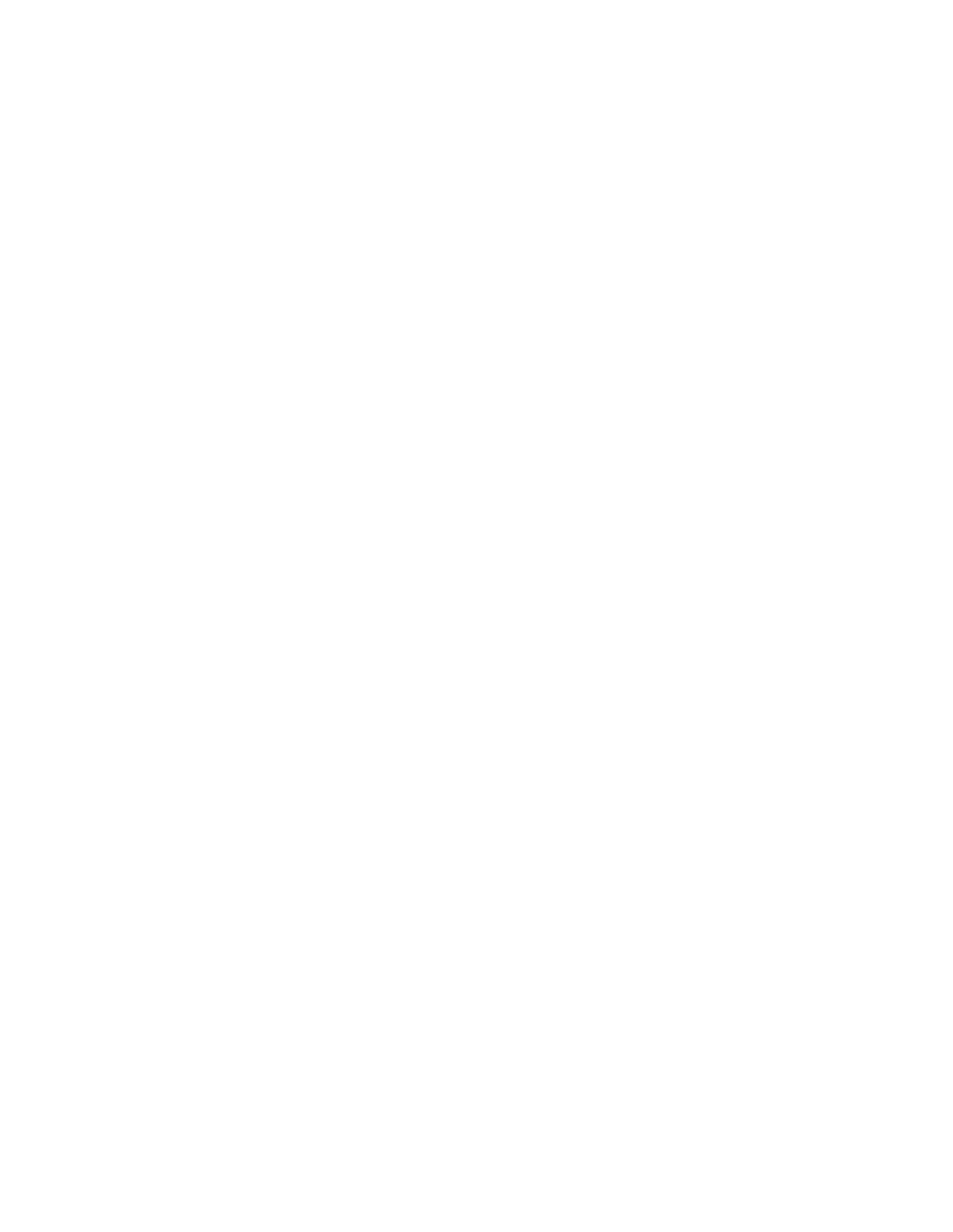# Contents

| 32nd Sunday in Ordinary Time/Memorial of St. Charles Borromeo – Fr. Smith50 |
|-----------------------------------------------------------------------------|
|                                                                             |
|                                                                             |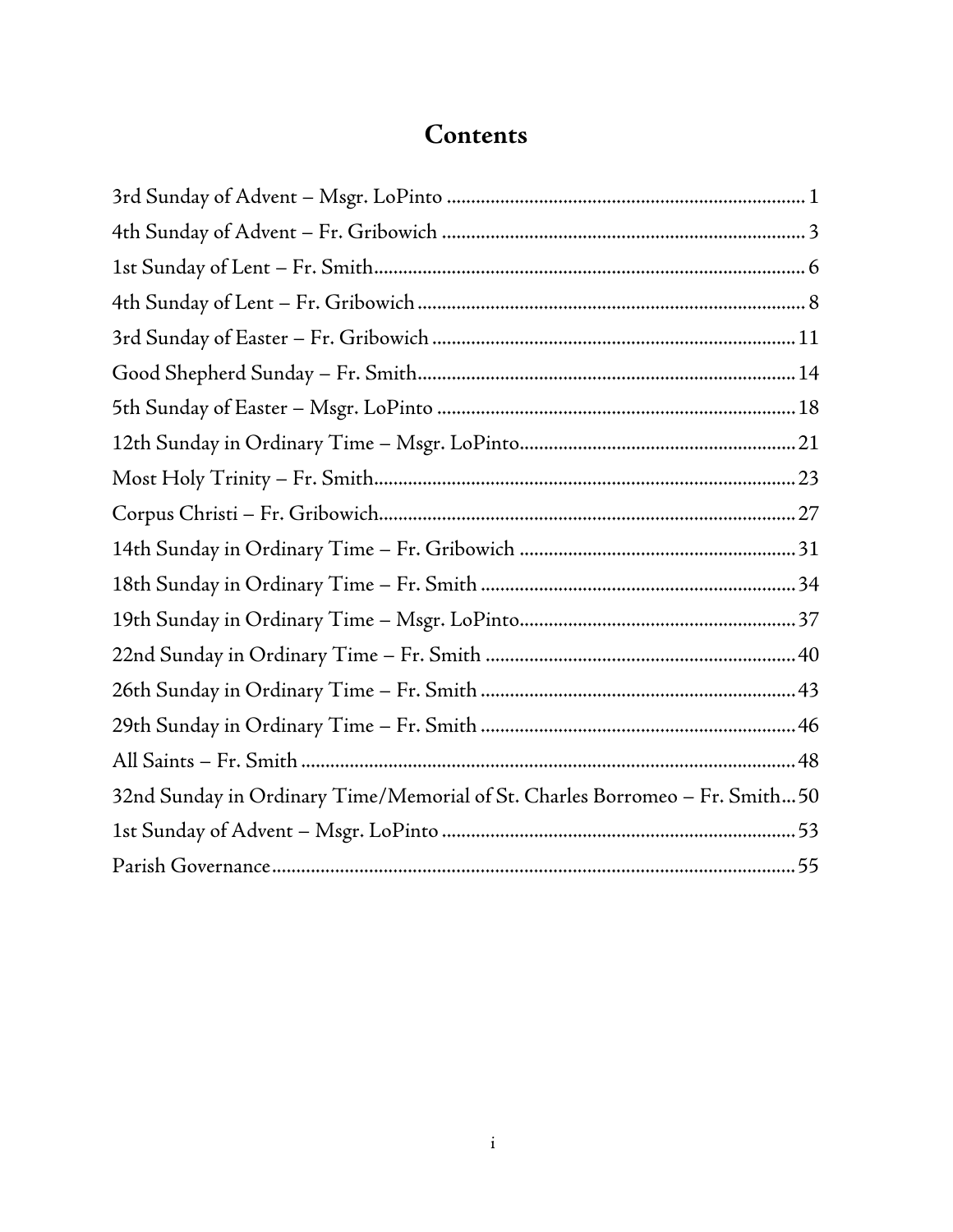The homilies in this compilation were taken from transcripts of our Masses this liturgical year and document the life of the parish during the time of the COVID-19 pandemic. The recordings of the Masses are available on our website at **[https:/stcharlesbklyn.org](https://stcharlesbklyn.org/)** and also on our YouTube channel,<https://youtube.com/stcharlesbklyn>.



"St. Charles at Home" is a YouTube series where parishioners discuss the Gospel with that week's homilist, available at: https://youtube.com/playlist?list=PL60TKkGo\_-DhSaXgHYZbUCOerOdWWIxYP.

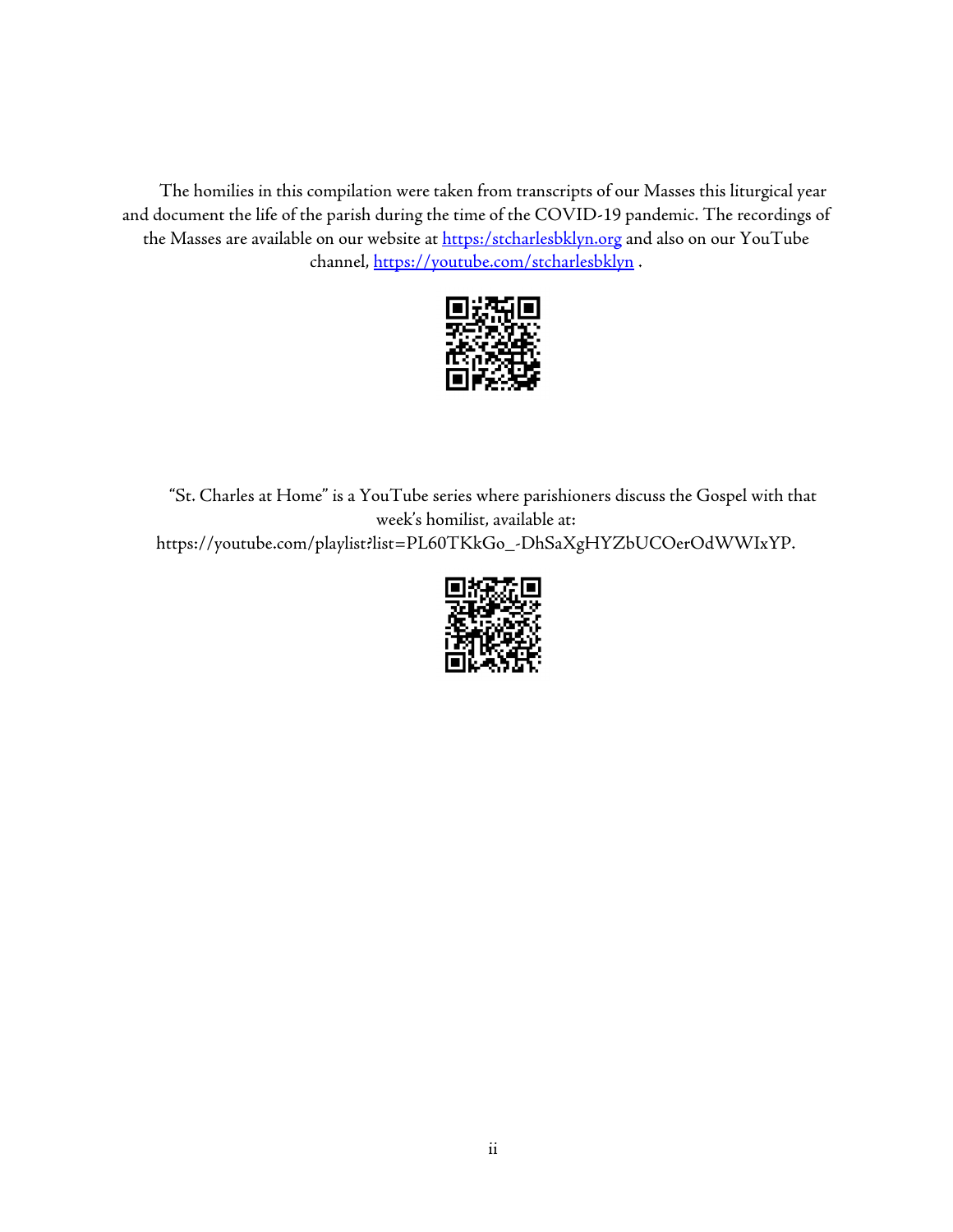## <span id="page-6-0"></span>**3rd Sunday of Advent – Msgr. LoPinto**

December 16, 2019

The Family Faith Formation program children traditionally hold their Christmas Pageant during the 11:15 am Mass on the  $3^{rd}$  Sunday of Advent, and again on Christmas Eve.

Each year, the children present us with this very beautiful reenactment of the Christmas story, and they do that with great enthusiasm and excitement. Witness the dedication to detail – the preciseness of their costumes, as well as the way they make the whole scene flow. So they remind us that this is a very special time of the year.

But I think, unfortunately, in the midst of the world in which we live, much gets lost of the symbolism, the meaning and significance of this special time. So when the children present the beautiful scene, I ask you to take a moment to reflect, to reflect on the scene, for Luke and Matthew – that's where the gospel today came from: a combination of Luke and Matthew who record for us the infancy story – they did that with great deliberation and they wanted in a sense in the scene that they were portraying capture the universality of this event, for it was an event that brought together the mystery of God's creation.

Mary and Joseph come to Bethlehem because Caesar Augustus has decided he wants to count all the people. He wants you in a sense to build his power, build his power, by saying, look all the people I rule over. How can anyone doubt me, how can anyone challenge me?

And yet, in the midst of that moment, God chose to reveal, really the story of creation in that little scene in Bethlehem, the story of creation unfolds. For Joseph and Mary come and they find no place. The town is overwhelmed with people who have come for the census, and so they go to the cave, some say a barn, but some place in the midst of where the animals are. And it is significant that they go to the place where the animals are. Creation is a story of Harmony, the story of unity.

And so, in the midst of that scene, a child is born. An infant in swaddling clothes and placed in a manger. The place is cold: it's winter and so it is the warmth of the animals' breath that creates that scene, that warmth, that sense that everything is okay.

And then come the shepherds with the sheep. They were on the outskirts – if you ever go to Bethlehem, you will see that from the site where the nativity is said to have taken place, where they are on the outskirts of town, a place called the Shepherd's Field, because nobody wanted their smell or the smell of the sheep. So, they were outcasts, they were put aside, and yet it is to them that the angels first come and bring the good news, bring glad tidings. They were the first to come and offer worship. They were outsiders God invites in, brings to this very special moment.

And along with the Shepherds you have the Wise Men, who come later, but who represent in a sense the secular role, coming from different places, and again, of different ethnic and religious backgrounds, and they all come to one place, where there, they might find the gift of God, and the gift of God is embodied in the Child, in Jesus.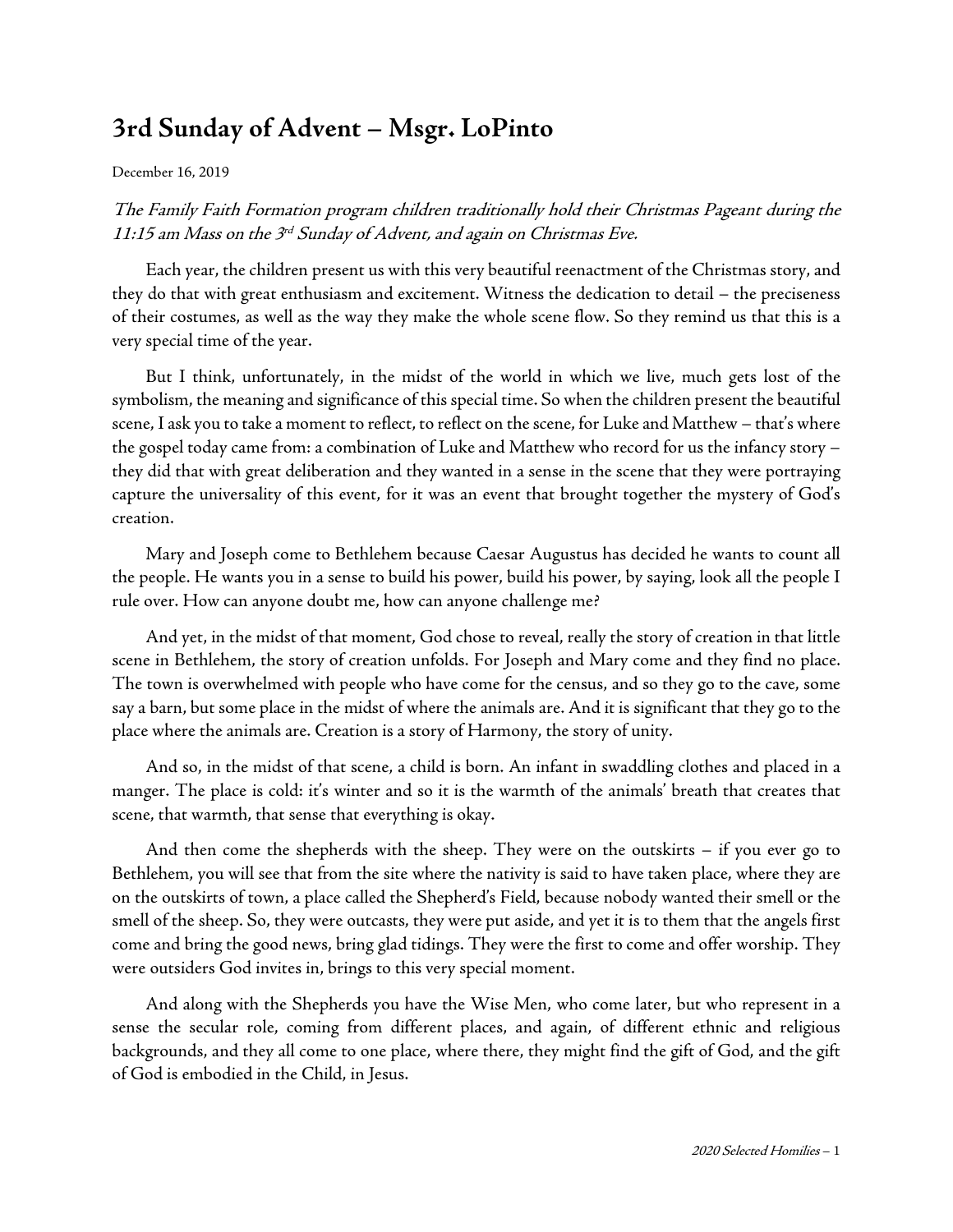But that can be significant, because that child is not your children, in cribs or bassinets, or those beautiful things, but placed in the manger, the feeding trough of the animals. You have this scene of creation unfolding. God has another message in the that I will build, I will build this Kingdom, represented in this scene. I will build it by continually feeding you: feeding you with my life.

The Child in the Manger is the sign of the Eucharist, the sign of how God continues to draw us into the mystery of God's life. That that fulfillment of creation might ultimately be a change. In a sense, there may come a day – as Isaiah so beautifully prophesizes – there may come a day on God's holy mountain when harmony, when unity, when joy and when peace will reign over the face of the Earth.

As we prepare for Christmas, that's what we're preparing for: preparing to remember, to remember that this is what God has deigned to do and invited us as the children participated in this beautiful scene, inviting all of us to participate – day in and day out – to make this scene live.

Brothers and sisters, that is the ultimate challenge of Christmas. We thank the children for participating in presenting this great remembrance. We pray that it inspires all of us in these days that are coming, as we prepare for the great day of Christmas, that we take time, as we put that nativity scene together in our homes, we take time to take each of those pieces, to remember what they represent, and make them, make them a part of our living going forward.

We invite the children now to go back to their places. Because Life goes on.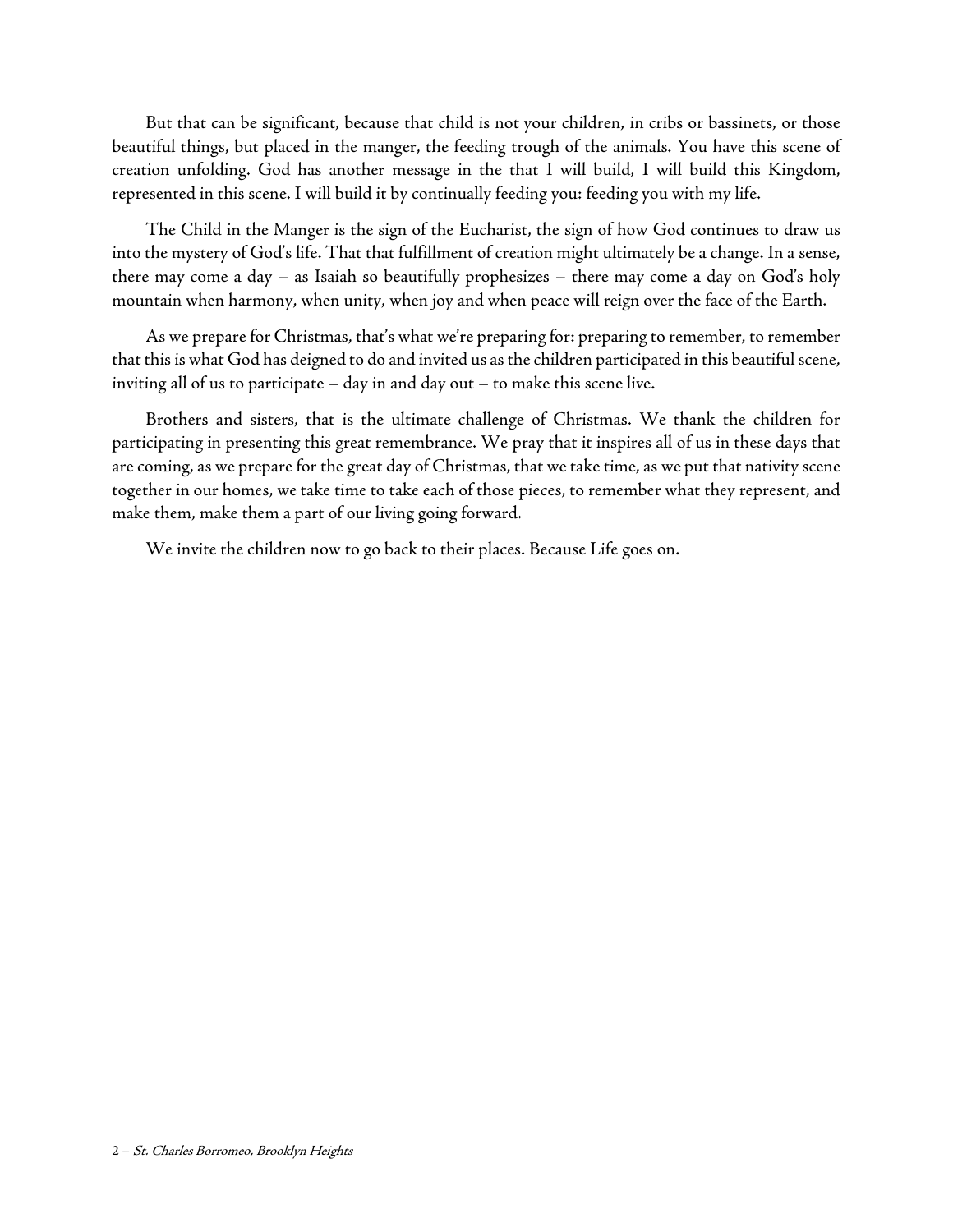## <span id="page-8-0"></span>**4th Sunday of Advent – Fr. Gribowich**

December 23, 2019

Fr. John Gribowich was concluding his studies at U.C. Berkeley, as well as assisting at St. Joseph the Worker Church in Berkeley, California.

Good morning, everyone!

Happy 4th Sunday of Advent! I was here with you for the first Sunday of Advent, and now I'm here with the last Sunday of Advent. Maybe one of these years I'll be here at Christmas, too, but that's not going to happen this year, either, because I leave to go back to New York tomorrow. And I actually, unfortunately, this will come to the end of my time here at Saint Joseph's, because my program at Berkeley wrapped up this semester, so I will not just be leaving and then coming back. I will be leaving pretty much for good, although I do hope to come back and visit in April, so I ask for your prayers.

And it's very providential that the last time I will be able to spend with you, we hear this Gospel that speaks of how the birth of Jesus comes about through the lens, if you will, of St. Joseph. Since it's very providential to be here at the church of St. Joseph and to preach about our patron saint, and of course during Christmastime there are not that many Christmas readings. In fact, the infancy narratives only happen in the Gospels of Luke and Matthew. So we hear them often, and of course, we hear them so often, that we tend to kind of gloss over some of the details. But every single word in the scripture can ultimately be looked upon as being purposeful in some type of way, and if we look at how Joseph is described in this Gospel, I think it gives us some insight as to how we as Christians are called to live our lives.

Firstly, Joseph is known as a righteous man. He was a righteous man and therefore he knew what was right, and the fact that he learned that his soon-to-be wife was pregnant and he knew that he wasn't the father, he knew that to be right would be to somehow get out of this arrangement, to get out of this future marriage. He was righteous.

Sometimes we also hear that he was just – a just man, and we also hear once the angel Gabriel appears to Joseph, that he's given a title, if you will: Joseph, son of David. Son of David.

So he's a righteous man, and he's a son of David, and why are those words so important in understanding who Joseph is? Because to be a righteous man – to be a righteous woman – to be a just man or just woman isn't simply just about knowing what's right and wrong. It's more fundamentally important understanding who you are in relationship to God, who you are in relationship to God.

Joseph was righteous because he knew who God is, and he also knew who he was. He knew that he wasn't God. He understood his relationship to God. He understood that he did not play God. He was not in charge of his destiny, if you will. He did not will himself into existence. He wasn't responsible for his birth. Joseph is a righteous and just man because he understands who he is in relationship to God, and he stands in all of that relationship.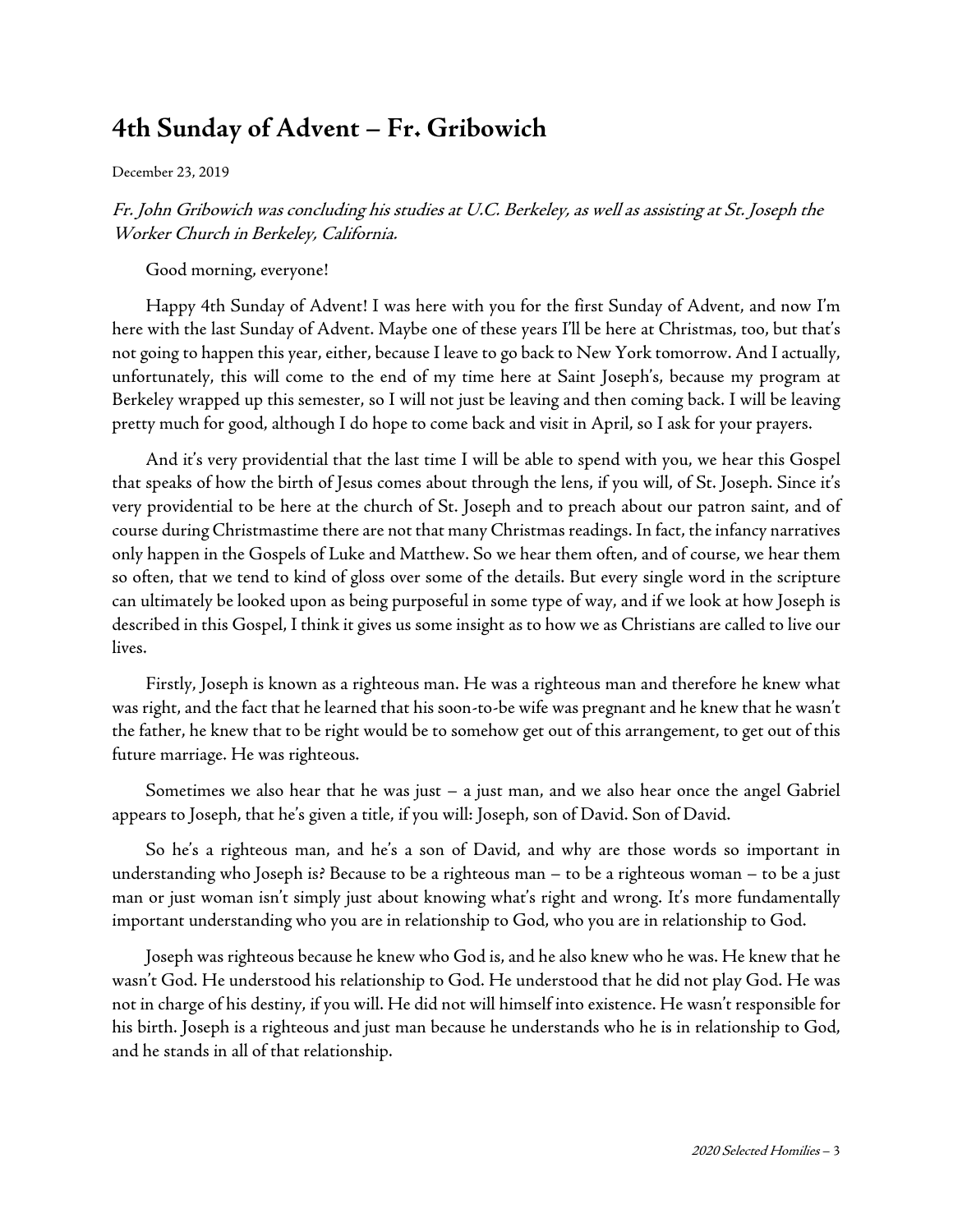And in a very similar sense, as he's called the son of David he understands that he participates in something much bigger than himself: a lineage that goes back to King David, and who he is actually as a human being is not singularly important. What is important is the fact that he comes from a royal house. Once again, something that he did not choose, knew, or something that he deserved.

And when we think about that we can understand why Joseph was the exact right fit for what was to bethe Holy Family. Think about what he had working against him: working with the sinless mother of God, and the son of God. If there was anything that went wrong in the house, it was Joseph's fault. Only a man who was righteous and just and understood who he was in relationship to God and understood him playing a role in something bigger than himself could be able to humbly be able to be part of that family.

And the key takeaway here is that Joseph was willing to become nothing. He was willing to become nothing, and that actually is what each one of us are called to become: nothing. To enter into a state of nothingness. Even the great spiritual writer St. John of the Cross will talk about nada, nada, nada: nothing, nothing, nothing. To enter into a state of nothingness. It's so nothing that there's absolutely no recorded words of Joseph anywhere in scripture. We hear about his dreams, we hear about what he does, but he never actually speaks. He's so nothing, even within the Gospels.

But the question is why are we called to become nothing? Sounds to be kind of a downer, and especially in our world where we seek very hard to find meaning as to why we're here, and we work very hard at making sure that we're making an impact within our families, our friends, our society, our world. However you want to look at it, all of us are striving. To understand what our vocation is. All of us are striving to be good people.

I come from the world of U.C. Berkeley, where everyone is trying to change the world in some place, shape or form, yet nothing is what we're ultimately called to. How does that square with this innate desire to want to be someone of importance? And it boils down to this: nothingness reveals to each and every one of us that God can and will use us to bring about something that we could never ever accomplish on our own. That's why we're called to be nothing, because if we have great dreams and great ideas, let's look at this dream: Joseph you thought you were going to be able to be the husband of this young woman and to be able to walk with her on the journey of life together, if that was your dream: look at this dream. Your nothingness will bring something far greater than you could ever, ever imagine. You will have a role upbringing healing to the world through Jesus Christ, the son of God.

Our call to nothingness shows that each and every single person is a means of bringing about God's presence his glory, his healing into a broken world. It's not just for a few people it's not just for priests and religious. it's not just for the pope or other very influential people in the world who have special unique callings, because they're very public about them. Every single person is a means of God's healing in the world.

But the only way that we can be able to do that is to accept the fact that we can't do it. That there's nothing that we can do on our own power that can bring about changes in the world. We can't even change ourselves on our own. It's the great fallacy of our self-help culture that you can somehow fix yourself: you can't. Sure, all those things can give you the techniques and means, but ultimately until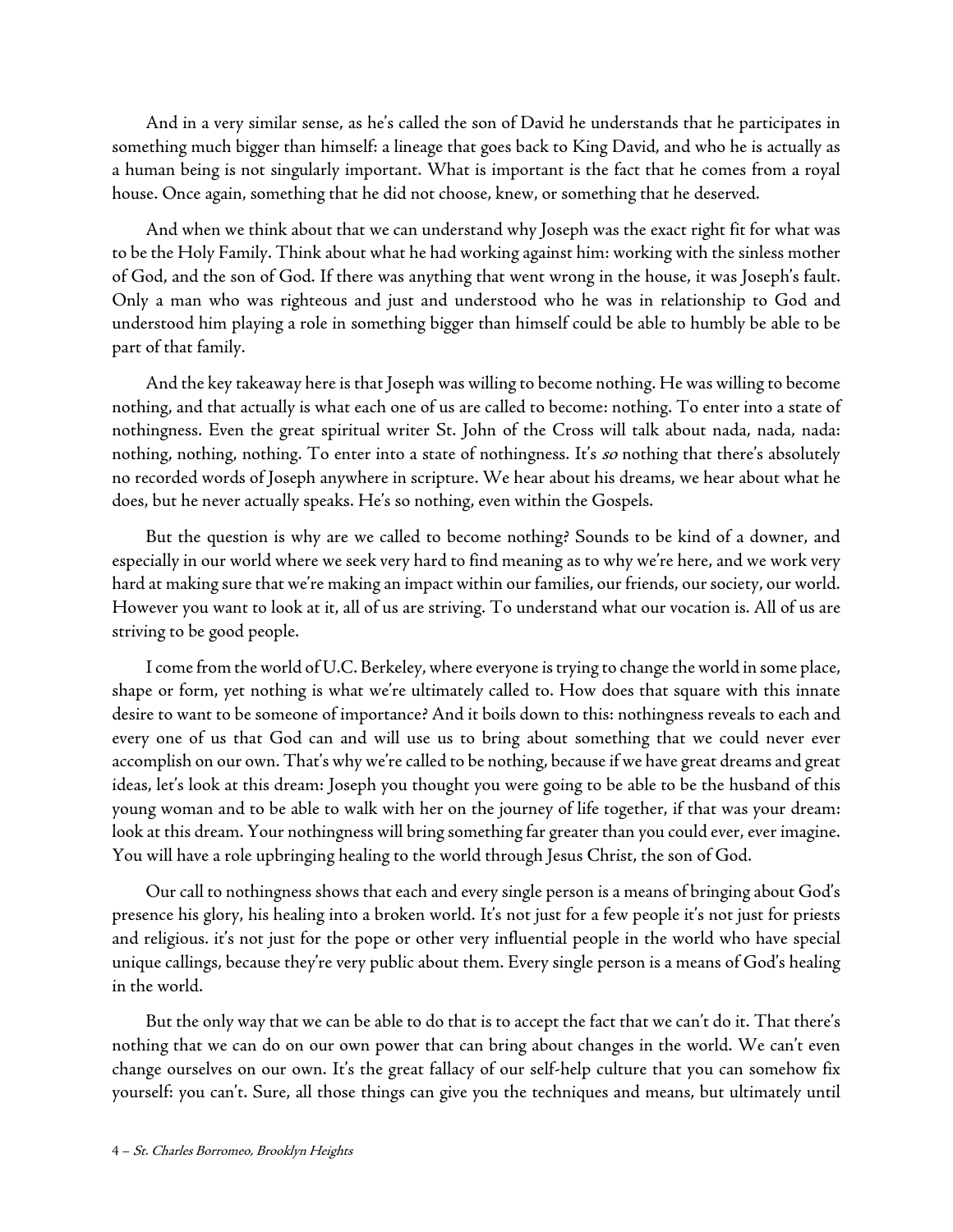you're able to say I give up, you will not be able to do what God wants for you to do. That is the great lesson of Joseph. That is why we call him saint. That is why he was honored to be part of the Holy Family. He knew who he was and he knew who he was not, and he accepted who he was not as a means of bringing his God – our God – into the world.

That same God – Jesus – once again comes to us at this Mass, and while Joseph was the one to behold and care for the baby Jesus, we are actually given the honor of becoming one with that baby: communion with that baby. The same Jesus born 2000 years ago comes into us as a sure sign that we are not alone, as a sure sign that it's not about us mustering up the strength to be good people, as a sure sign that we're given everything we need to become the Sons and Daughters of God, when we receive the Son of God and share in his sonship. That is what communion is: it is a way for us to once again claim our true identity. It is once the way yet again a way for us to be just and to be righteous and knowing who we are their relationship to God.

So as the next couple days ago – and we're going to be hit with lots of challenges right? – for all the joy of the Christmas season we know that it brings a lot of challenges. It's seeing people that we don't normally see. It's dealing with family friction, it's dealing with lots of things that could go wrong around the house. We all know we have lots of stuff on our minds, but the great thing is though none of us can possibly think we can fix or make everything perfect around Christmastime, when we realize that it's all about the one who we celebrate – Jesus – who is given permission by each one of us to bring about the healing that's much needed in our world and maybe more locally with our in-laws.

So may God bless you. I will take you to prayer with me as I leave from here. I guess just as a practical side, I'm going to be for three months in a monastery praying and discerning what the next step is the Lord has for me, so I'm on this track of getting this degree here and working in Catholic media, but maybe the Lord might have a different plan, because his dreams are far greater than any dream I can come up with.

Amen?

[Congregation: "Amen!"]

May God bless each one of you.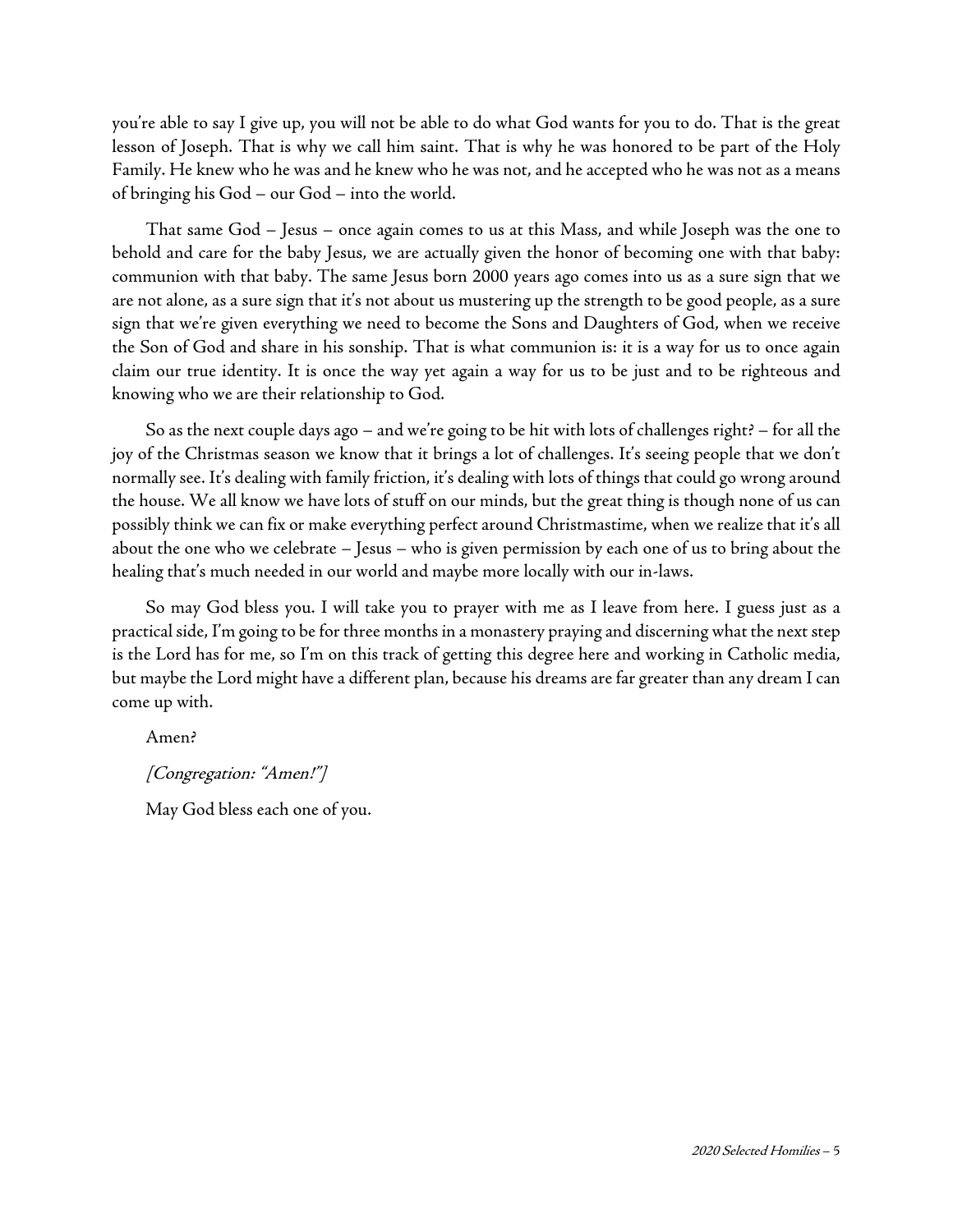## <span id="page-11-0"></span>**1st Sunday of Lent – Fr. Smith**

[March](https://www.stcharlesbklyn.org/2020/03/1st-sunday-lent-fr-smith-homily/) 1, 2020

#### New York City would go under lockdown for COVID-19 on March 13.

Moses is the hidden presence behind Matthew's Gospel. His name may not be often spoken but there are passages in the Gospel which can only be fully understood by a reference to him. During the Christmas season, we read about the slaughter of the Innocents. (Mt 2:13-18) Understanding that and indeed the entire story of the flight into Egypt clearly depends upon knowing the details of the birth of Moses. Less obvious, but just as important, are the references to Moses in the visit of the Magi. (Mt 2:1-12) As we read the Gospel of Matthew throughout the year, we will find the presence of Moses hidden in plain sight. Nowhere is this more important than in today's reading of the testing of Jesus.

Let us look at the background. In the section before today's, Jesus has emerged from the baptismal waters of the Jordan just as the Israelites had gone through the waters of the Red Sea and both find themselves in the desert. Jesus spends 40 days in the desert; the Israelites 40 years, but it is a time of testing for both. Matthew tells us that Jesus was led by the Spirit and the book of Exodus (Es 13:31) relates that the Jews were led by the "pillar of cloud and fire". The great difference is that the Israelites were in the desert because of their sins. Although they had been the beneficiary of deliverance by God from the Egyptians, they rebelled – even fashioning a golden calf for worship. Therefore, they would not receive the promised reward of possession of the land that flowed with milk and honey until they made penance for their sins. They were given a mission from the LORD and for them to be His people, they would need to embrace it. The route from Egypt to Canaan would have taken no more than a few months to complete if distance were the only issue, but it would take 40 years because of their attitude.

The book of Deuteronomy tells them clearly that "the LORD has directed all your journeying in the desert, so as to test you by affliction and find out whether or not it was your intention to keep his commandments" (Dt 8:2).

There we three basic tests. The first was hunger: The Israelites said to them, "Would that we had died at the LORD'S hand in the land of Egypt, as we sat by our fleshpots and ate our fill of bread! But you had to lead us into this desert to make the whole community die of famine!" (Ex 16:3) He fed them but remembered and had to wander longer.

The second was putting the Lord to the east:

<sup>3</sup> Here, then, in their thirst for water, the people grumbled against Moses, saying, "Why did you ever make us leave Egypt? Was it just to have us die here of thirst with our children and our livestock?" (Ex 17:3).

The Lord gave them the water but never marked the event and extended their sojourn: *7 The place* was called Massah and Meribah, because the Israelites quarreled there and tested the LORD, saying, "Is the LORD in our midst or not?" (Ex 17:7).

The third was idolatry. When the people became aware of Moses' delay in coming down from the mountain, they gathered around Aaron and said to him**,** "Come, make us <sup>a</sup> god who will be our leader;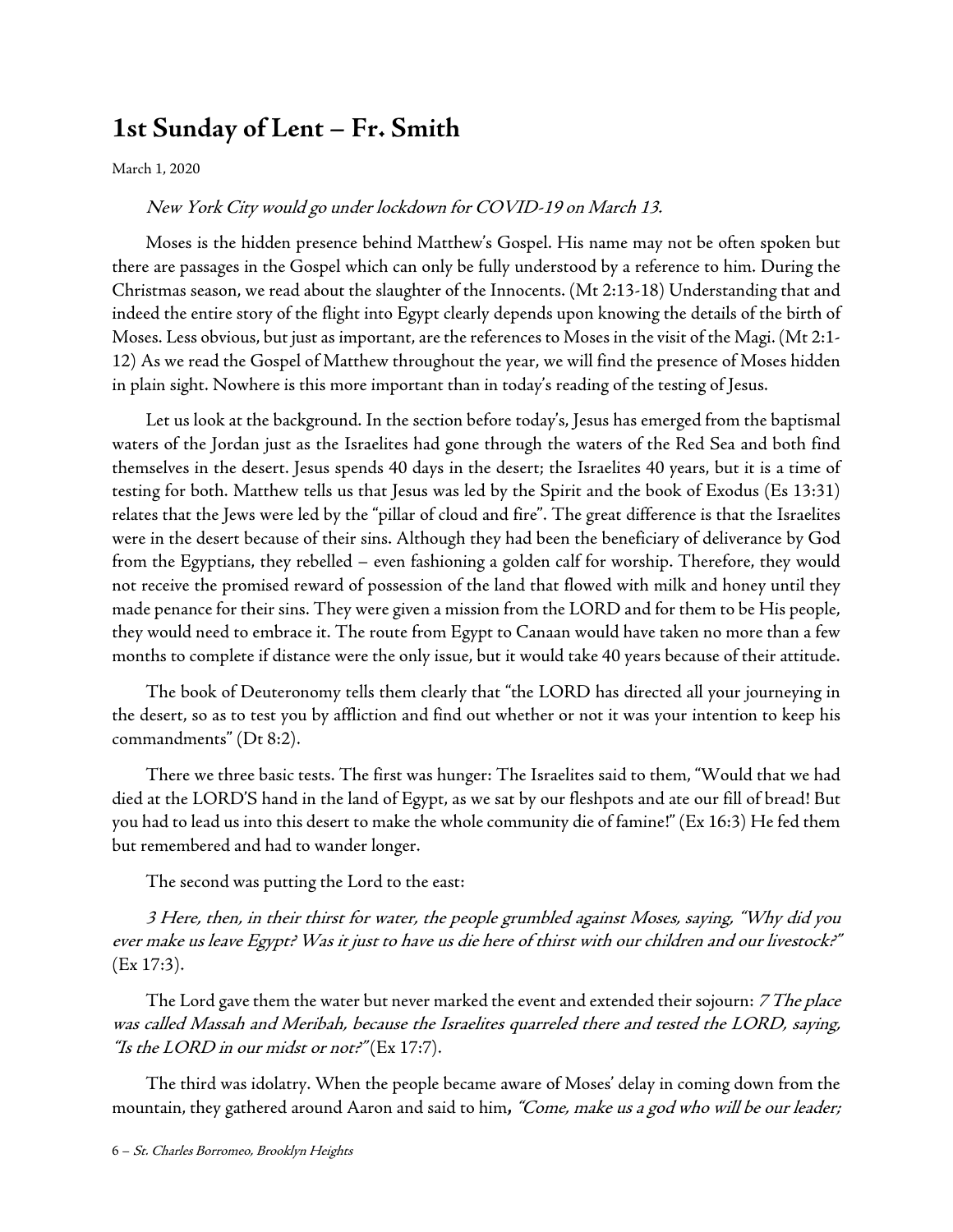as for the man Moses who brought us out of the land of Egypt, we do not know what has happened to him.6 Early the next day the people offered holocausts and brought peace offerings. Then they sat down to eat and drink, and rose up to revel (Ex 32:1& 6).

With this they condemned themselves to such a long penance that Joshua and Caleb were the only members of the Exodus generation who entered the promised land. The others had failed to accept the mission the Lord had for them. As with Adam and Eve, the LORD did not abandon them but through kings, prophets, sages and martyrs He would reveal His love more fully. The people would follow for a while and then would fail again but then He sent His Son to spend His time in the desert.

He too is hungry, but rather than breaking his fast continues his mission and replies to the devil from the book of Deuteronomy that he would be fed not by bread but by God's word. (8:3)

He too is weakened by the difficulty of the journey, but as the Son of God he is secure in his Father's love and does not need to be reassured. Although the devil now quotes scripture, Jesus himself responds with another line from the book of Deuteronomy: that it is the Lord who tests, not any creature.  $(6:16)$ 

Finally, Jesus, like the Israelites, knows that his mission is dangerous. He must face the forces of evil and even if there is victory there will be much suffering. When the devil, the very personification of evil, promises to surrender in advance if Jesus worshiped him – is not this a swift and sure end to the eternal conflict? Jesus not only sees through the trap but reacts violently. and gives his final quote from Deuteronomy, that only the LORD should be worshiped (6:13)

It is not a coincidence that Jesus quotes from the book of Deuteronomy. It was thought to have been written by Moses and provided the clearest expression of his beliefs. Matthew is connecting Moses and Jesus as tightly as possible. This is not to even imply that Jesus is the second Moses, Jesus is utterly unique, but that Jesus is offering a new way to union with the LORD.

This is important to Matthew and his community and should be for us as well. They risked a great deal becoming Christians. Yet they may be tempted to dilute their discipleship by the search for money, or putting God to the test to see what he can do for them or even to worship some other way of life which may mention Jesus but will not be subject to him. We are being told today that Jesus himself has been tested in these ways, but unlike Israel has succeeded.

This is the key lesson here. It may be a good spiritual exercise to ask ourselves how we would have done with these tests, and an even better one to ask how our community would have fared. But we should never take our eyes off Jesus. Beyond all else, we must recognize that Jesus did not fail and that if we build our lives and our church Parish upon Him today, we will be able to stand with Him forever.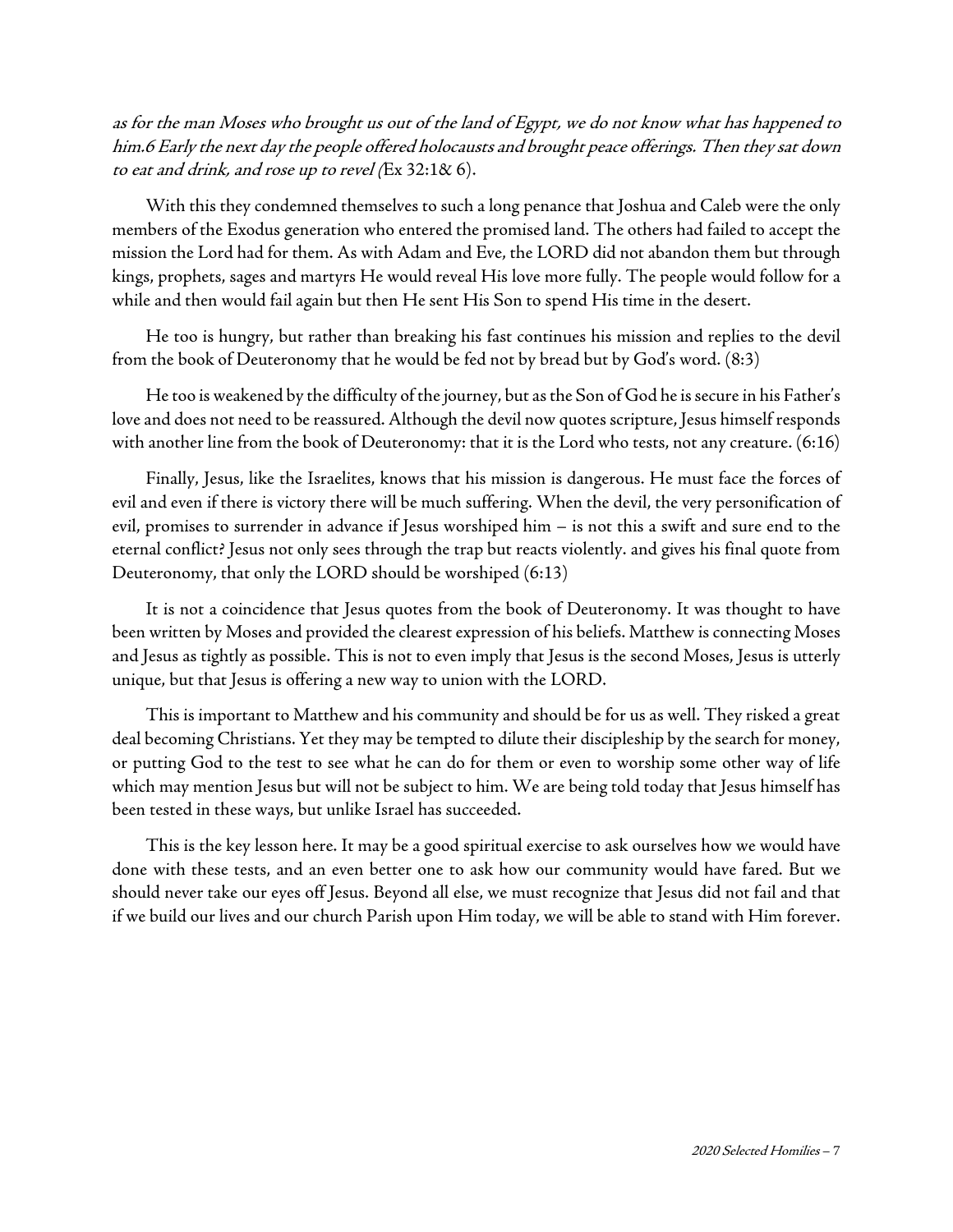## <span id="page-13-0"></span>**4th Sunday of Lent – Fr. Gribowich**

March 23, 2020

### The Brooklyn Diocese suspended the Sunday Obligation and closed all of the churches to the public. This is the first Mass held by the parish via Zoom, broadcast from the Rectory Chapel.

Good morning, once again. I know this is so unusual for many of us to have to be experiencing that this way, so thank you for being patient with us and we're learning as we go here, as well.

And of course I haven't seen you in a long time – and I still don't see you now – so I can kind of empathize with the blind man that we hear in our gospel today. So to be back in Brooklyn, to be able to be part of the St. Charles community is always a very great blessing for me, and to not actually have you in the same physical spaces, of course a very trying thing for me, and I'm sure it is for you, too.

So we are together, united through what may take place here at this Mass through the Body of Christ. The Body of Christ comes to us in three ways: of course, we experience the Body of Christ by meditating upon the body that was nailed to the cross and rose from the dead.

The Body of Christ, of course, comes to us through the Eucharist. And of course, the Body of Christ is us as a Church. All of us participate in the Body of Christ, so we're never far from the presence of Christ, because the very fact is that we share in the inner workings of His body.

One of the great themes that we see throughout all of Scripture is the great image of the relationship and contrasts between light and darkness. And even in the second reading today St. Paul talks about how we are people of the Light.

And of course, there is baptism. We believe that we're given a certain type of supernatural grace to be able to participate in seeing the fullness of God in different ways. And we often look at lightness being something that's very good and very positive: the presence of God. Darkness of course being the very opposite – something that is evil, something that is the absence of God, something that is what turns us away from thinking that God is even present at all.

Yet when we think about this gospel that we just heard, it's not so simple. It's not black and white, if you will, and it comes across in the very final thing that Jesus says to the Pharisees. Because the Pharisees are kind of questioning this whole episode of why Jesus heals on the Sabbath.

And Jesus says I've come into the world for judgment, so that those who do not see might see and those who see might become blind. Listen to that very closely: Jesus comes not for us to see, in other words, not for us to see the light, but he also comes that for those of us who actually somehow are perceived in the light can actually become blind.

What's he getting at? Why does Jesus want us to become blind to enter into darkness? Well I think it's very relevant to what we're experiencing right now, because many of us here are trying to make sense of this by using our natural vision, if you will, trying to look at things in our own lights. All of us right now are searching for answers from our leaders, from our scientists, from those in the medical profession.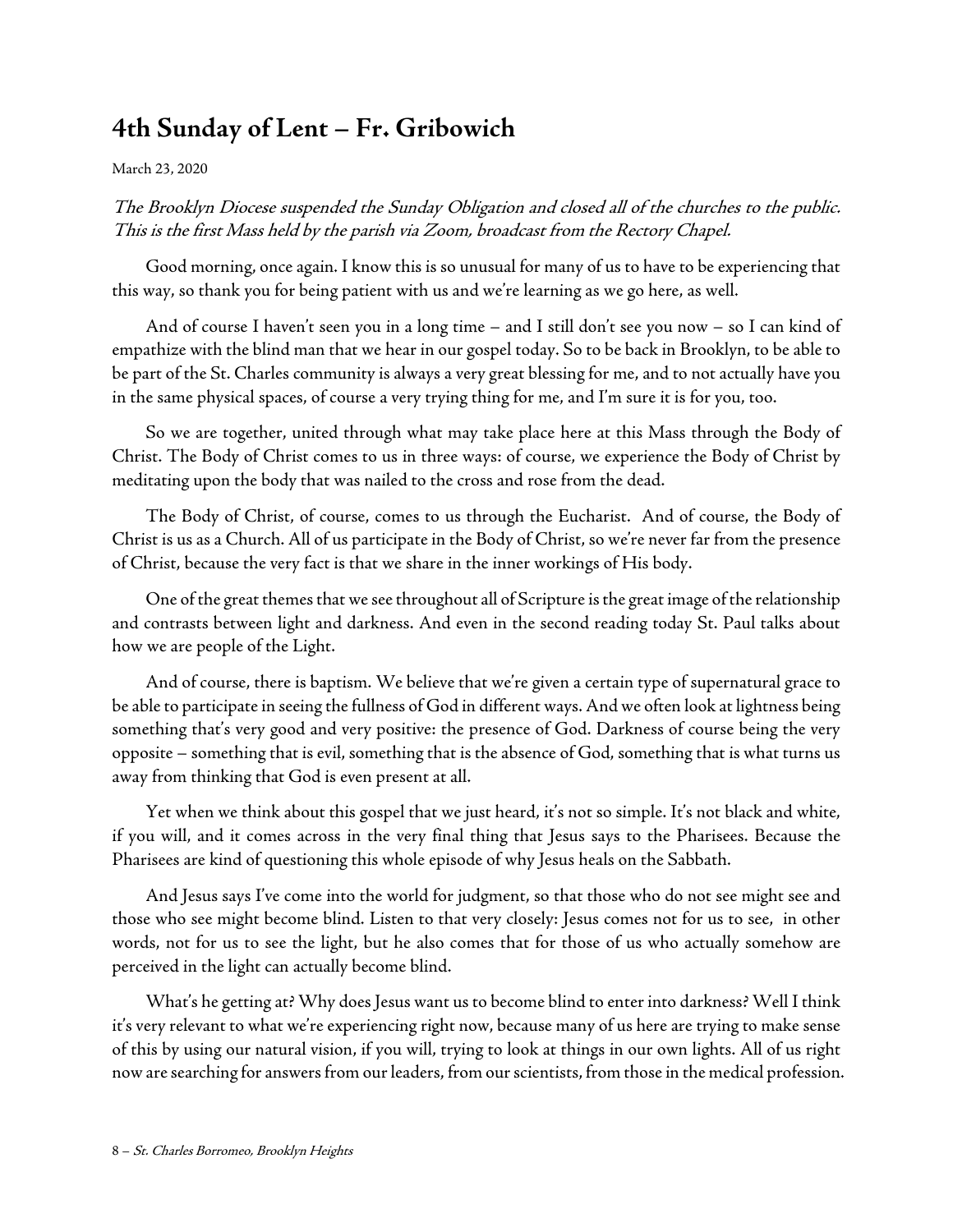All of us are trying to figure out how to make this whole thing go away or how to just solve it in the quickest way possible, so we can just go back to our normal lives.

But perhaps what Jesus is calling us to do right now is to allow ourselves to enter into darkness – to become blind, and to become blind not so that we can think that somehow God is not with us – because our own natural light can question that – but to become blind so that we can actually be given the light of Christ, to see through His eyes.

It's very interesting how Jesus heals this man who's born blind. He takes the earth and he uses his saliva and then rubs it over his eyes. If we think about the very beginning of the Bible, one when humans are created, they're created from the earth. Jesus in a certain sense wants us to return back to our humanity, because it's in our pure human form that we are actually who God wants us to be.

Jesus uses that clay and gives the man sight so he sees in the way that Christ allows him to see – not in the way that our distorted way from thinking about things, but in the way that Jesus wants to see. I think what's the most important part about this story, as well, is that this man did not return back to seeing before because he never saw before. He was born blind and at this moment in time the world has been changed, and it's not going to go back to what it was before.

We have to be able at this moment to say yes to being blind, so that Jesus can give us this new sight to see how He's working in the midst of this. Jesus has not abandoned us, ever. The very fact that we're breathing proves that God still has a mission and a purpose for us to be here right now. How do we respond to this – did we use our natural vision to try to figure out what we're supposed to do at this time, or do we allow ourselves to be in the dark so that we can actually give our full trust and confidence in the vision of Christ to transform our own natural vision. That's ultimately what we're called to do. But all that matters – but all that requires for us to do is to actually allow ourselves to become blind.

I was thinking about this in light of different men and women throughout the ages who have been denied access to the sacraments. In a certain sense, they were in the dark because they didn't have access to church, they didn't have access to receiving the Eucharist, or receiving sacraments.

And one of the people I've been thinking about the last couple days as someone who actually from my own home state of Pennsylvania. He came from a very small coal mining town of Shenandoah. He was a Jesuit priest, Walter Ciszek, and he unfortunately when he was being trained to to go and serve the Russian people went into a very tragic situation where he was put in prison by the Soviets. He was in the gulag for about 20 years and during that time there wasn't much that time in solitary confinement where he himself as a priest could not celebrate Mass – no access to the sacraments – and I was taken by the fact that he was able to reflect upon his time after his released in the 1960s.

Now what was happening during that time in his life – and of course in that time in the world and he writes some very profound things – I just wanted to share this with you – this is what he writes in a book that he wrote called *He Leadeth Me*, and I think that his words apply directly to what we're going through right now so I'd ask you just listen closely to these words of a man who most likely will be a saint in our lifetime.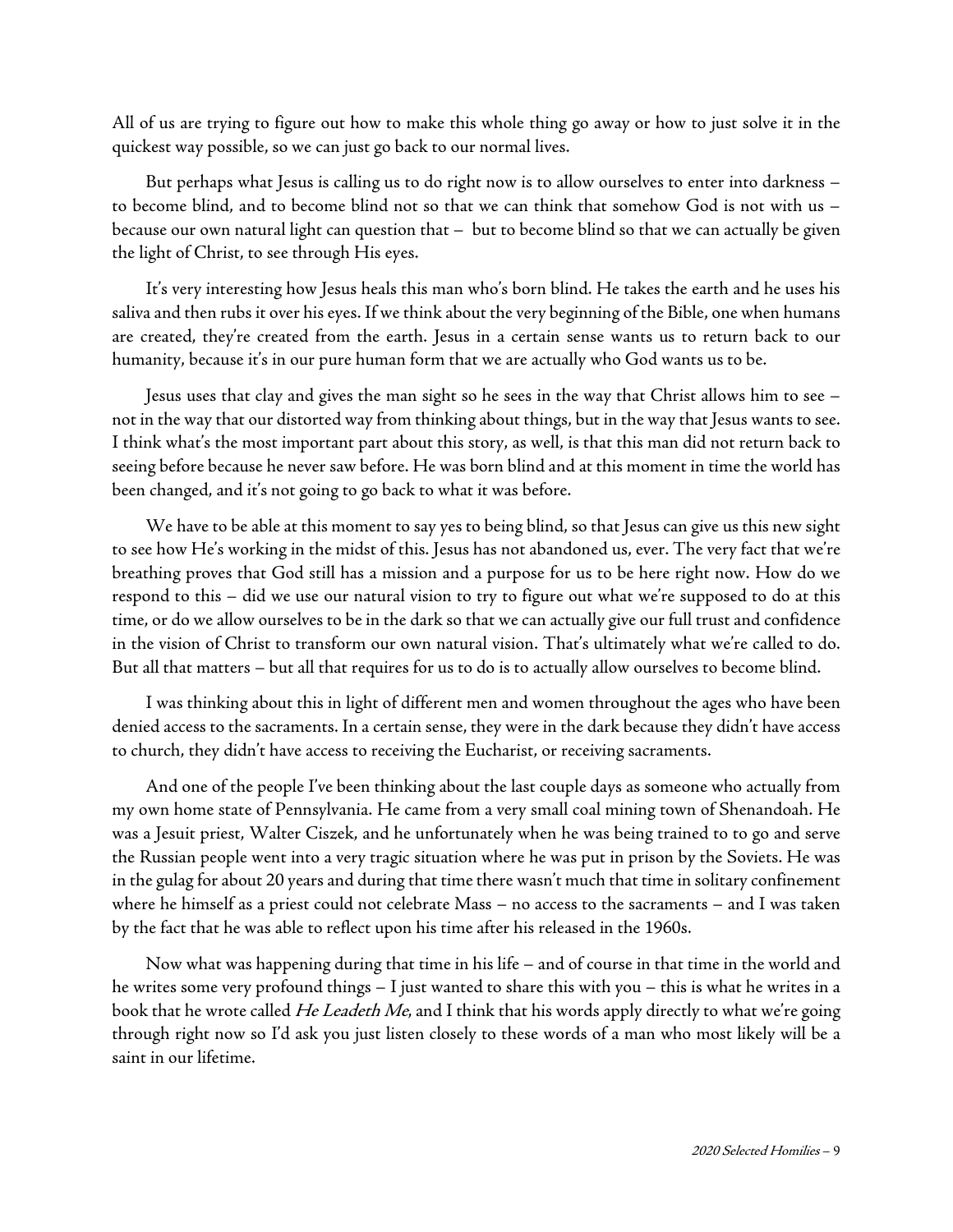Father Ciszek writes, "Mysteriously, God in His providence must make use of our tragedies to remind our fallen human nature of His presence and His love, of the constancy of His concern and care for us. It is not vindictiveness on His part; He does not send us tragedies to punish us for having so long forgotten Him. The failing is on our part.

"He was always present and ever faithful. It is we who failed to see Him or to look for Him in times of ease and comfort, to remember He is there shepherding and gardening and providing us the very things we come to count on and expect to sustain us every day.

"One thing only need be of great concern to us in all this seeming upheaval and catastrophe: to be faithful to God and to look to Him in everything, confident of His love and His constancy. Aware that this world and this new order is not our lasting city, any more than the previous one had been, and striving always to know His will and to do it each day of our lives."

May we deny our own sight this day, our own vision. Allow ourselves to become blind and ask Jesus to give us new sight and a new vision to see his powerful work, working in the midst of a very, very trying time.

God bless you.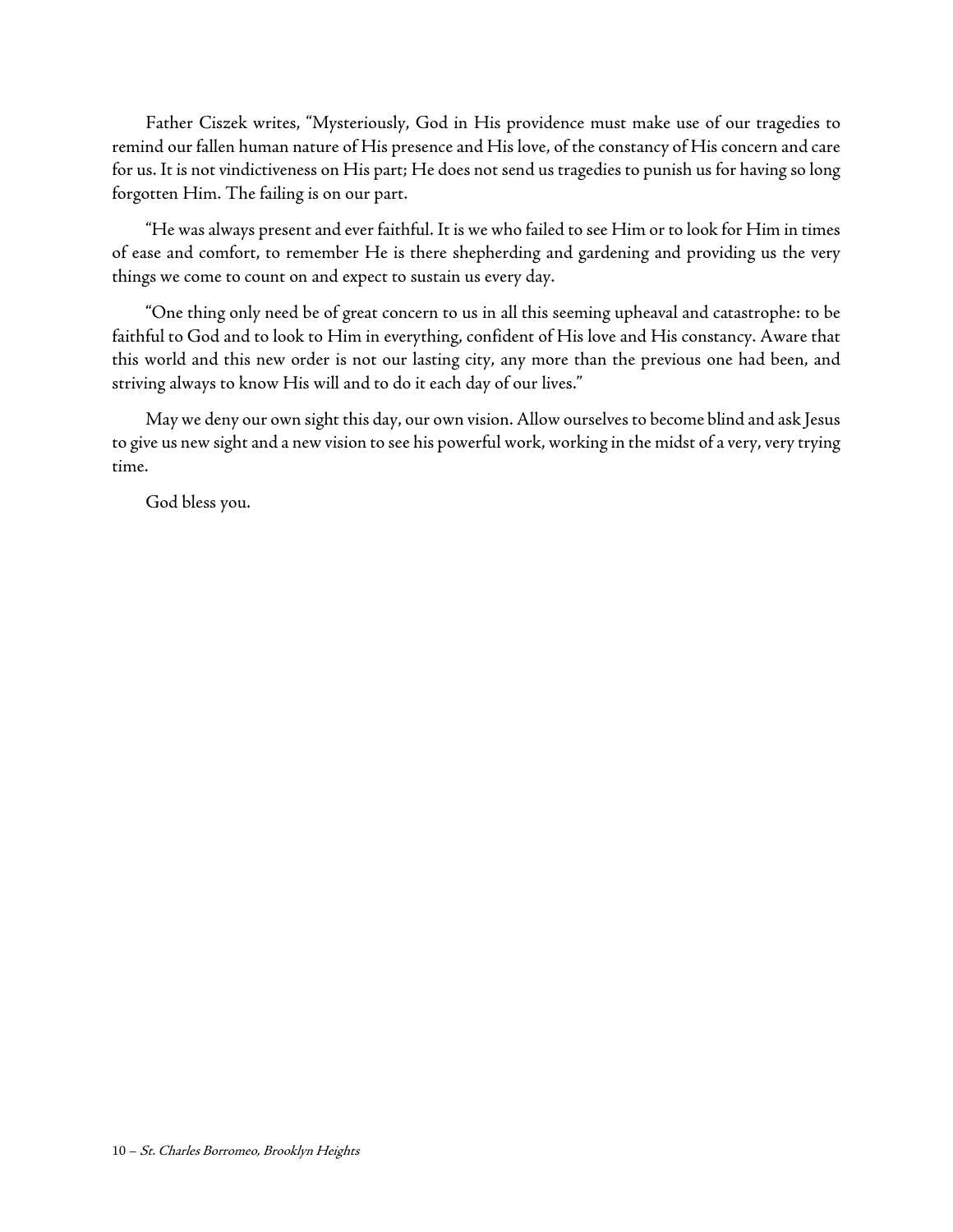## <span id="page-16-0"></span>**3rd Sunday of Easter – Fr. Gribowich**

#### [April](https://www.stcharlesbklyn.org/2020/04/3rd-sunday-of-easter-fr-gribowich-homily/) 26, 2020

Good afternoon, everyone – I think it's past, no it's not past noon yet, right? That's good morning everyone, and it's great to be, of course, here with you again. Hopefully you can hear us all right. I know that this still gets a little complicated when we're trying to balance moving so many different moving parts here, with the video and everything. But it's great to be here with you, even though it's virtual.

So today, we hear the great story of the discovery of Jesus on the way to Emmaus, and the story makes methink of a lot of things, but I think perhaps it particularly makes methink about coming from Pennsylvania, actually from Allentown. There's a town close by called Emmaus, and of course the town is used in light of the biblical reference, and so there's different places that are kind of named after the biblical town. So for example, there's a religious goods store and they call the store The Way to Emmaus, and then there is a store that sells running shoes and other types of things and they call it the [Run-Inn,](https://www.emmausruninn.com/) so I-N-N like the inn where Jesus stayed with these disciples, and whenever I'd like to go home to Allentown, I like to stop into Emmaus, because I do go to the Run-Inn because that's where I'll buy my running shoes and I've been doing it for years, because I was teaching at <u>Central [Catholic](http://www.acchs.info/) High School</u> in Allentown for many, many years and working with the track team and the cross-country team, and we would always go there to buy our running shoes.

So I still go there every now and then when I'm back home, and I like going there picking out my shoes and then right when I bring them up to the counter to pay for them I'll just kind of slightly say oh you know I used to work for Central Catholic and then BOOM, that's when the eyes open up and like oh you worked for Central, we'll give you a discount and so it's a nicelittle perk that we have. Well going to the Run-Inn, where you get a Central Catholic discount even though I'm not even working in there anymore.

So it kind of is similar to this whole event here that happens in the scripture where you have the eyes being opened and something different ends up happening because of that. The whole new attitude starts to emerge, and looking at this gospel, I think it's important to look at it in three ways because there's three parts, and I like to kind of look at this by pre-meal and post-meal.

So the pre-meal, of course, is when Jesus shows up and these disciples don't recognize Him and they're walking and He – they're talking and they seem to be very downcast. Yet Jesus – although he's not understood to be Jesus – starts to explain certain things to them, and it kind of gets them somewhat intrigued – so much so that they don't want this guy to leave them. So they ask him to stay overnight. He comes into their home and they share this meal, and of course it's with the breaking of the bread that's when their eyes are open, like – oh my gosh this is Jesus! – right?

And then after that He vanishes and they had this great confidence that the stories that they heard are true – Jesus is risen from the dead – and they start announcing this, and they have no fear, it seems. And I think it's important to look at this story and let the situation we're going through right now in the world.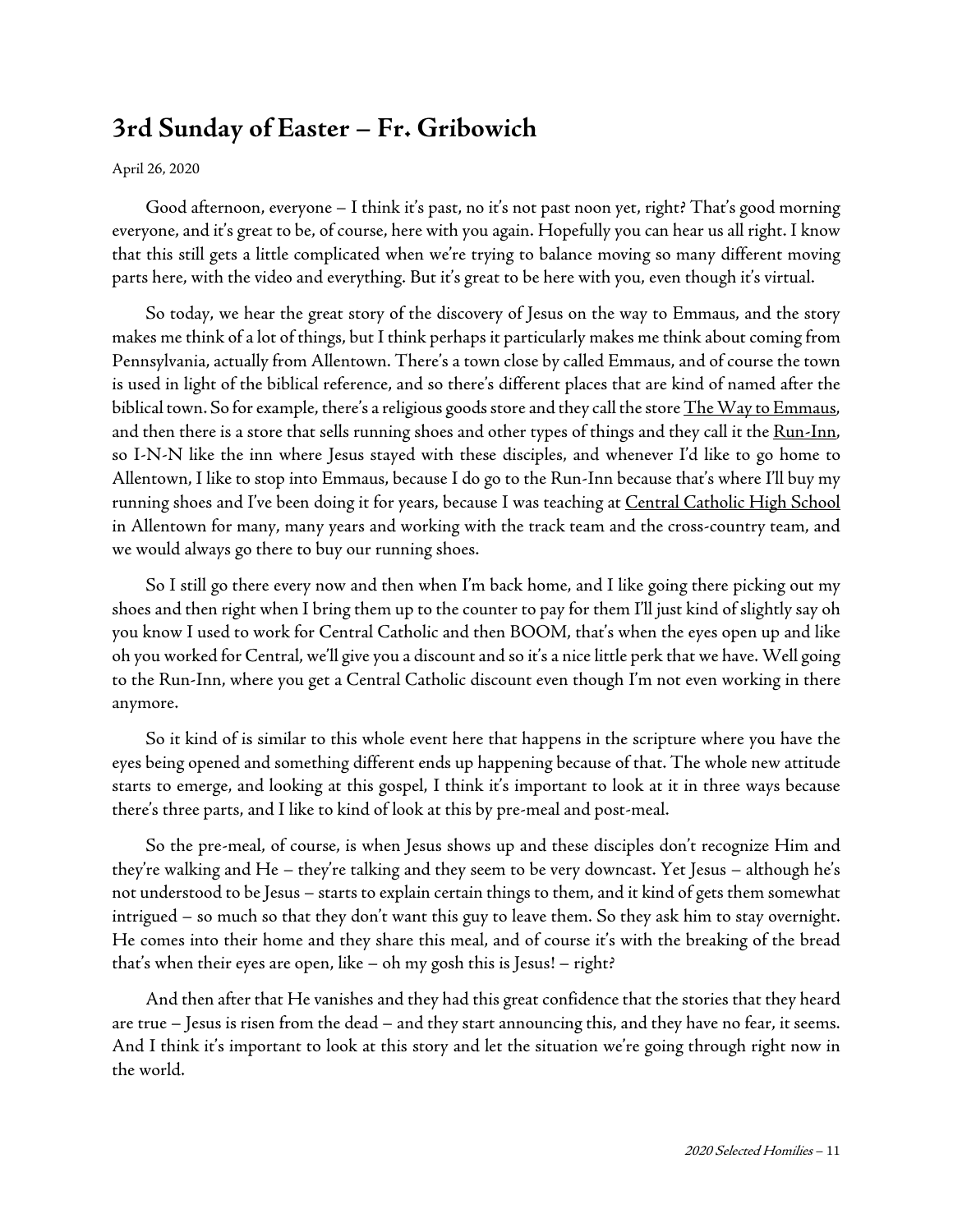Because there's one thing that we as Catholics know that has been taken away, and that of course is the participation in the meal – the Eucharist, right? And for many of us perhaps that might be the place where we see Jesus most clearly. Now when we go to church and we participate in the ritual of the mass, when we actually receive Jesus in the sacrament, this is the closest that we feel to Jesus. And it's true we are objectively close to Jesus when we receive him, because we are in communion with him in a very real way.

Yet, let's look at this in a different way today, because – wow that's the only point where the disciples recognize Jesus, and He's actually there in their presence. The whole majority of the story is dealing with this pre-meal and post-meal – in fact the only time that they actually know that they're in the presence of Jesus lasts for one verse. This is chapter 24 and verse 30, that's the only verse where they know that they're in the presence of Jesus.

So the pre-meal they don't know they're in the presence of Jesus, and the post-meal they think Jesus is gone, but they also this great confidence that He hasn't gone. I think that's the great lesson for us right now. Because we can think about where we were before the coronavirus hit and how we were living our lives prior, and we were participating in the sacraments and we had a sense that Jesus was with us. And now we're in this place where that part's been removed, and we seem to think that Jesus has vanished, but has He vanished?

I think there's something that we can pull from both the pre-meal and the post-meal, because if there's one thing that's consistent with all three of those parts of the story is that Jesus is still fully present. Yet, in the pre-meal people didn't recognize Him, and in the post-meal, people understood that He was with them in a different way.

So how can we look at that today, in this time when we feel alienated – maybe from our churches because we're not actually in them? Can we think about what it was when we were actually in church? Can we think about the world prior to this virus? What can we pull from that? Well it's more than, just say, the happy memory of going to Mass. I think our memory can just allow us to access other elements of our lives where we actually now can think about how God was present with us, even when we didn't really know that He was.

I think for many of us, we have stories where we know that, well if I didn't choose this, then this wouldn't have happened, and then this wouldn't happen. How many people who just happened to show up at some type of random events that they were invited to ended up being there – their future spouse, right, it was not planned at all.

I know for myself being a priest herein Brooklyn coming from Pennsylvania – how did that happen? Well it happened because a friend of mine in Pennsylvania went to Pratt Institute in Brooklyn, and I went to Pratt Institute in Brooklyn, and then I eventually became a priest in Brooklyn, and that's how the whole path worked. And there were a lot of other parts of that story too that I'm just kind of gliding over, but we can look at our past and have this confidence that God was there in the past. We were actually walking with Jesus without even knowing it, and its past that gives us the confidence for the now and the future. Because the same Jesus who walked with us in the past without us knowing is the same Jesus who's with us now, maybe without us actually seeing Him, just as He vanishes after the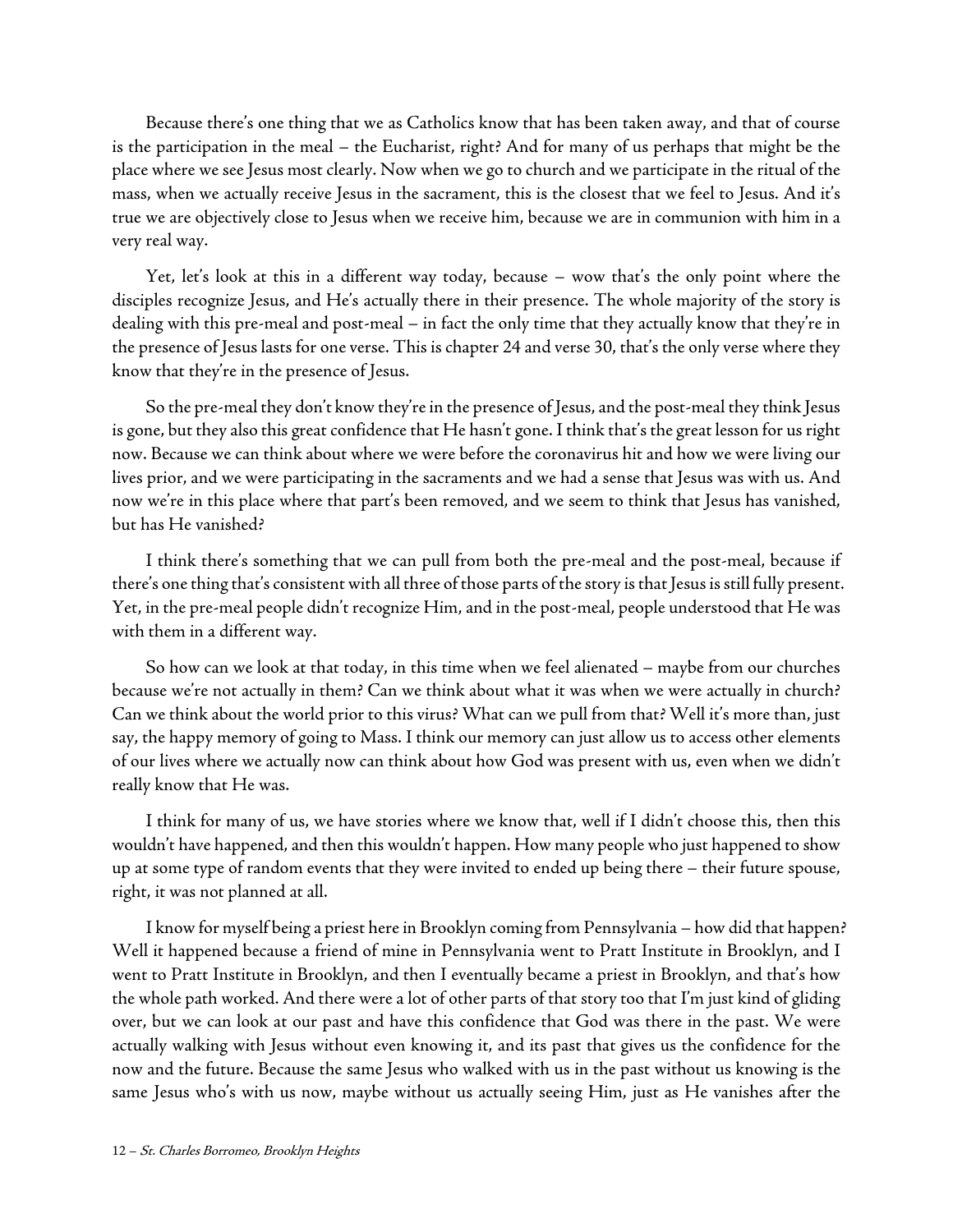celebration of the Eucharist. There was still this confidence that the disciples had that He was actually still with them, which gave them the ability to go out and to have a full awareness and confidence that they were able to proclaim this Good News.

But yet, what is the Good News? Because I think that would help us understand where Jesus was in our past and where Jesus is now and where Jesus will be in the future. The Good News is that whenever we are able to go outside of ourselves to act in a selfless way – in an act of charity or hospitality that we could call a God moment – that is the realization that Jesus is really with us, pushing us to go beyond ourselves, because in that experience we're able to then encounter and receive Christ. I mean it's not for nothing that the whole story starts changing once these disciples say, "Come into our house. We don't know who you are. We like what you're saying. Come into our house, stay with us." This act of hospitality where these disciples go outside of themselves was a God moment, and it facilitated them actually being aware to know how much of a God moment was.

Fulton Sheen used to say that you know Jesus enters as a Guest but then he becomes the Host, right? Capital H-O-S-T. He becomes the Bread of Life. And so it is for us right now during this time of the virus – there are going to be many opportunities for usto be ableto be pushed outside of ourselves – to pick up the phone and call someone we haven't talked to in a while, to send a random text to someone who we haven't actually been in contact for a while, to do these little random acts of kindness things that make, disrupt our schedule, but things that actually push us beyond ourselves. These little God moments – because it's in those moments we recognize that we give ourselves in order to receive the presence of Christ on the other end.

Today at this Mass that we celebrate from this place, here maybe we have the confidence in knowing that our God still is with us, even though we may not see Him. We know that He is with us. That's what gives us the ability to say, "I'm here – what do You want me to do today?"

May God bless you all.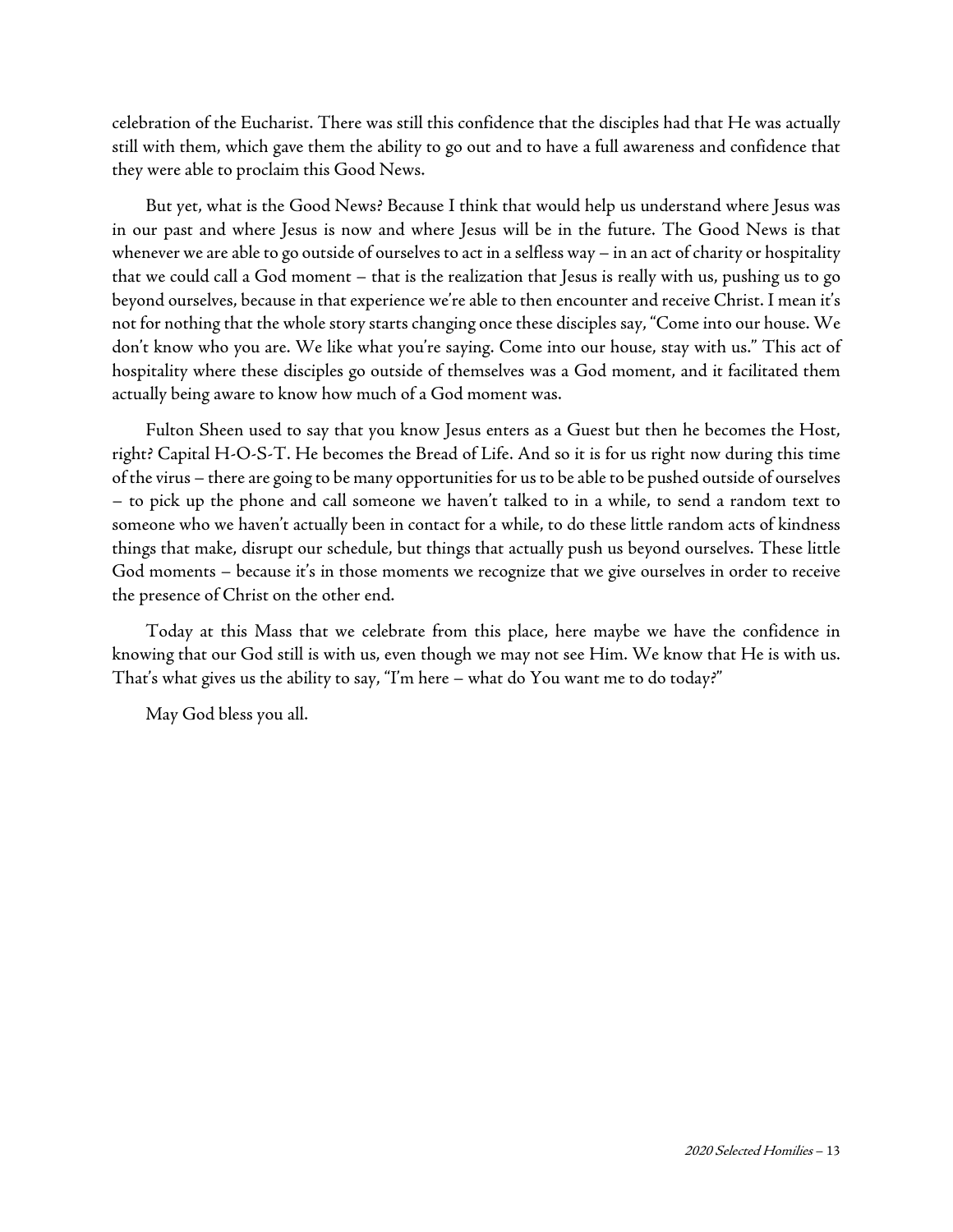## <span id="page-19-0"></span>**Good Shepherd Sunday – Fr. Smith**

May 3, [2020](https://www.stcharlesbklyn.org/2020/05/good-shepherd-sunday-may-3-2020-homily-fr-smith/)

At this Mass, we remembered by name those who are ill and those that have passed away during this time of COVID-19. We also honored the first responders and healthcare workers at the forefront in addressing the pandemic.

The 4th Sunday of Easter is called Good Shepherd Sunday – the Gospel reading is always about the Good Shepherd. It has been an opportunity for priests to speak about their own vocations. My story is very boring. I wanted to be a priest since  $2<sup>nd</sup>$  grade, went the usual route through all the stages of seminary life in due order and without any real doubt. I was ordained and have been a priest for over 40 years. I have been very happy; indeed, I think happier than I would have been doing anything else. No drama, no trauma, and no real hook for the homily until we look at the full meaning of today's Gospel. Here, there is certainly drama, and if I hook you in, perhaps some trauma.

It begins after the story of the man born blind that we read this Lent. The leaders, shepherds, of the people did not behave well. Rather than being open to the experience of Jesus, they ejected the formerly blind man from the synagogue and sought to persecute Jesus. Jesus was not intimidated and told them "If you were blind, you would have no sin; but now you are saying, 'We see,' so your sin remains."(Jn 9:9)

They were the truly blind because they did not see the people they were called to lead. They do not know them; Jesus uses a very homey example which would have been familiar to His listeners. Shepherds of several flocks would gather their sheep at night and put them in an enclosure called a sheepfold. In the morning, each shepherd would call his sheep and the sheep recognizing his or her shepherds voice would follow. Sheep and shepherd knew each other, and the sheep trusted the shepherd because they had a relationship with him. Those who sought to lead but did so without knowing the sheep Jesus calls thieves and robbers. We can see the power in Pope Francis' observation that "the shepherd should smell like the sheep". He more than anyone has seen what happens when they don't.

This is a fine beginning; however important, true ministry cannot end there. The last words of today reading are "I came so that they might have life and have it more abundantly ( $[n10: 10b)$ ) This is more than the basics. Jesus continues with "I am the good shepherd. A good shepherd lays down his life for the sheep" (John 10:11) Like many of Jesus's sayings, we have heard it so much that its power and uniqueness have been lost. Leaders tend to bethose who have mastered theskills of power and they lead by force. We would like to think that that does not include religion especially the church, but we know that unfortunately that is not true. His listeners immediate comment was "He is possessed and out of his mind; why listen to him" (John 10:20). The success of a leader who wishes to follow Jesus is not judged by managerial skills, although we want our leaders to have them; or the extent of their knowledge, although we want them to be learned, but the willingness to give and give to the point of shedding their blood.

Note here that John says "I" am the Good Shepherd; he means that only Jesus is permitted to lead. John's immediate followers did not try to create a structure, much less a hierarchy.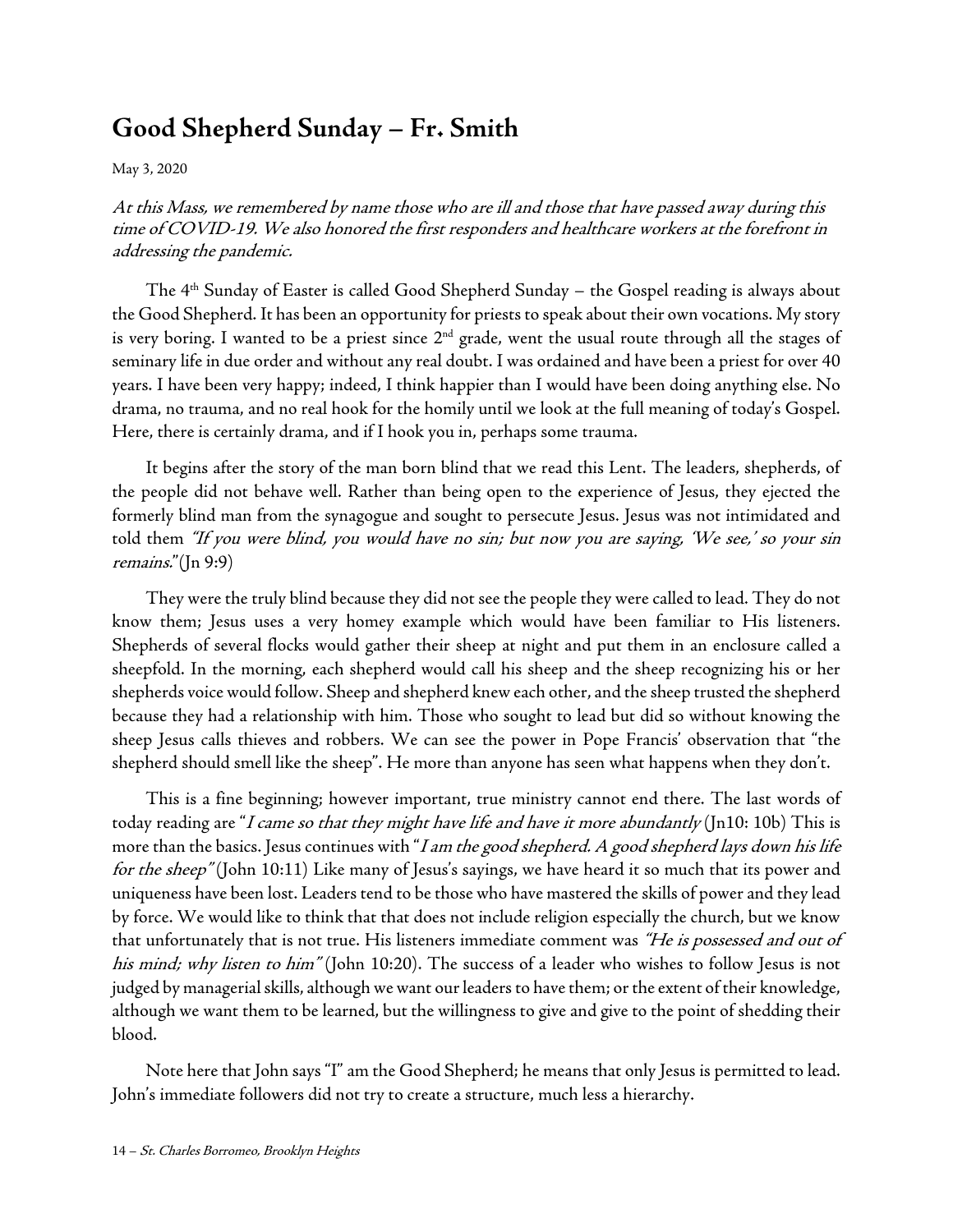Given the events of the last decade in the church this can sound rather pleasing. Yet there were problems. Who could decide if someone was speaking the truth or not? What was to be done with notorious sinners and a host of other problems? We will read the gospel of St. Matthew this summer and he will address these issues very clearly, but this discussion was not present in John.

I said immediate followers because John's Gospel and community underwent significant changes. We can see that in John 21. This was added on perhaps 50 years after what we read today and reflects that Churches like Matthew's which accepted the need for structure and the leadership of Peter and his successors were doing better than those who did not. Some in John's community knew that they had to join with Peter, but they did not want to lose their unique insight into leadership.

Jesus asks Peter 3 times if he loved him. Peter answers each time, "yes", and Jesus tells him to feed or tend his sheep. This reflects the number of times Peter denied Jesus before the Passion. Then Jesus says to him:

Amen, amen, I say to you, when you were younger, you used to dress yourself and go where you wanted; but when you grow old, you will stretch out your hands, and someone else will dress you and lead you where you do not want to go. "He said this signifying by what kind of death he would glorify God. And when he had said this, he said to him, "Follow me." Jn 21:18-19

If there is to be human participation in leadership in the Church, it must be based on Jesus' example not only to smell like the sheep but the willingness to sacrifice up to death for them.

We have seen and cannot un-see that the heavy lifting in keeping church together during the pandemic has been done by lay leaders. Shall this end when we get to a new normal? Do we want to put this creativity back in a box and hope it will not have to be used again? Our religious education teachers have maintained contact with their students in ways which mystify but encourage me and we urge you to check the website and email for some of the signs of this creativity. This very Mass has been livestreamed and YouTube-ed<sup>1</sup> because of the technical expertise of our parishioners. More to the point, not only the logistics for today's special remembrance, but also the structure of the ceremony and the prayers were prepared by the young professionals of St. Charles.[2](#page-20-1) What else can we accomplish as a parish community?

1. Helima Ismael

- 3. Michael O Robinson
- 4. Sheldon Peters
- 5. Pauline Rubin

<sup>1</sup> Viewable a[t https://youtu.be/XwyNeF7fYvo](https://youtu.be/XwyNeF7fYvo) .

<sup>2</sup> Josephine Dongbang and Tevin Williams organized the Mass and presented the petitions:

<span id="page-20-1"></span><span id="page-20-0"></span>For all those who are suffering at the hands of the coronavirus, and especially those in our community who are currently battling its ill effects:

<sup>2.</sup> John Johnson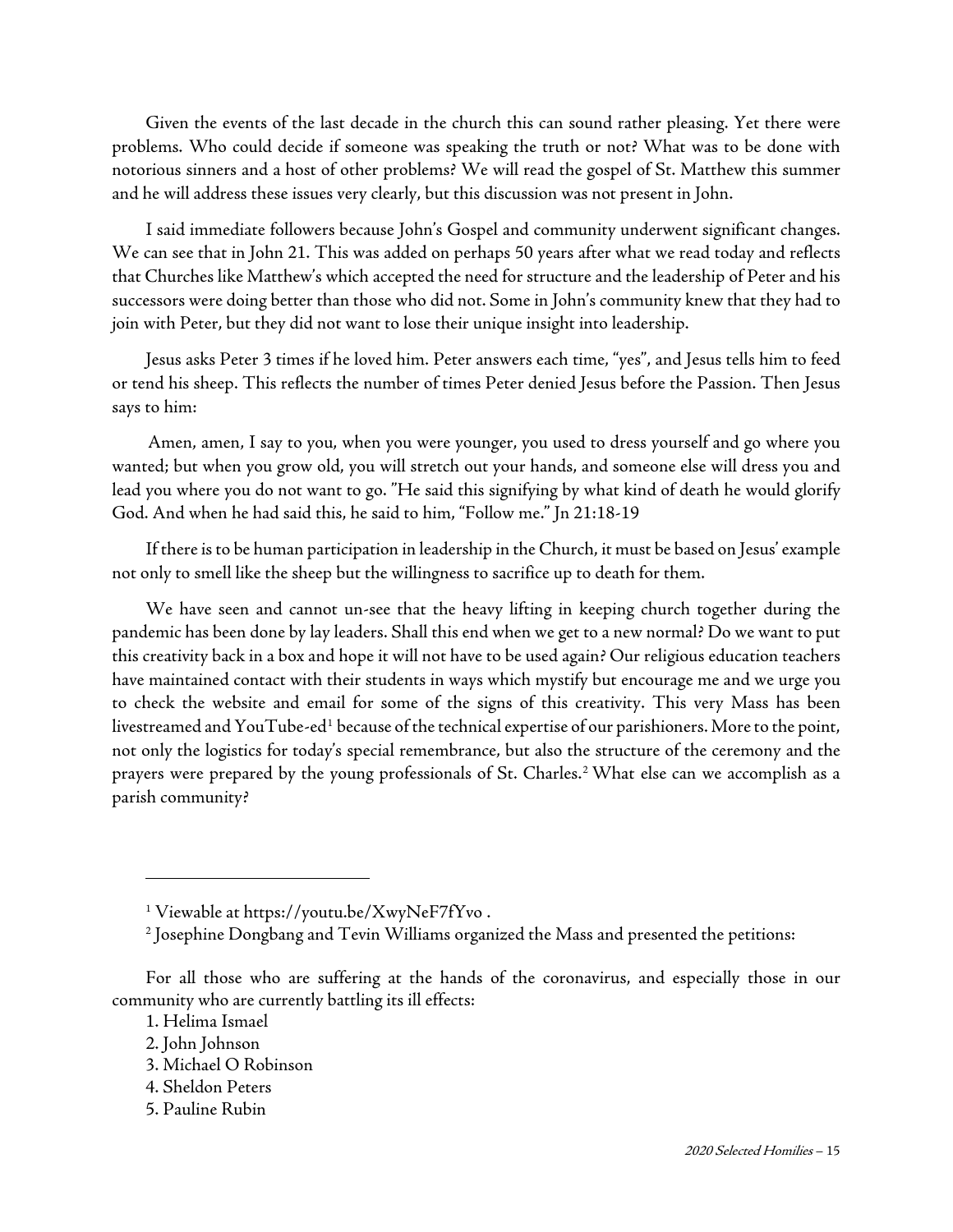6. The residents of Mercy Homes, including one resident who has now passed, and its staff members

For essential workers, for all who are caring for the sick and for our healthcare heroes who are fighting the virus from the front lines with their selfless sacrifice and humble service, and especially:

- 1. Pei Chien
- 2. William Chien
- 3. Elizabeth Chin
- 4. Peter Fu
- 5. Zachary Lerangis

For those who we now raise up to You, who have died but remain close in our hearts:

- 1. The deceased members of the Amorello family and their surviving members.
- 2. Sha-King Sycho Arrindell
- 3. Alphonse Baldino
- 4. Donna Bragg
- 5. Isabella Brown
- 6. Jim Bruno
- 7. Fr. Adnel Burgos
- 8. Vanessa Burkett
- 9. Angel Campos
- 10. Steve Candiloro
- 11. George Caravakis
- 12. Thom Carr
- 13. Robert Caruso
- 14. Sal Caruso
- 15. Victor Cedejas
- 16. Francis Cheung
- 17. Susan Chuang
- 18. Neville Comrie
- 19. Pasquale Concessi
- 20. Javier Cordero
- 21. Arthur De Sola
- 22. Thomas De Stephano
- 23. Allen Edwards
- 24. Alberto Enzler
- 25. Agim Feti
- 26. Al Feti
- 27. John Freda
- 28. Marcus Fudge
- 29. Gloria Johnson
- 30. Sofia Johnson
- 31. James Kenney
- 32. Rev. Thomas Lamb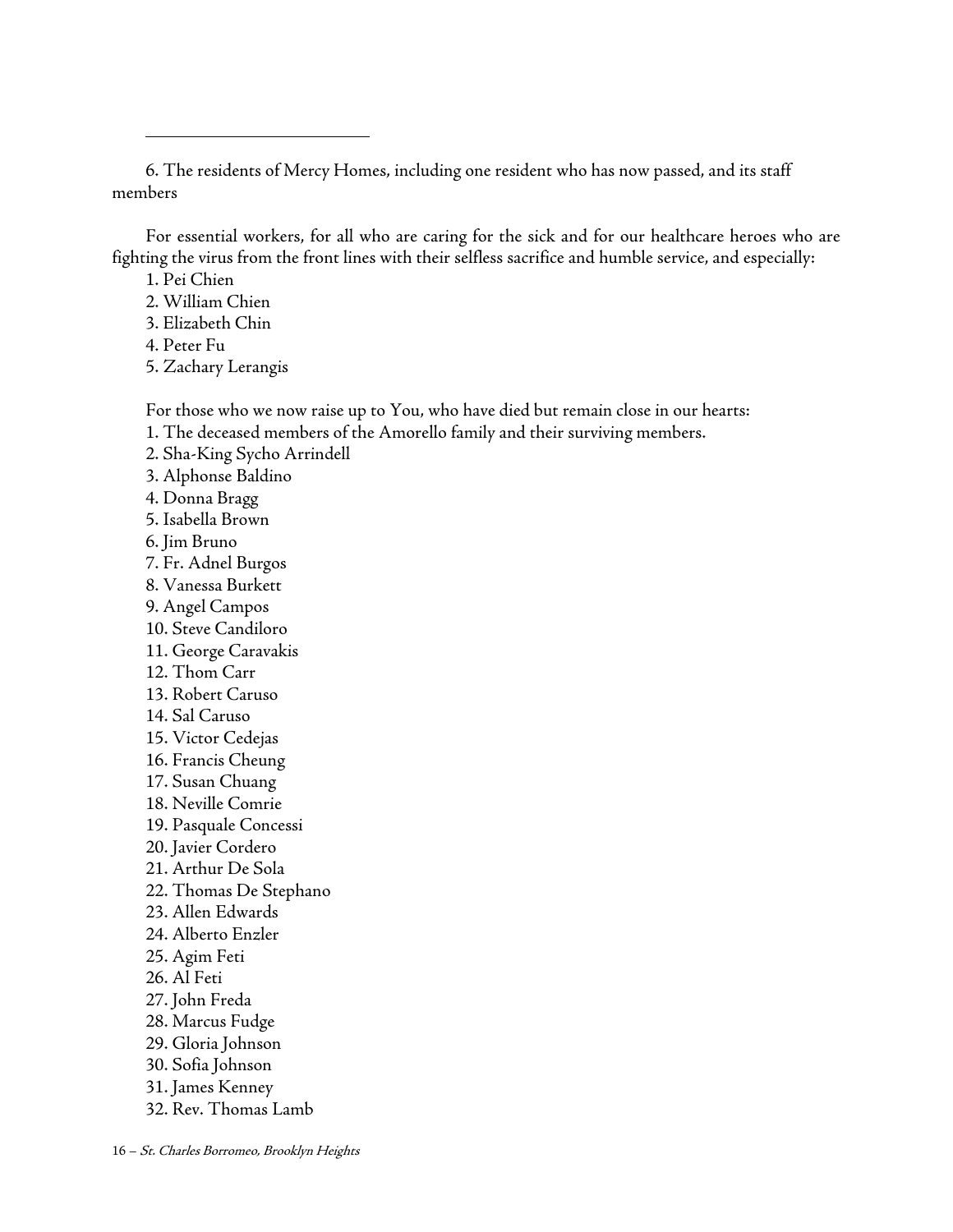Next week's reading from St. Peter raises some of the relevant theological issues, and I urge you to read my comments on it in next Saturday's email. I will only note in advance that we should not become too comfortable saying that the laity will do the administrative stuff and leave the priest to the praying. The church has many forms of prayer, and no priest is equally competent in each. St. Charles would be blessed to have Lectio Divina or guided meditation in our parish, but these are not my skills. (Cheap thrill for the day: Google "Lectio Divina" and "guided meditation" and imagine me leading either).

We will however accomplish nothing of value unless those who step up to leadership seek to be good shepherds. We will need people not only with the technical skills, but also the desire to know and be known by their fellow parishioners and who will recognize that a terrible beauty may be born, but it will be a while in coming. Those of you who are most uncomfortable now may be precisely those called to join Jesus at the gate to the sheepfold. After 40 years, I can assure you that you will rarely be comfortable, but will always know meaning, and will – more often than you might believe – feel joy.

33. Chun-Huo Liu 34. Indarjit Maraj 35. Michael McCullough 36. Lincoln Menutti 37. John Stuart Mondello 38. Jimmy Murphy 39. Dan O'Neill 40. Fr. Jorge Ortiz-Garay 41. Mercedes Peralta 42. Jocelyn Quintero 43. Patty Rohme 44. Joan White Schmiedel 45. Stela Trifan 46. Patricia Turbee 47. Tony Whalen 48. Thomas Wong

49. The 49 residents of the Cobble Hill Health Center that have passed away and the staff that is caring for all those in the facility.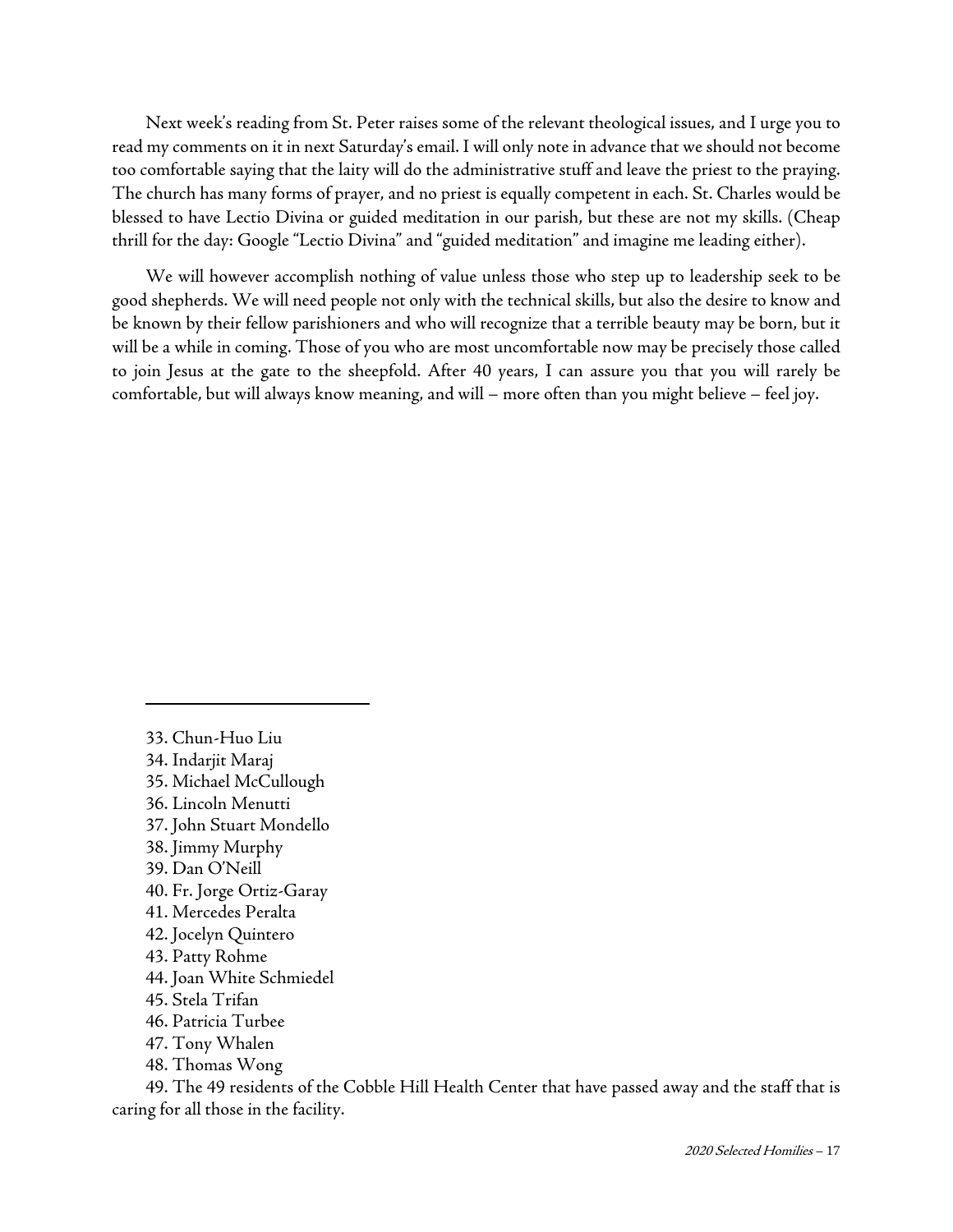## <span id="page-23-0"></span>**5th Sunday of Easter – Msgr. LoPinto**

#### May 10, 2020

As we come to this fifth Sunday of Easter, we again find ourselves with the Lord and the disciples in the evening of the Last Supper, as recorded for us by John. And there is a dynamic that's going on here: Jesus is speaking to the disciples and knows what will occur as the evening transgresses, and knows that they will all be very disturbed in the sense of frightened and anxious. And so He opens with the words, "Do not let your hearts be troubled," and invites them to faith.

And it's interesting as you progress in the presentation – literally the discourse of Jesus – you find that there are different elements. In one case, Jesus is telling them that he's going, and they want to know where are you going. They're not familiar with that. In Jesus comes with that very beautiful line: "I am the way, and the truth, and the life," then He goes on and talks about His identity. This is a critical part of the presentation, for Jesus basically is announcing to them the intimacy that is there between Himself and the Father.

Later on in the discourse, he will bring in the gift of the Spirit. But what I want to call to your attention is something that goes on between Philip and Jesus, for, look, speaking for the group, he says, "show us the Father and that will be enough for us." But prior to that, Jesus said to them, "if you know me, then you will also know my father. From now on you do know him and have seen him." There is an element in John's Gospel of time as John presents it, and one of the kind of – how could I put it – it's one of the pieces of that element, that exposure of time is the fact that Jesus is talking in the context of that moment. But he's also talking about what is to come, and in effect, what he is basically saying to them is that what they will be experiencing – remember, John is writing this well after probably 70 or 80 years after the actual event of the Paschal mystery – and what Jesus is saying is the Paschal mystery and the event of his passion, death and resurrection changes history for all time.

And so, he says very clearly to them that if you know Me then you will know My Father. From now on you do know him and have seen Him. In a sense, you are living in a new time moment, a new moment of time. For you are living in the eternal presence of God and that is what should be at the core at the heart of who you are and what you are about. And when you go to the Letter from Peter, you find that there is again a very beautiful presentation of the reality of the Church. But within the mystery of the reality of the Church – you're a chosen priest, you're chosen people, a holy priesthood – there is what you are called to do: you are called to announce what are you called to announce. You are called to announce this new reality and this new reality is most effectively pronounced through the dynamism of the church, which continues to evolve itself. We tend to think of all of these things as having a future and therefore static in the moment but the reality is that the future is now and there is no static – there is dynamism, and the dynamic is the ongoing evolution of the Church as it responds to the new situations in which it finds itself each day.

And that's what that first reading from the Acts of the Apostles is about: they found themselves in a new situation – the Greeks were coming, and there was a concern as to how will we incorporate service for all. And they had to make a decision, but they did not make it in isolation – then they reflected on it and they presented it to the community and they didn't go forward with it until the community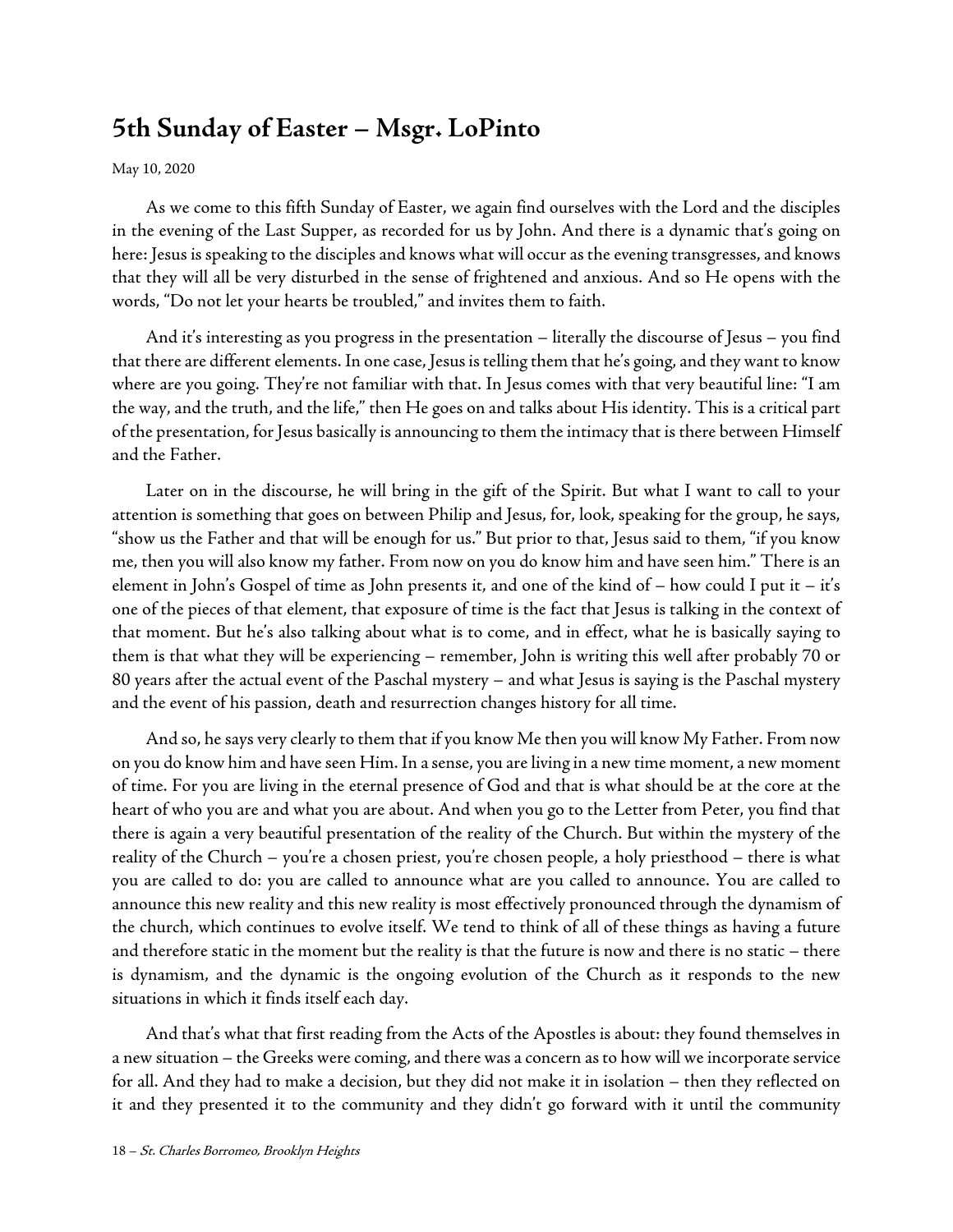accepted it. And then they established what we have come to know in our own day as the order of Deacons. But the reality is that it was the dynamism of the community, gathered in the Lord with the gift of the Spirit, in turn, allowed them to live in a moment – the new moment being this new stage of bringing greatest sense of service to the larger community, which was evolving. When you look at the history of the Church, you find that that's at the heart.

I think of the story of Gregory the Great, who was faced with a time of great famine and a time of great persecution against the Jewish community, and he had to deal with not only how do you preserve the reality of Rome at that moment in crisis, and how do you also care for those who are the most maligned. And what he did was very simple: he opened up the papal granaries and said, let us provide food for all without distinction. It was a new moment, because in his sense he was making by his actions, he was announcing a new reality, that there was no distinction, but there was care for all.

And you continued through the history of the Church, and often think of Mother Teresa and her experience – you know in a sense was doing what no one else would do: providing care for the neglected, for the dying, and in the sense those who were abandoned she creates a community, the Missionaries of Charity, and they go out into the streets and they were priceless. I had the opportunity to be engaged with them when I worked in Washington, and I'll never forget how they would come on Sunday morning with the station wagon filled with all the kids and I remember asking them one day so where did you find all these children and they said, Oh simple Father – we take the van, the station wagon, which we don't have registered or have a license to drive, but we take it and we go to the projects and we gather up all the children that are there and we bring them with us and they would fill the church. And you would say, there they live in the Lord and they announce the newness of life discovered in the Lord. A newness of life of being at one with God, and they had no fear of doing it. They didn't mind – in a sense they weren't static. They weren't going to follow all the rules and regulations. They'd make the rest of us very nervous. But they wouldn't follow the rules and regulations: they lived the dynamism of God's love.

In a sense, I think that's what the scripture is reminding us today: that we are a community that is called to announce the dynamism of God's love, and we do that in so many different ways. We do it by what you're doing – as Father Smith has organized, you're doing it by calling people who are isolated and alone this moment of time, this time of tragedy, this pandemic. You do it by the wonderful donations — and this week Father [Smith] transferred to Catholic Charities \$3,500, which are your donations and they allowed the dynamism of love to go on through Catholic Charities as we continue the feeding program over the past few weeks. We've provided probably close to 60,000 meals: 10,000 people, families who have been served in our pop-ups that we do every Friday.

I don't want to be critical of government, but then you know I'm never too shy of speaking of negativity, the negativity of government, as they try to figure out what there should be happening in these situations. Now, you might have heard the governor about a week ago discovering that there was excess food up in upstate New York, that people were, in a sense the farmers and everything. Well, let me tell you that when this happened, when we first became aware of it, we and Catholic Charities reached out to the farmers in upstate New York and we have trucks that go back and forth every week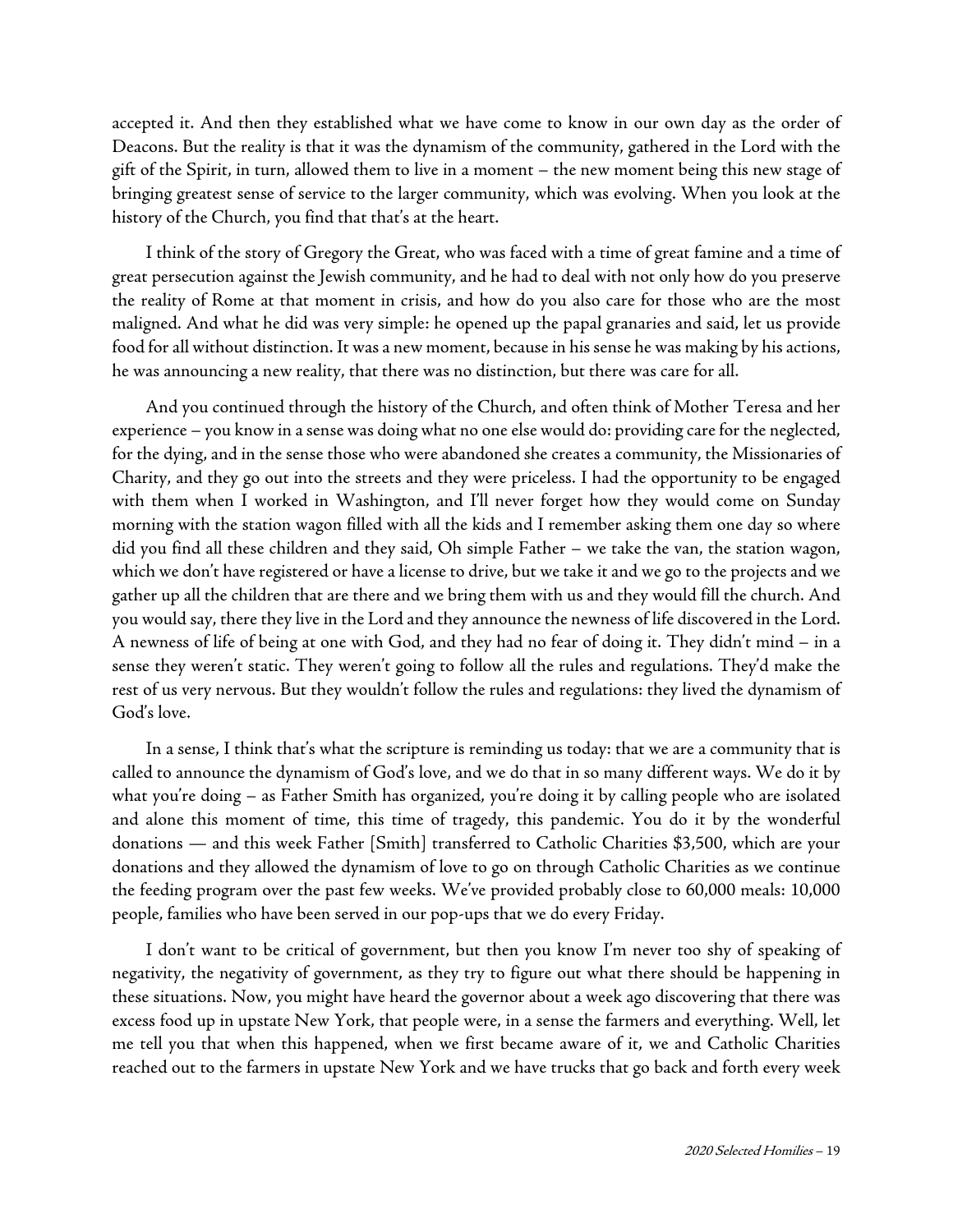bringing down to the people here in the city who are in need: fruit and vegetables, fresh fruit and fresh vegetables, because we know that that's critical to the nourishment of people.

It's the dynamism of love that allows us the freedom to do what others cannot do, because they're caught up in the bureaucracies and the structures of the moment. It's like that first reading: the Apostles could have said, listen, we're sorry we can't feed those people, because our structure says this is what we're supposed to do.

They said no, we can change structures – we can in a sense evolve them and let them be more responsive to the situations we find ourselves in every day, so that the dynamism of God's love recreates the face of the earth.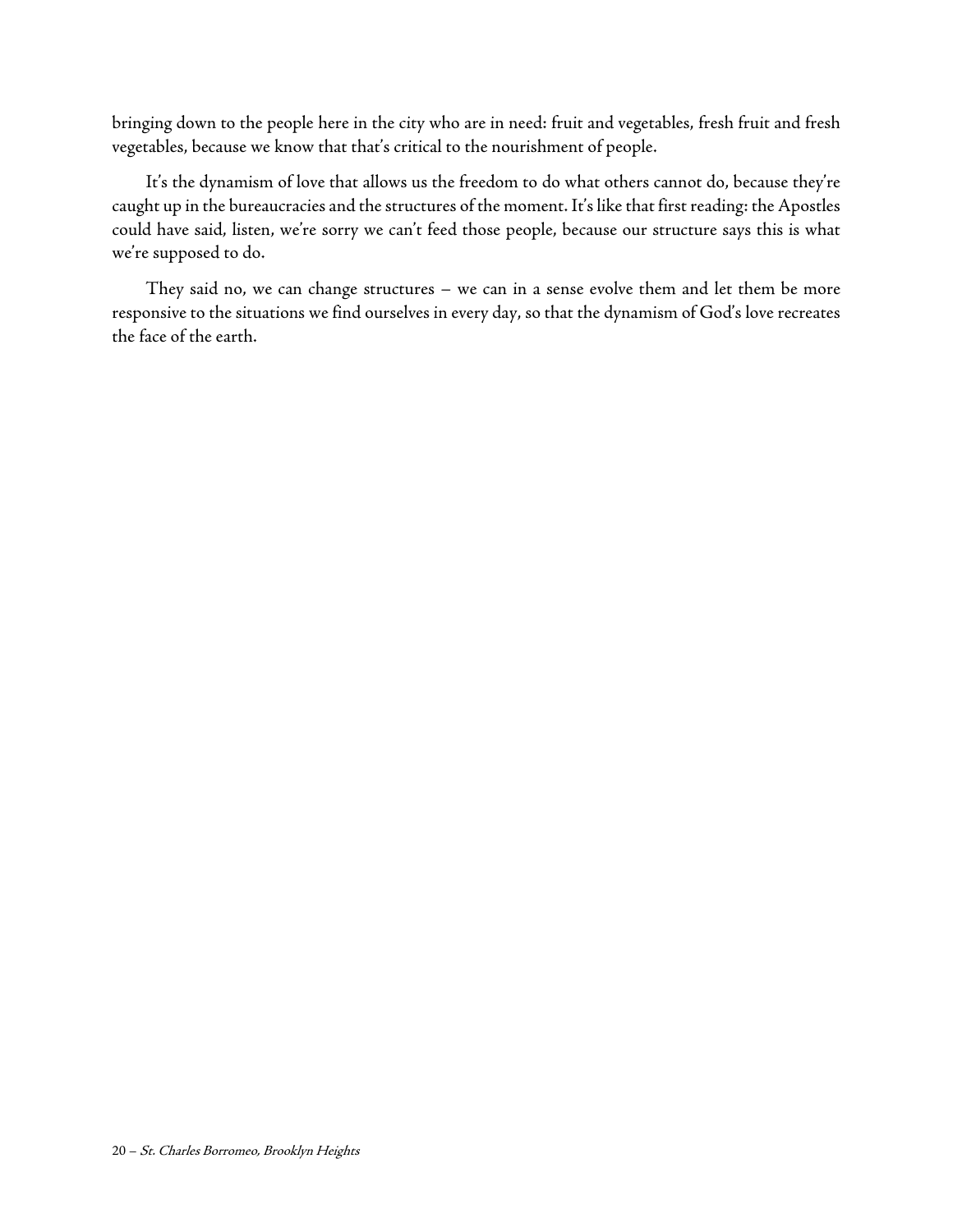## <span id="page-26-0"></span>**12th Sunday in Ordinary Time – Msgr. LoPinto**

#### June 22, [2020](https://www.stcharlesbklyn.org/2020/06/12th-sunday-ordinary-time-homily-msgr-lopinto/)

#### Msgr. LoPinto is the President and CEO of Catholic Charities, Brooklyn & Queens.

It struck me at the beginning that we are observing the Twelfth Sunday in Ordinary Time. Yet reality is that there's nothing ordinary about the time. I'm not sure there ever is anything ordinary about the time – in the sense of, if not all time has a character of being extraordinary – in the sense that we're always dealing with the unexpected, with the surprises that God places in our way.

And certainly the idea of God surprising us is very much a part of the scripture for this 12th Sunday. The first reading – Jeremiah. Jeremiah – who has been anointed by God to deliver God's word to the people – is constantly surprised by the reaction he gets: a reaction that basically puts him ever at risk. He's imprisoned. There are those who would try to kill him. He must tell the people about in a sense trusting in God by placing themselves in God's hands as they areled off into captivity. And so, in a sense, he is a person who must deal with fear – the fear for his own personal life, but he's only able to deal with that because he hasencountered the Lord. And because he hasencountered the Lord, he trusts. And he trusts that even though he doesn't understand – he can't comprehend, for the most part, God's plan. He's able to trust – he's able to trust, because in his own way, he has come to know God.

The result of the encounter – when you come to the Gospel, you see a similar situation: Jesus is preparing to send the disciples out. It's referred to in Matthew, which is referred to as the Discipleship section. The homily that He gives teaching and as He prepares them to go out, He prepares them not for celebration, not for joy, not for all kinds of laurels that be thrown at them, but He prepares them for the fact that they will experience difficulty. They will experience struggle. They will be challenged. And basically what He's calling them to is trust.

That trust I think is based on the fact that prior to this point in Matthew's Gospel, they have encountered the Lord. They have been with Him. They've walked with Him. They've journeyed with Him. They've been with Him day and they've been with Him night. They've seen not only the wonderful things He has done, but they've seen the power of His word. And He basically is now building off of that because He's saying trust, trust in thefather, who I haveintroduced you, to trust in the Father who I have allowed you to encounter through me, and find in that trust the courage to go forward. The courage to do the work of God, even though it won't always be clear to you. It won't always be in a sense laid out to you, like one of those great plans that we often come up with that usually lasts about three seconds, because of all the extraordinary things that get in the way.

And so trust is a critical component of faith. You go to that second reading – Saint Paul to the Romans. It's also about trust – trust the God who loves you, trust the God who has redeemed you, trust the God who has opened the door for you to a new life. As we live through, excuse me, as we live through the extraordinary events of our own day, we know that fear is very much a part of everyone's life at this moment. The fear that produces all the anxiety that is there, not knowing what tomorrow will bring.

Tomorrow, we enter Stage Two here in New York City. What will it bring? Who knows? Will it bring a new threat, in the sense of a new expression or some new component of the virus manifesting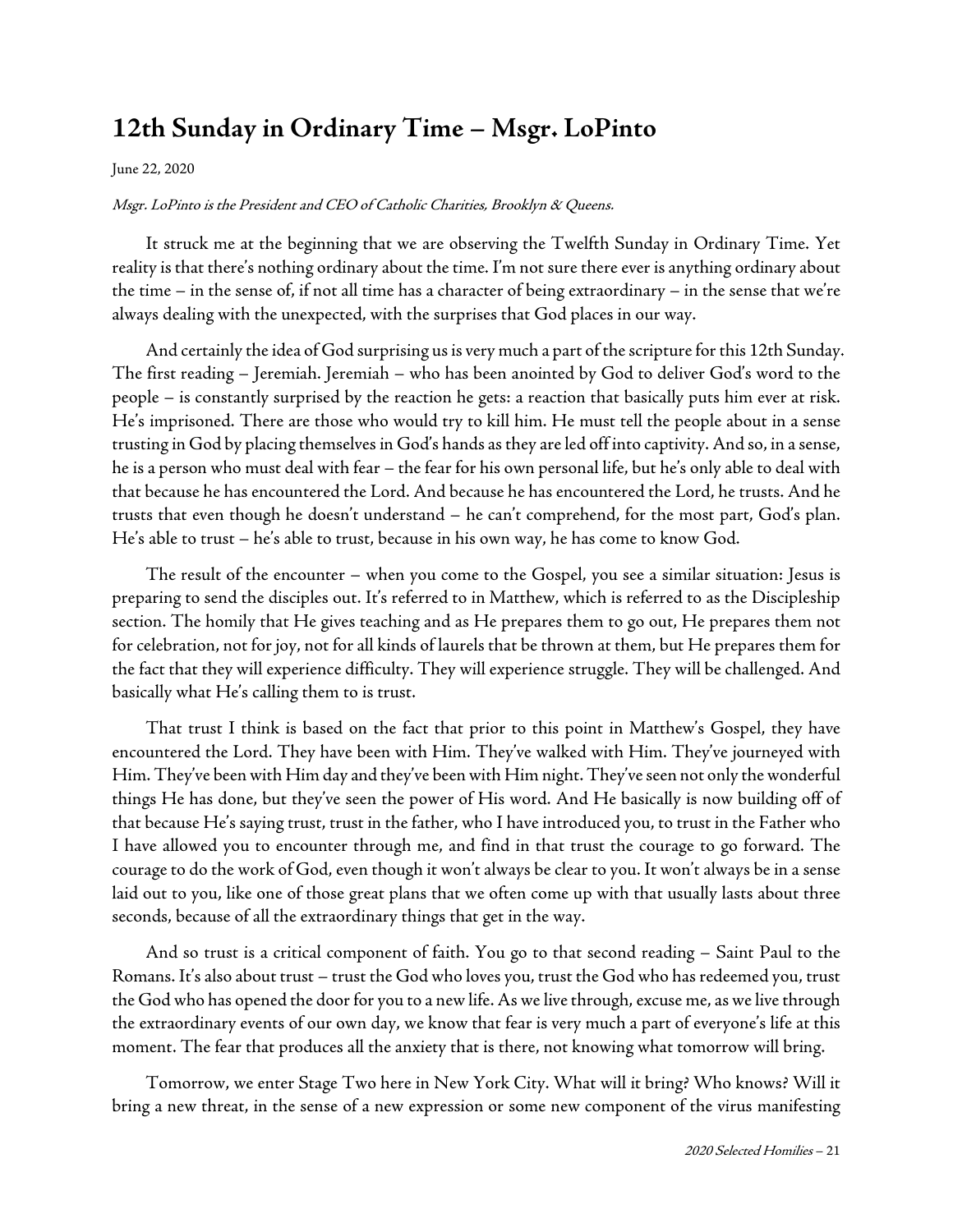itself? Will it in a sense cause more difficulties, more struggles? Who knows? We'll do the best we can, because we can. But I think the thing that will again make the difference is the extent that we trust: we trust in God to give us the strength to be able to deal with whatever the extraordinary events are.

You know, for the past few Fridays I've been going out to the pop-ups that Catholic Charities has been running – excuse me – the pop-ups for food distribution, and one of the things that's amazing there – you want to see how trust, how trust gets built among people? It's amazing to see the trust that's manifested by the people who come as volunteers. They come into settings that basically we invite them to, but they don't know what they're coming into. They don't know what the neighborhoods are for the most part or anything. They don't know who they're going to be meeting. They don't know who they're going to be reacting or interacting with. And yet, they come.

They come because they trust, and it's not that they trust in Catholic Charities – I'm not sure anybody trusts in Catholic Charities. It's just life as it goes on. But I think they come because they trust in God, and so we always open with some type of a prayer service. And you can see their engagement in that they trust that God is calling them to give expressions of love to those who are in need. God is calling them to be God's hands in the midst of these extraordinary times.

In a sense, I think that is really the great lesson that is placed before us. That trust is going to give us the ability, the strength, the courage to do what God is asking us to do: to be God's hands in the midst of these very difficult times. And through that, to be support – support that manifests God's love by that phone call you make to that person – the elderly person who's in a sense isolated in their home. The fact that you come with Father Bill on Thursday mornings or on Fridays to help with the food distributions. The fact that you are wearing a mask and following the rules of social distancing, because you have care and concern for others.

You trust, you trust that God has called us – not only to be connected with God, but that God has called us to be connected with one another.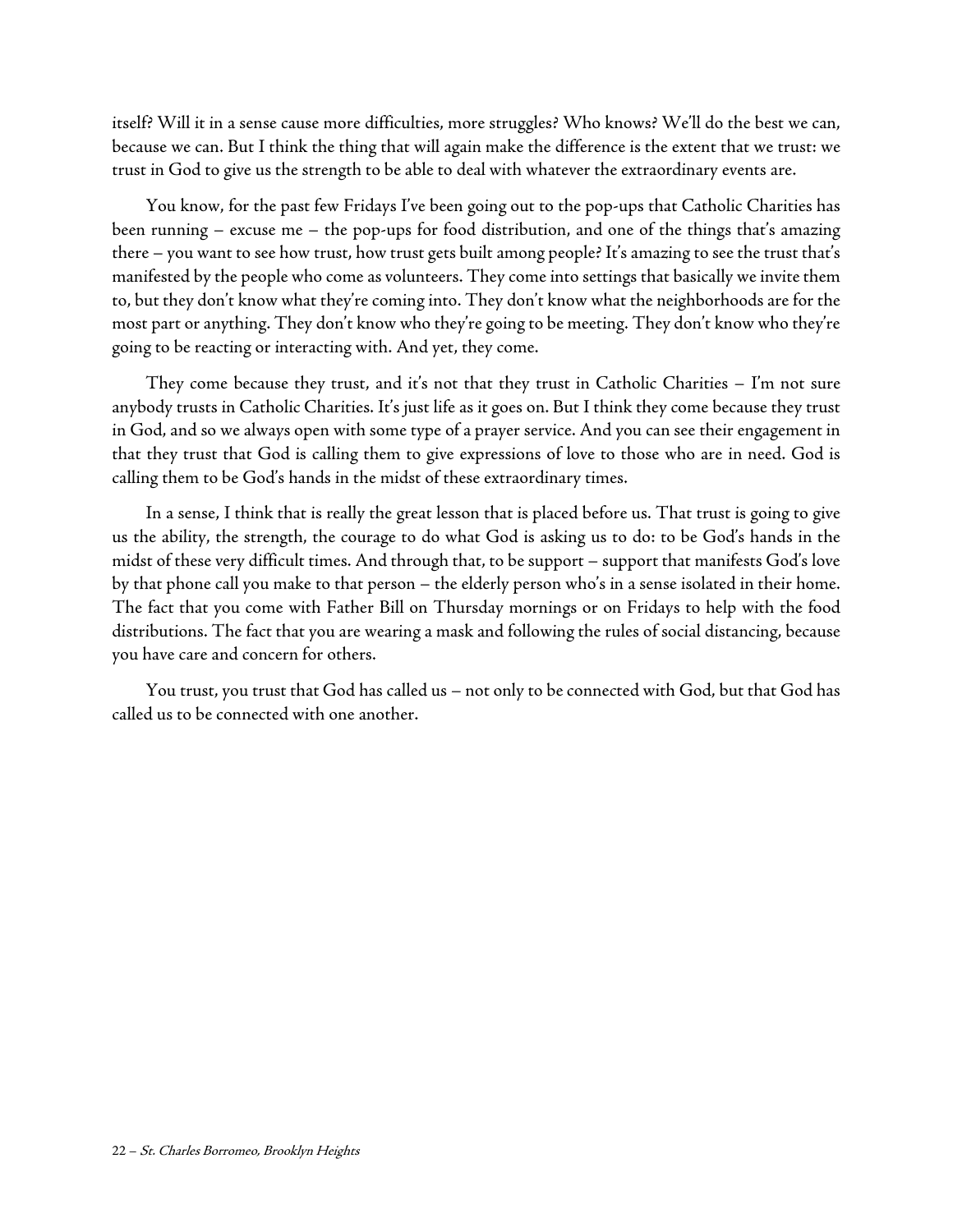## <span id="page-28-0"></span>**Most Holy Trinity – Fr. Smith**

June 7, [2020](https://www.stcharlesbklyn.org/2020/06/most-holy-trinity-homily-fr-smith/)

How strong is love? Let us make it personal. "How much do any one of us make decisions because of love". Do we think that love is nice but real-world decisions are based on how much we will make or how we can appease or use the prevailing social and political powers? Today, we celebrate the feast of the Holy Trinity. This is God's answer to this question, and it comes none too soon.

During the Easter Season we read in the Gospel of John:

On that day you will realize that I am in my Father and you are in me and I in you. (Jn 14:20)

As the Father loves me, so I also love you. Remain in my love (Jn 15:9).

… so that they may all be one, as you, Father, are in me and I in you, that they also may be in us, that the world may believe that you sent me. (Jn 17:21)

The God revealed in Jesus wishes to be seen as relationships. Because these relationships are loving, they are personal. Indeed, the most accurate definition of a person is simply someone who is loved. Most extraordinary of all, Jesus invites us to join in that love.

The clearest image that we have of God is of a community - indeed a family - and one in which we can participate.

We participate by treating others as persons:

<sup>34</sup> I give you a new commandment: love one another. As I have loved you, so you also should love one another.

<sup>35</sup> This is how all will know that you are my disciples, if you have love for one another." Jn 13:34-35

We do not call God Father and ourselves brothers and sisters out of polite convention but as a description of reality. Only if I see you as my brother or sister as infinitely and irreversibly precious can I obey God and become who He calls me to be.

We see this in our individual lives. A heart doctor was asked what people should do to maintain good heart functions during the pandemic. He said what would be expected: exercise, employ a rational diet and remember to take medication. He then stopped, and with some hesitation, said: "maintain personal relationships". He acknowledged that this did not sound very scientific, but he assured his audience that it was true. This should come as no surprise to us - this is the first thing to remember. God has made us this way. We can only thrive together.

Sin ultimately is anything which causes this community to deteriorate. It begins by seeing another person as different from ourselves. There is never an insignificant distinction.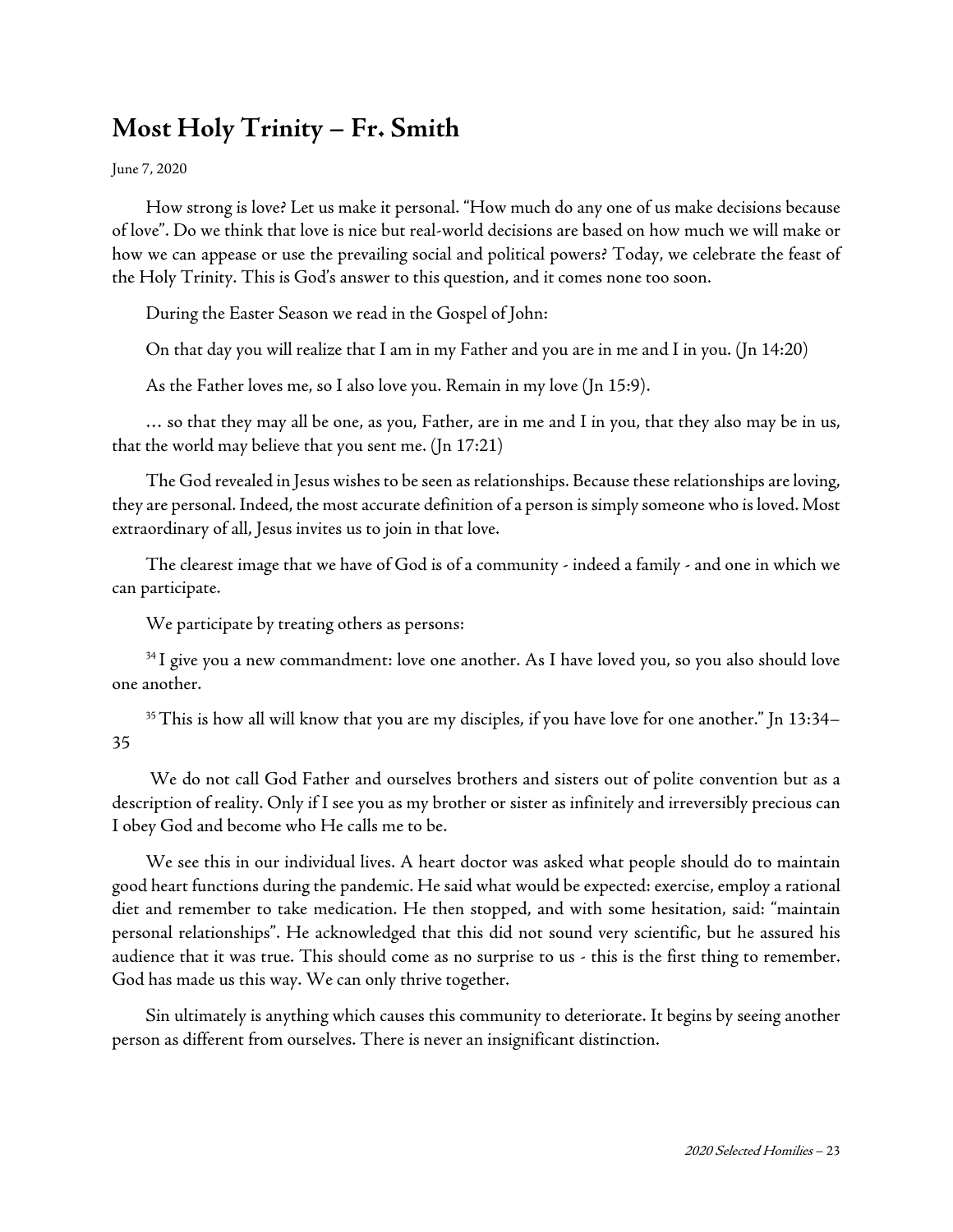Once we divide: native or foreigner, male or female, straight or gay, born or unborn, we are on a very slippery slope which with unseemly speed ends in seeing others as competitors. Then the more powerful will declare themselves superior and all others to varying degrees' inferior.

In America, the fatal distinction is race. A belief that difference essentially in skin color defines who we are with people of white skin superior to people with dark skin. This is the original sin of America not only because it is so old but because it is so deep and so wide.

We have seen it develop over the last few months with the disparity between the death rates of white and black people with COVID-19, black people make up 13 percent of the population but have experienced 24% of COVID related deaths, and very recently with the deaths of George Floyd and Breonna Taylor in macabre police actions.[3](#page-29-0)

Would either of these events have occurred to white people who legislators and police considered brothers and sisters?

Lack of brotherly love is literally against nature and its fruits are fear and anger. We have seen this all around us.

What can we do? As citizens we can take appropriate action. Knowing now, unambiguously, that better health care can prevent death we can hold our legislators to account and be certain that heath care is provided to all. We can forbid the kinds of policing that are virtually guaranteed to be abused, like choke holds and "Stand your ground laws".

We can also be more specific. We have heard calls to upgrade curriculum to include the history of racism. A splendid idea. Do you know how these decisions are made and who makes them? Do you have

So let us say this plainly. George Floyd's killing was unjustified. Breonna Taylor's killing was unjustified. The 100,000 Americans killed by COVID-19 were unjustified. They were denied their breath of life because of racial, social, and economic inequality. They were denied their breath of life because there are those who believe that to enrich and advance themselves, others must suffer. The daily bad news cycle of demeaning words and anonymous deaths has made us numb to the fact that this is wrong.

We believe that to love God we must love each other as ourselves. We call upon all of us to raise our voices to build up a more just society that serves everyone with dignity, rather than one that oppresses and tears people down.

Let us value each other more than we value our accounts. Let us redouble our efforts to care for each other and to be concerned for our world.

This Pentecost, let us speak each other's language."

<span id="page-29-0"></span><sup>&</sup>lt;sup>3</sup> The following Parish Pastoral Council statement was announced at the previous Sunday's Mass on May 31, 2020 by Francis Chin, one of the parish trustees:

<sup>&</sup>quot;We would like to take this moment to reflect together on what is going on in our country today.

Today at Pentecost, we celebrate God, the Holy Spirit – the breath of life and the founding of the Church, a community commissioned to spread the Good News of God's love, to serve God's people everywhere, speaking to them in every language.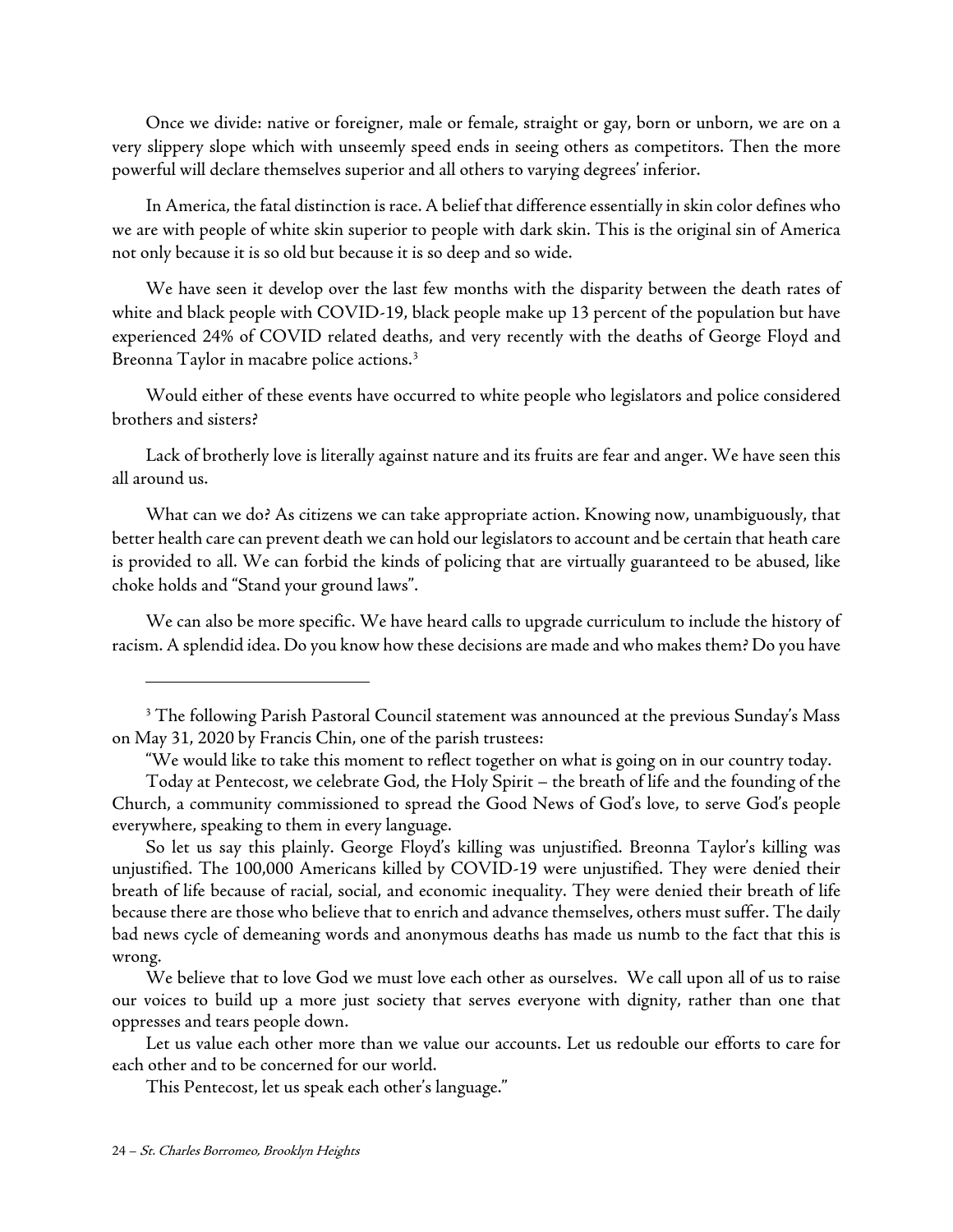a relationship with any of these people? How could you become one of them? The danger in crisis situations is to think only in terms of massive structural change and not see what we can do to organize here and now to make local tangible change in less time than you might imagine. Build from there.

So, I ask again: how strong, how real do you consider love? Our faith in the Trinity tells us as Catholic Christians that what is not based on mutual love - relations between equal persons - will ultimately betray us. Do we believe that God's love is as solid as wood and more powerful than the principalities and powers that seem to dominate our lives?

It is not as if we do not have a modern example.

Historian Taylor Branch wrote a multi-volume biography of Martin Luther King subtitled, "America in the King Years". He believed that there was a second American revolution between 1955 and 1968 and that Dr. King was its George Washington. Civil rights were part of it, but its defining characteristic was nonviolence. Dr. King and his associates saw their opponents as brothers and sisters and acted accordingly. This was and is not a strategic move as much as a recognition of the deepest reality.

It is now fashionable to criticize Dr. King and those original leaders. Yet I ask those who do to show me their victories? What have they done, what have they accomplished? The successes that I have seen have come out of the churches that have carried the touch of the primacy of love. Many of us in the parish who have become involved in the work of Catholic Charities during the pandemic have seen this flame still burning.

Yet there is a point, indeed two, to this criticism and Dr. King knew them well. The first was the extent that the fear and anger caused by racism had to be addressed on many fronts. Racism is the COVID-19 of our country because it reveals and uses every other evil. Dr. King opposed the war in Vietnam, although this lost the support of President Johnson. He sought greater economic equality for all people. This lost some union allies. Politically these were bad moves in the short term, but he has been vindicated. Whatever tactical gains he might have lost ignoring these issues would have morally eviscerated the movement.

The second was the breath of the coalition. There were white people often on the front lines and I am proud of the priests and sisters who participated, but where were the bankers, the mechanics, policemen and perhaps most importantly the blue collar union men like my father and grandfathers? Whole sectors of society were and indeed are missing from this effort, and without them – us – we cannot expect a truly national conversion.

Options will develop and we must be prepared to choose both as individuals and as a parish in what we wish to be involved. My personal wish is to be at a prayer service with both members of the police force and members of the wider Catholic community, black and white, speaking every language and praying with each other, even more than for each other.

What is not based on the love revealed by Jesus may be a real reform, but it will not cure the underlying condition. Injustice is almost infinitely creative and will reappear in another guise. If we do not see each other as persons – brothers and sisters – we will find a reason to hate and exploit.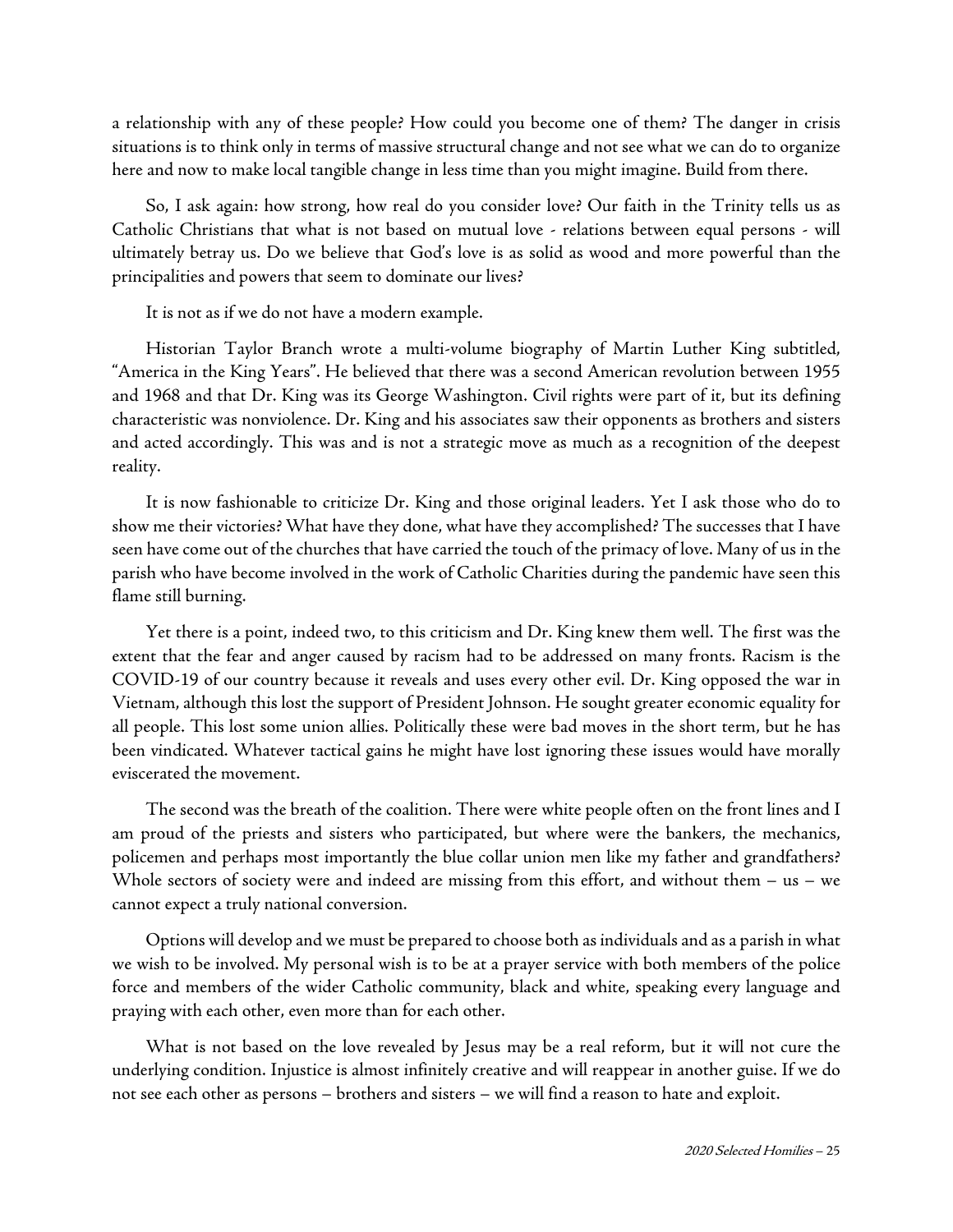How much will we risk for love?

"No Justice. No Peace" is often heard and much chanted. But the Christian message is, "No Love, No Justice".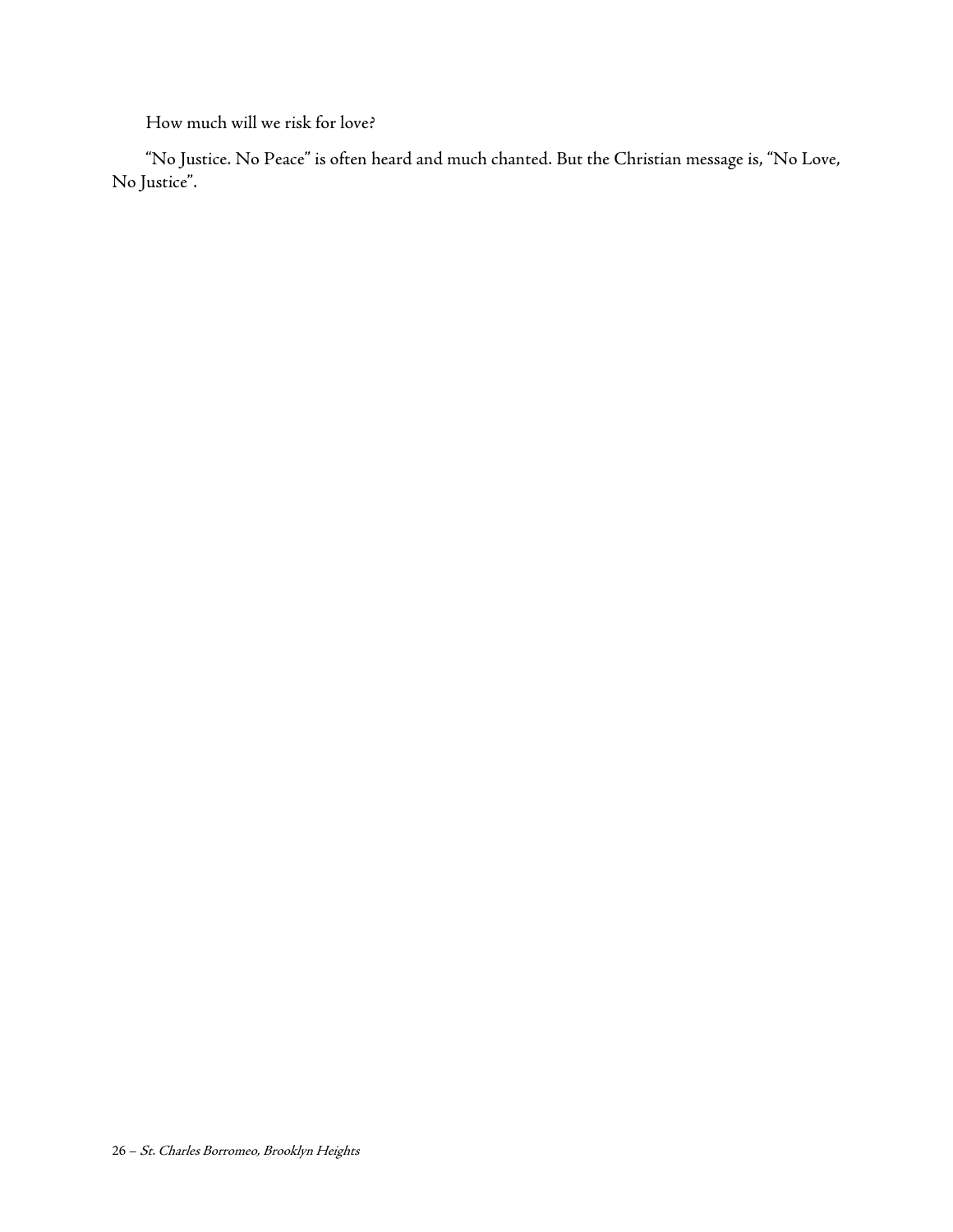## <span id="page-32-0"></span>**Corpus Christi – Fr. Gribowich**

June 14, [2020](https://www.stcharlesbklyn.org/2020/06/corpus-christi-homily-fr-gribowich/)

Good morning, everyone, and welcome to the rectory of St. Charles Borromeo, especially to our brothers and sisters at St. Augustine and St. Francis Xavier. As many you may know by now, I was appointed the administrator to these two great parishes in Park Slope, and so until we actually are able to meet in person, perhaps it's a great opportunity for all of us to get to know each other virtually by logging on to the Zoom here that we have at St. Charles Borromeo where I live. It's interesting too, for those who may be unfamiliar with Zoom, you'll quickly find out that your favorite button on there being Mute, so when there's things going on where you are – they're making a lot of noise, make sure you Mute yourself. And if you're the type of person who maybe just rolled out of bed, then the Video button also is another great button to turn that off. So, the Mute and the Video buttons are important buttons to get comfortable with as we go through this age of having Zoom masses.

First of all, I just like to also bring a lot of thanks to Mike McGowan, who's done so much in organizing the tech end of things, allowing people in, that's who brought you in on the meeting today, and Francis Chin, who's his right-hand man and who also I guess we could call the M.C. or the D.J. of the Mass, since he's able to bring in music and all the other components in order to make this a very full experience. And I think it really shows the great dedication of lay members of the parish working together to bring forth during this very difficult time really a taste of home, so to speak, and so a great blessing to be able to hear the music that's often that's sung here at St. Charles Borromeo – amazing music program<sup>[4](#page-32-1)</sup> here, as I know St. Augustine and St. Francis have great music programs as well. So this is just a taste of what is possible during this age of virtual Mass, which hopefully will not last too long, but I think that we will still be meeting this way for some time, at least in complementing our inperson meetings, which will happen soon.

It's interesting to begin, so to speak, my ministry, if you will, at St. Augustine and at St. Francis Xavier on this feast of the Most Holy Body and Blood of Jesus Christ, Corpus Christi. Becauseif there's one thing that brings the parish community together, it is the celebration of the Eucharist, and as we can hear in the readings, especially our Gospel, there's a great emphasis placed on the reception of the Eucharist: you must eat my flesh, drink my blood, have eternal life. Jesus says it only about 900 times in this chapter and he says it in such a way to make it very clear that there's something very, very essential in the Christian life that's connected to a participation in the celebration of the Eucharist.

And I think for us as Catholics we can sometimes look at this as our card of victory or so of our way of looking at how we're very distinct from maybe other Christian traditions, because of how much we rely on the sacrament of the Eucharist playing a role in our Christian life – and rightfully so. Yet we know over the last three months, this is the one thing that we've not been doing: we have not been going to Mass, we've not been receiving Eucharist. Of course, you've been experiencing this one online, but

<span id="page-32-1"></span><sup>4</sup> Sergio Sandí - Director of Music, Piano; Coco Leung – Piano; Cantor, Soprano; Ulises Solano - Cantor, Tenor; Ann Bordley - Flute; Francesca Teora – substitute Cantor, Soprano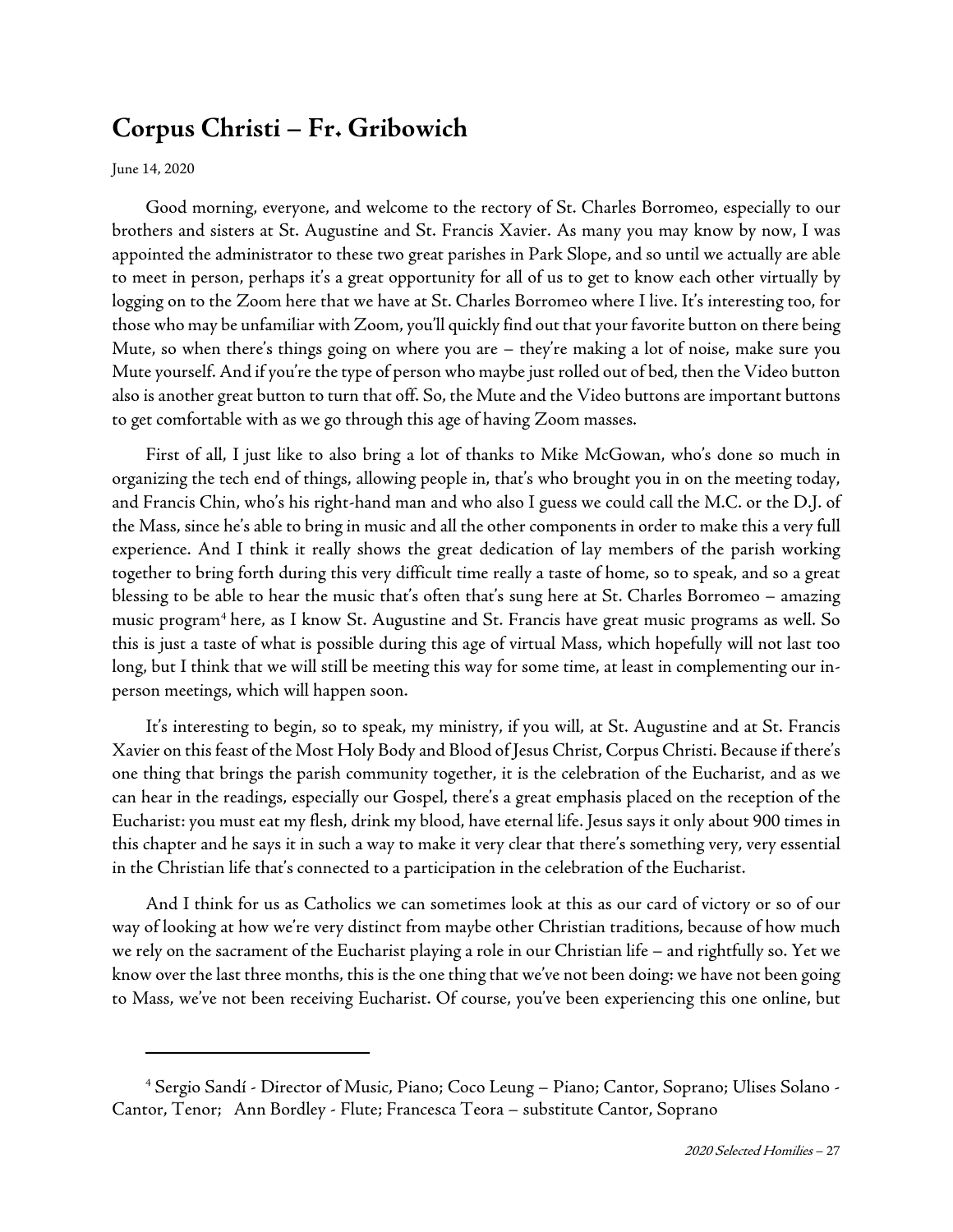not in person, so it really challenges us as Catholics when we understand that the Eucharist is so important, and Jesus himself says is so important to receive Me, and then to not have an opportunity.

I think, though, if we look at the state of our world right now this great feast of the Body and Blood of Christ is revealing to us that the Eucharist is something that is not just celebrated at Mass, it's something that is realized in so many other ways, in our time and in our society, in our world. Now, I don't mean this is a way to belittle the celebration of the Eucharist, because it's the very celebration of the Eucharist that allows us to be able to see all these intricacies throughout.

We talked about the Body and Blood of Christ. The body of Christ really is the human family – the human race, if you will. Yet, we can be more specific and say it's the body of believers, the Christian family, the church. But yet, the body of Christ is everyone: everyone makes up the body of Christ. Whether one knows it or not, whether one has professed it or not. Everyone somehow participates in this Body, and St. Paul is so good at always talking about how the members of the body work with each other in unison and forming a wholeness.

And I think that the recent events of the last couple of weeks have really showed how the body functions as being a force for healing. I mean I think all of us are still just completely in a haze, if you will, knowing about the horrible death of George Floyd. I know it was something that I cannot get out of my mind. If anyone's actually watched all eight minutes and 46 seconds of this video, of watching a man – his life being extinguished – it is something that will just be ingrained with you for probably forever. There's no other way around it.

But yet, if we notice as this man, this person, this member of the body, his life being extinguished, how many of the rest of us ran to this man's help – if you will – ran to rally around this man's life as a way to try to bring to the forefront that means of bringing healing to our society. It showed this amazing amount of unity, and people who probably were not even thinking about, say the race issue or police brutality, we're coming out of the woodwork, to say that there's something really fundamentally wrong. It was this great moment of unity and it exposed the fact that one person's wound is an opportunity for many people to run to heal. Yet quickly we know that what this also facilitated was all of our own individual wounds to be exposed. The great unrest in all of our cities, and the great unrest throughout all of our country, really, exposes that all of us have wounds that need to be healed.

And all those wounds are found in just our anger that may feel right now, our frustrations, our desire to work for change, our desire to be frustrated, not knowing how change may come about. Maybe just the same old story happening again and again. And getting tired of being sick and tired, as [Fannie](https://en.wikipedia.org/wiki/Fannie_Lou_Hamer) Lou [Hamer](https://en.wikipedia.org/wiki/Fannie_Lou_Hamer) used to say.

We look at this as being in a moment where we're kind of lost, that the pandemic in and of itself was a moment for making us realize, like what do we do next? When's this going to end? And now to add this into the mix has made us realize that we need a lot of healing, and the healing happens one person at a time. And when we think about the Body and Blood of Christ, we emphasize the fact that Body and Blood are separated. It just exposes to us the reality that Christ's Body and Blood were separated on the cross, but the suffering of Christ is connected to our suffering. And because of that, the only way to move forward and to heal is going to be through that same bar.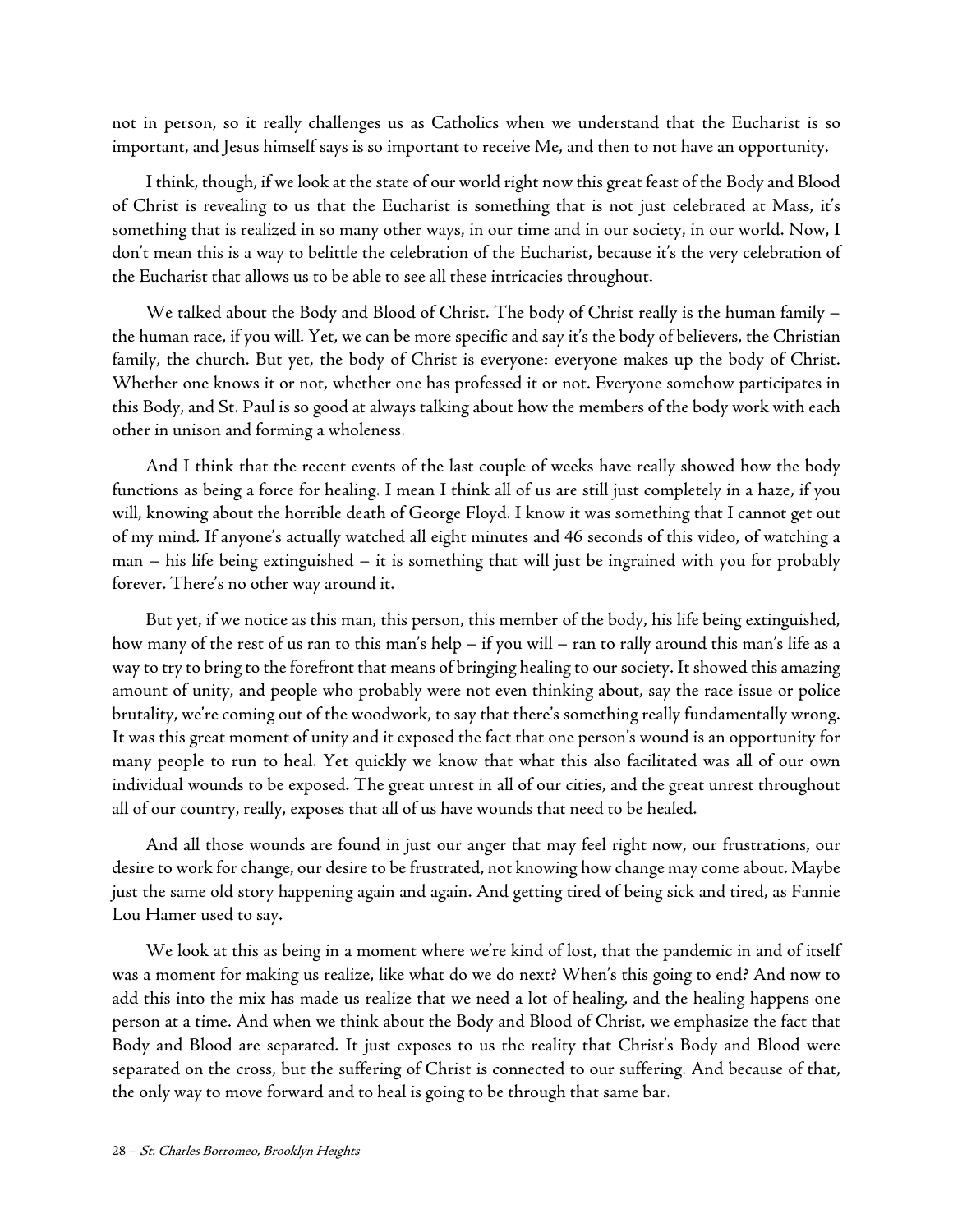You know there's been so much talk over the last few weeks about racism, white privilege and we throw these terms around all the time, and we don't even may be fully understand what these terms even mean. It's hard for us to have a full definition of what exactly is racist and what exactly is white privilege.

But I think as Catholic Christians, I think wecan make it kind of simple, you know, when wecome to a realization that the God who willed us into existence willed the person in front of us into existence. When we come to that awareness, that's when we're able to recognize our shortcomings and how we've not been able to respect our brother and our sister in front of us. Because if the same God who willed us into existence willed our brother and sister into existence, what are we other to do than to act in a spirit of reverence to this member of the Body: the same type of reverence we would bring into the church and we get down on our knees in front of the tabernacle.

That is the reality of the body of Christ that we are experiencing right now: the broken body of Christ, hung on the cross, but still very much very part of who God is today. We look at the Body and Blood of Christ – Eucharist – to affirm who we are, or better yet, whose we are: beloved sons and daughters of a loving God. But more importantly, too, we also recognize the fact that we are brothers and sisters in Christ, we share a commonality and that's why I think it's just so providential that we are able to meet this way: three different parish communities on this Zoom call right now watching this online Mass. This right here is an opportunity for working towards genuine change in our society. We all know that discrimination does not just happen in the secular world. We all know that we make distinctions and separation amongst us as Catholics and we all have an almost a type of competitiveness sometimes when it looks at different communities. We know that there's different ideologies, of different pastoral visions, of different theological insights, that we all kind of argue and bicker about, but yet the very fact that the three communities right now can be on this one call, so to speak, is an opportunity to show that we can work with each other, to recognize the fact that our brother and sister has been willed into existence by the same loving God, willed us into existence our very person into existence, and that to me is a great opportunity of hope. Amazing things can happen if all of us work together.

I don't foresee me kind of necessarily checking out of St. Charles Borromeo once I fully move into my role at St. Augustine and St. Francis Xavier – not because I want to hold on to some type of sentimentality here but because of the fact I need this community of St. Charles just as much as I need St. Augustine and Saint Francis Xavier because I learn from all of you. I'm being formed by the body of Christ around and what a great opportunity for us to be ableto inform each other, learn from each other listen to each other.

There's a great opportunity that we have right now that the fact that our churches are just open for prayer, that there's no sacraments going on and for many of us maybe feel like, well if we're opening the doors I know we just have Mass and there might be something to say about that, but the very fact that we just have the doors open for prayer gives us a great opportunity to sit and listen. Because if we want to understand how Christ can work in our lives right now when we're not actually receiving his Body and Blood, we're being able to listen to the cries of the body within us and around us.

Jesus not only knows our sufferings, but he also knows the sufferings of our brothers and sisters – which by the way our sufferings that we do not know. We do not know the sufferings that our brothers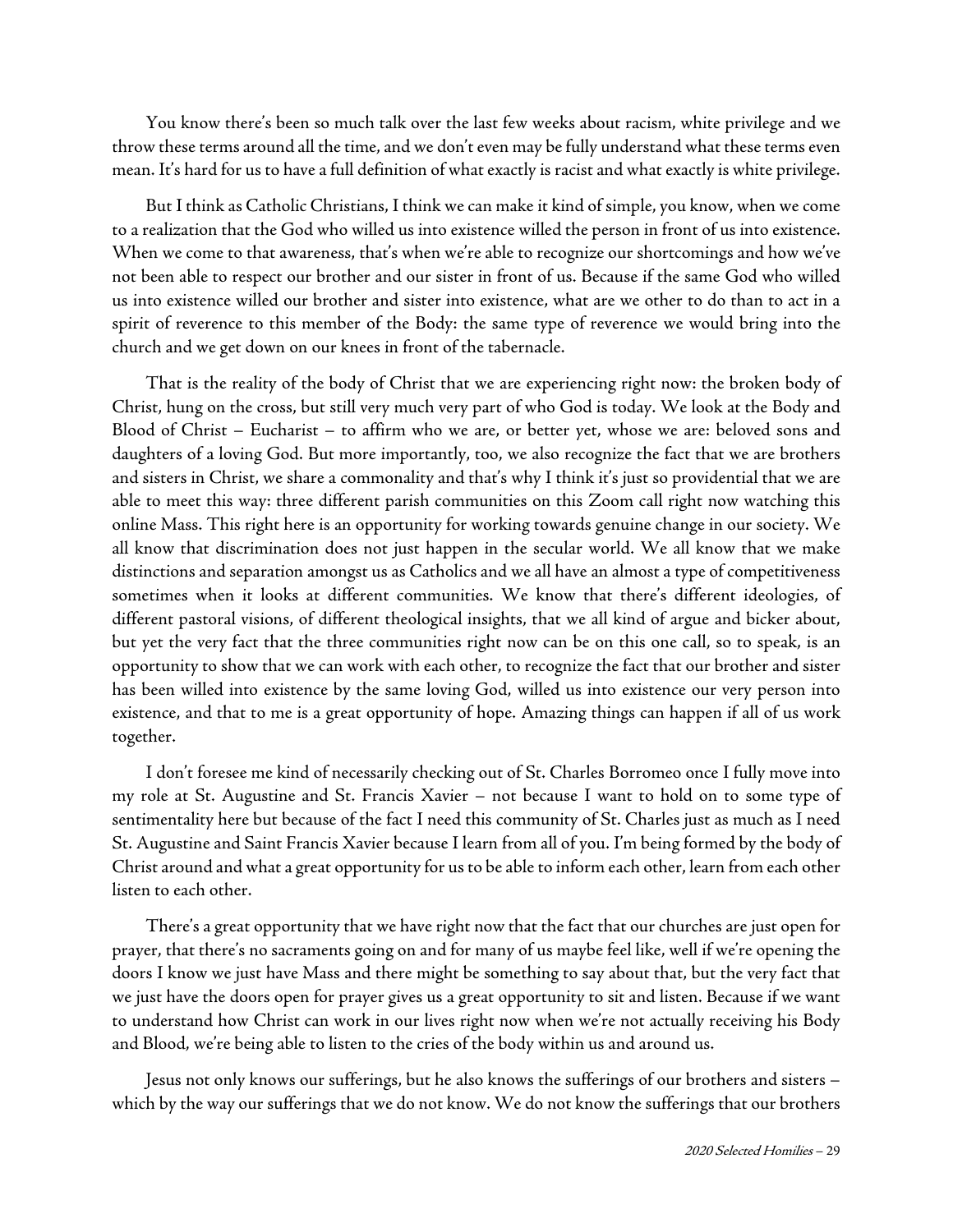and sisters are going through, and during this time where it's so easy for us to come to conclusions or to judge or just think that we know exactly what has to happen, and how it has to happen, the opportunity to listen to our hearts can hopefully allow our minds to be opened to the fact that the sufferings of our brothers and sisters around us are real. And they're ones that we do not know anything about. But the same Christ who knows our sufferings, knows their sufferings. It's ever more important for us to be in communion with that one Christ who unites us.

So today on this great feast of the Body and Blood of Christ, let us be ever mindful that our Lord is still with us. Our Lord still loves us. But more importantly, our Lord is actually alive in His Body and Blood in the midst of the suffering that we are currently in, and that is the way that we are able to open ourselves to the healing, the grace of the Resurrection that He desires to give to us.

May God bless you all.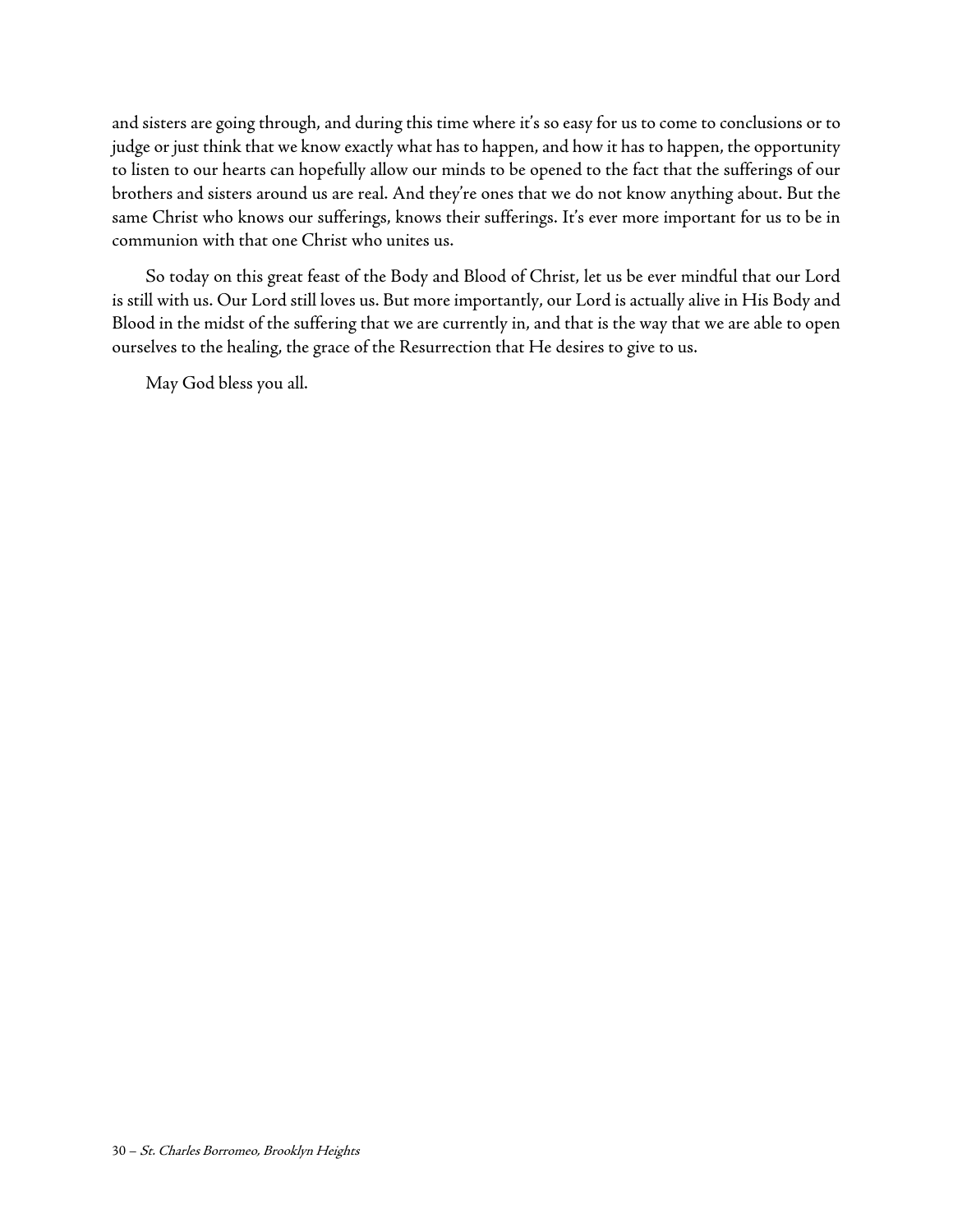## <span id="page-36-0"></span>**14th Sunday in Ordinary Time – Fr. Gribowich**

July 6, [2020](https://www.stcharlesbklyn.org/2020/07/14th-sunday-ordinary-time-homily-fr-gribowich/)

Churches in Brooklyn reopened for public Mass this week, taking precautions for COVID-19, while also continuing livestreaming online via Zoom and YouTube. Jane Olson and Joseph Genova lead the Re-Opening Committee.

Good morning, everyone! It's so such a great blessing to be back here physically in the church. I know it's still kind of awkward – I have to just be looking in one direction it seems like at this Mass, as this side has been quarantined off, except for Monsignor [LoPinto] – so thank you for holding the fort down on that side of the church.

And as well a very warm welcome to all the brothers and sisters at St. Augustine, St. Francis Xavier, anyone else who may be zooming in to this Mass. So as you know, we're going to be doing this hybrid type of model for some time where we are able to gather in person, but we'll be continuing to be able to Zoom the Mass as well. So once you are feeling comfortable to return, you can return, but until that time, you can also just be able to continue to Zoom into the Mass.

You know, this is the Fourth of July weekend and I hope that everyone is able to in some way rest, and our Lord today in the gospel is out finding rest. My question really is, what does it mean to rest in the Lord? It's an expression that sometimes often said by spiritually minded people saying you need to rest clearly that's what Jesus asked us to do come to me and rest in my presence. Now it's interesting because, right now during this time we have been able to somehow slow down – we asked people to stay home than that we would even like. The question really remains, have we been able to find rest during this time? We've been able to enter into a place of respite in the Lord.

It was right after World War 2 that a German philosopher, Josef Piepe, wrote a really small book – you can see how thin it is – called Leisure: the Basis of Culture, and he makes a very strong argument saying that we don't understand the value of leisure, we only understand how valuable we are as a people. And I realize now this is a strange thing coming from a philosopher right after World War 2, where there were lots of things happening to try to rebuild the broken world. We all know that after wartime there was a great economic boom – the United States especially, there is a great pride and value placed on work and hard work. And yet Piepe completely takes a totally different angle, saying it's not really work where you find your meaning – it's in leisure. And what's he trying to get at? Well, the thrust of his argument was that only when were able to be in a time of receptivity, where we able to know what we asked, where to direct our attention, to know what we're called to do.

Now this is very hard for us sometimes to think about, because especially during this time when we're into our computers and filing email after email, website after website, and phone call and phone call, Zoom call after Zoom call, I presume keep on going and going, and that you're never even able to process or to determine what really need to bring my attention to. Everything seems to almost be automatically mapped out for us, because we just keep on going, and going, and going. And we've heard a lot of us have been at home working more than ever before.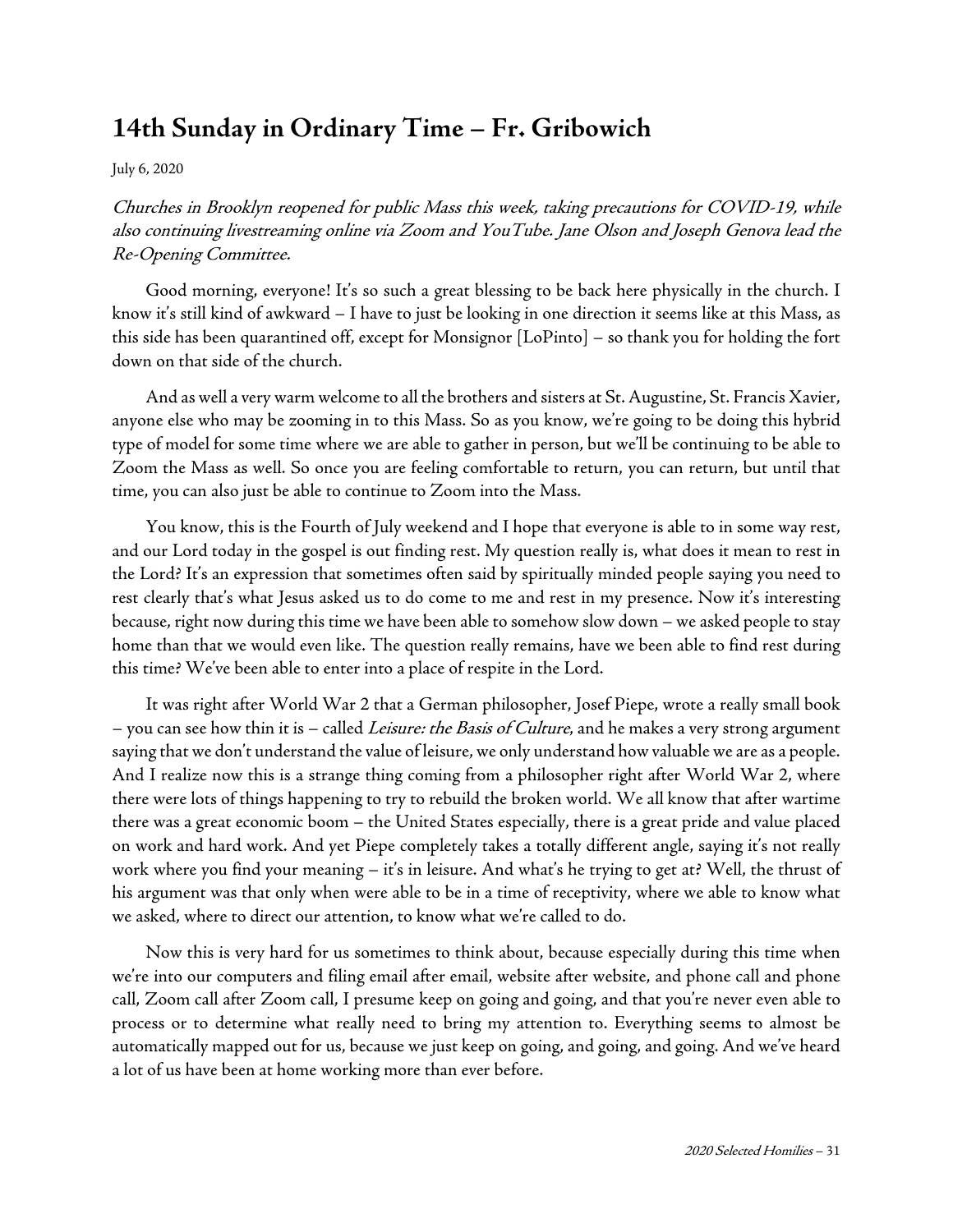But yet, the Lord in the Gospel today – and this is what people are also affirming today – at the end of the day, our work does not really amount to much. At the end of the day, all will leave this world. Some of our work may be remembered by people. Much of it will be forgotten. Our legacy is something that has a big question mark.

And when we think about things in that way, we automatically just stopped in our tracks thinking, what is it really am I doing? What am I really living for? Because, see, living in the Lord is a way for us to be thankful for the gift of life in the first place. Resting in the Lord is to be able to contemplate the vocation that the Lord has for us, that he calls us to be in this world and calls us to prepare ourselves and also to prepare those around us for how we are going to spend eternity.

We all know that this world will pass away. We all know that our roles will pass away. The only question we have to ask of ourselves is how can we allow ourselves to rest, so that we know how to receive God's blessings, so that we know to be more mindful of what we lack around us and draw our attention to those things.

This is a very bittersweet Fourth of July. I mean, it's not just celebrating the great birth of our country and certain freedoms that we're grateful to receive. I know there's great societal unrest, and you just can't pretend everything's great because this is the Fourth of July and there's fireworks. We all know that tomorrow, there's going to be more unrest, probably. There will be people still upset - lots of things from our past, from our history, and we see things that are being corrupted. We see all these individual people, who in some way shape or form are glorified with statutes. Perhaps we should ask ourselves the question, how do we trust in the Lord? ... For these different figures, the only thing that matters is what they were called to do and how do they respond.

Life is about participation, not orchestration… in the Body and how we respond and present to them because they were resting in the Lord's presence around. It's the people and it's those moments that they live – they can be examples for us. On the other side, those people who have used their time and need a circus to happen, has led to great, great unrest, because it's through that orchestration that people feel as if only certain people move ahead – whether it's economic decisions were made, political decisions were made. All these things are ways that people are trying to get ahead to push some agenda. Orchestration is what leads us into untrustworthy behavior. Let's rejoice in the fact that we can walk together in this journey of life, as we are able to physically see each other. Be grateful for the gift of life.

As wecome back together on this Fourth of July weekend, let us be mindful of how much our great people are able to allow us to rest in the Lord. We also come here as sinners, knowing that none of us are perfect. All of us share some type of wound or brokenness. And we come here to this table, recognizing the fact that we need to rest more.

We need to enjoy the Sabbath more – not as a time to just switch off from work, but for us to be able to reflect upon who we are and what we're doing, so that when Monday shows up, we will be able to better understand how do I direct my attention to what the Lord is calling me to do. And that's how we're able to rest in the Lord, not just on this day, but throughout the week because we understand our role as participants in this great body of Christ that we all make.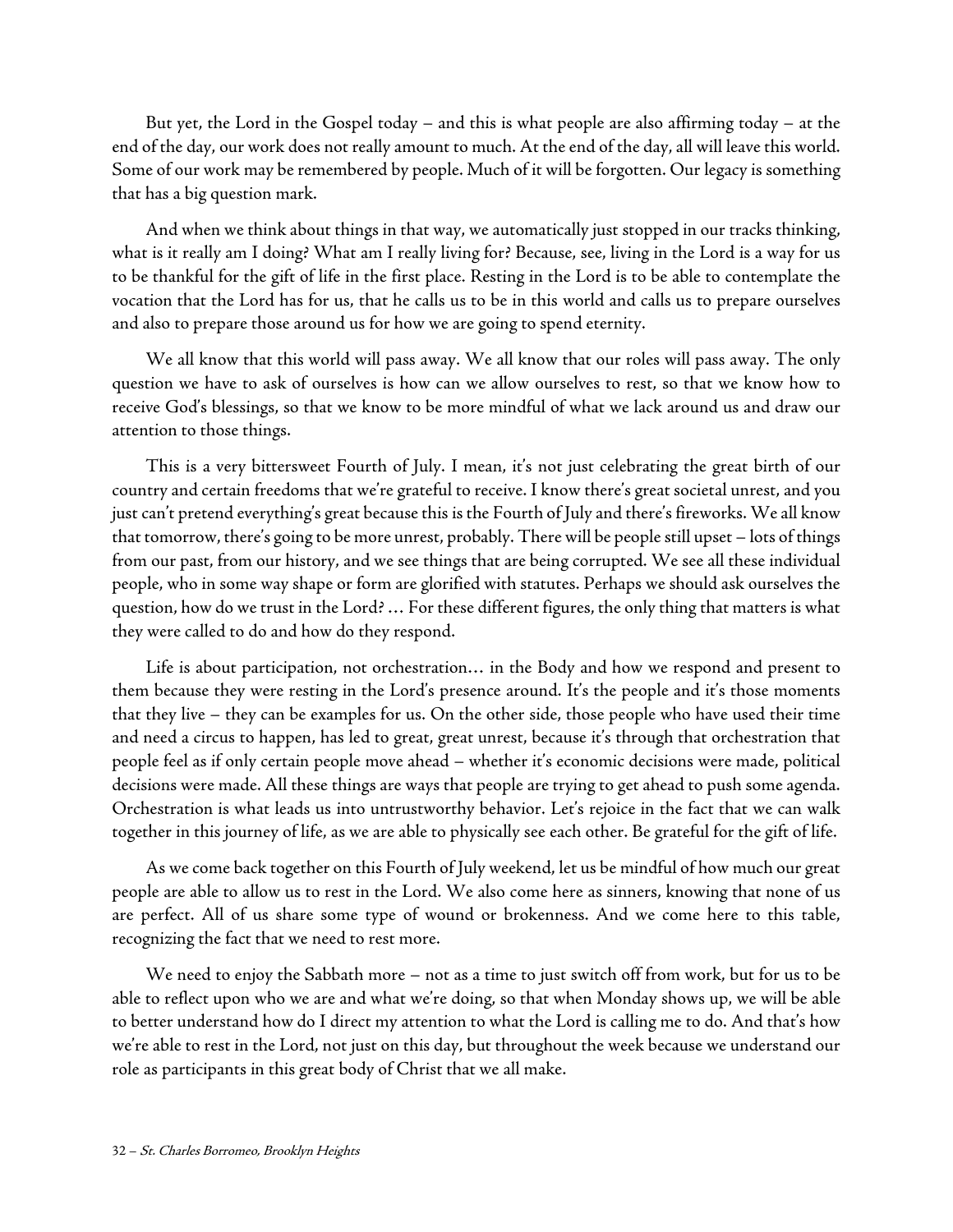Let us rejoice especially in the fact that we are able to affirm our identity in the Body by receiving Christ at Mass.

May God bless you all.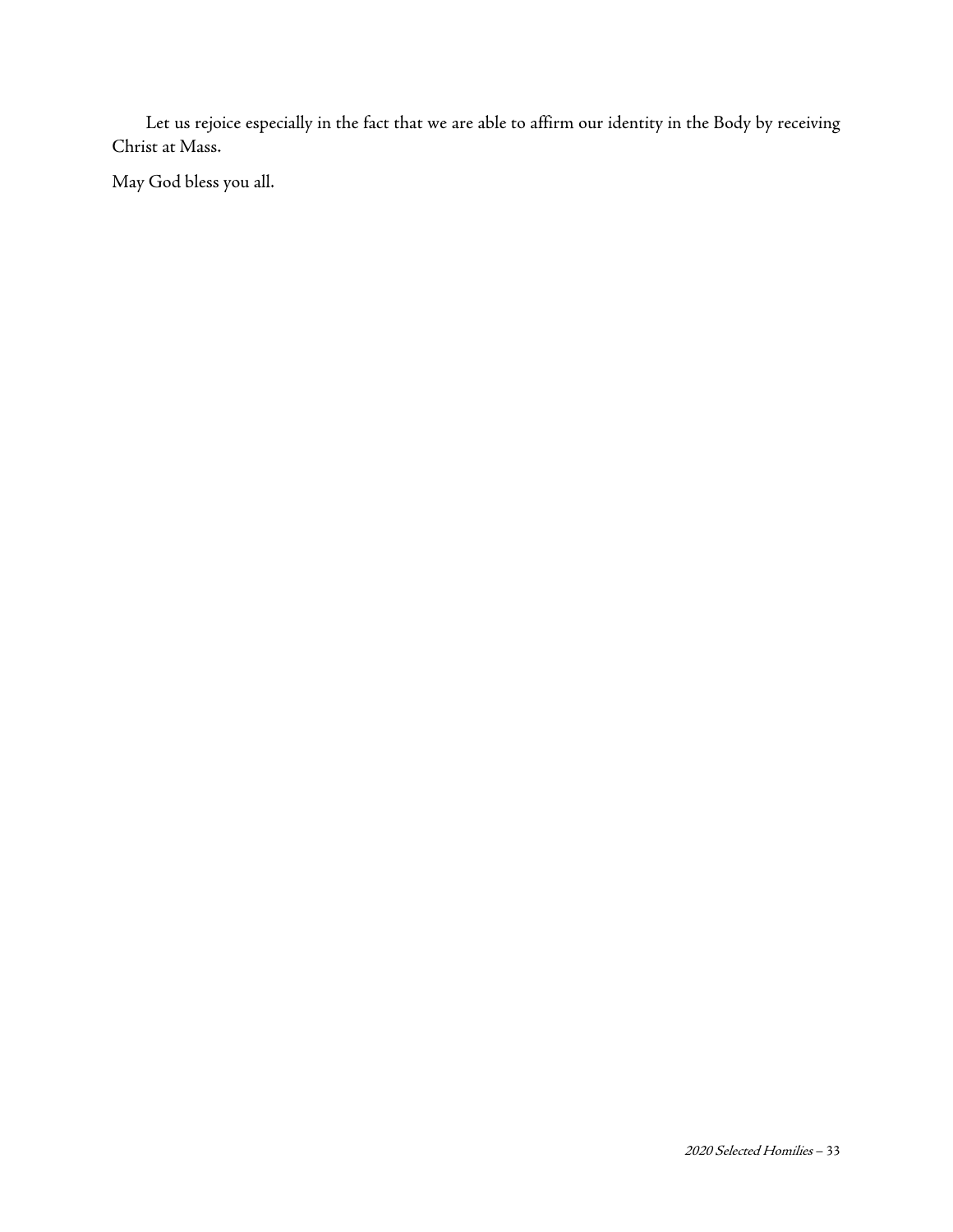## <span id="page-39-0"></span>**18th Sunday in Ordinary Time – Fr. Smith**

[August 3, 2020](https://www.stcharlesbklyn.org/2020/08/18th-sunday-ordinary-time-fr-smith-homily/)

Whenever St. Matthew makes a reference to a previous event, he is telling us to take it very seriously. He begins today with "when Jesus heard of it". The it was the section immediately preceding this one usually called the martyrdom of St. John the Baptist. Yet Matthew will emphasize the dinner at which it occurred and as we prepare for the next stage in our lives as Christians in general and members of St. Charles Borromeo Church in particular, so should we.

St. Matthew has shortened St. Mark's version of this story, but the outlines are still there. John had condemned Herod for marrying his brother's wife Herodias. John was popular among the people and Herod did not want him free to preach rebellion but also did not want to make a martyr of him. At his birthday banquet, Herodias' daughter performed a dance, which we may presume lascivious. This delighted Herod and, no doubt influenced by alcohol, he offered her anything she wanted. He perhaps thought she would want a necklace or fine linens but at her mother's urging she asked for the head of John the Baptizer. Meals are revelatory in the Bible, and this one certainly revealed a dysfunctional family and a world closed in on itself. John was immediately executed and after his disciples buried him, they went to Jesus.

This is where our passage begins.

Here we have a totally different dynamic. Jesus goes out to the crowd which was following him and unlike Herod who was motivated by lust and calculation, Jesus was filled with pity and his heart went out to them. He cured their sick, certainly a great gift, but then offered them something more.

Miracles usually begin with something physical but then reveal another dimension. So it is here. It is late and the people were getting hungry and needed to eat. The disciples suggest that Jesus send them away. Jesus does not cast out he brings in and tells them to give them something to eat themselves. All they have are "five loaves and two fish". He tells the people to recline, takes the bread and fish, looks up to heaven, blessed and broke the loaves. The apostles were then able to feed everyone till they were satisfied.

The Jews both in Jesus' original audience and in Matthew's community would have seen many references to the Old Testament. (I have put some of these on our website for your inspection)<sup>[5](#page-39-1)</sup>. All

<span id="page-39-1"></span><sup>5</sup> Supplemental readings:

<sup>1</sup> Ki 17:8–18 So the LORD said to him:

<sup>9 &</sup>quot;Move on to Zarephath of Sidon and stay there. I have designated a widow there to provide for you."

<sup>10</sup> He left and went to Zarephath. As he arrived at the entrance of the city, a widow was gathering sticks there; he called out to her, "Please bring me a small cupful of water to drink."

<sup>11</sup> She left to get it, and he called out after her, "Please bring along a bit of bread."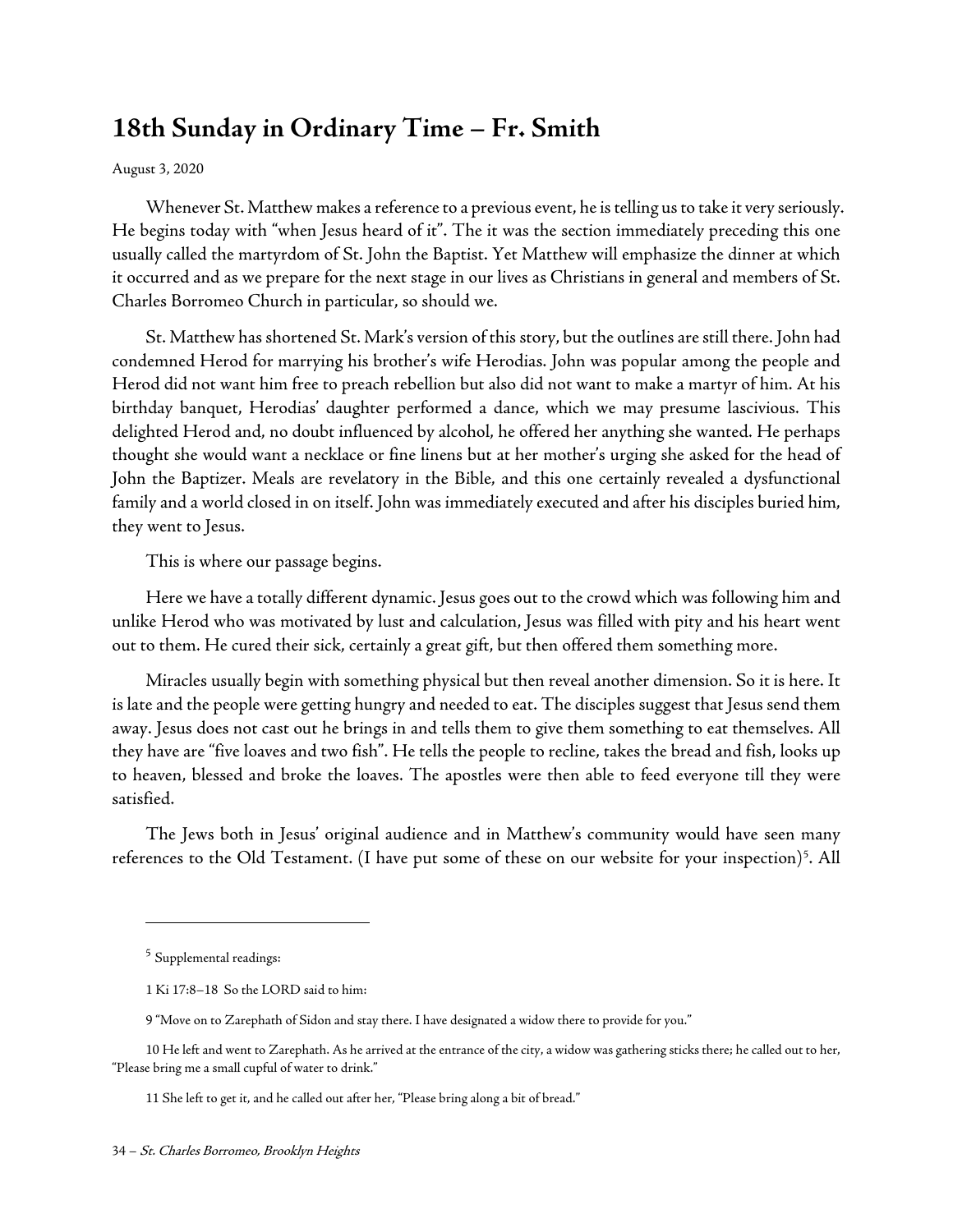Christians however would recognize both the last supper and our own Eucharists. (The Last Supper in Matthew is also included on the website.)<sup>[6](#page-40-0)</sup> It too was in the night, the apostles reclined as for a formal dinner, Jesus blessed and broke the loaves and gave them to the disciples. He then told them that he would celebrate this again with them in the Kingdom.

We must remember that the kingdom does not mean only heaven. The kingdom as we have seen in the parables, we have read for the last several weeks is already here in the ministry of Jesus and then the Church but not yet completed. We can begin our celebration here and now and unlike the Herod's this meal brings life.

We need to look at one other detail.

After all were satisfied, they "picked up the fragments left over, twelve wicker baskets full".

Twelve reflect the twelve tribes of the Jewish people. He makes twelve disciples apostles and gives them authority over these tribes. Yet the twelve tribes did not exist for centuries. The 10 tribes of the northern kingdom were dispersed with the Assyrian invasion of 721 BC. Even the Judeans were divided by the Babylonians centuries later. This would be like putting the toothpaste back in the tube. It humanly can't be done. Yet this was a sign of the Messiah. The Jews called it the ingathering of the people.

15 She left and did as Elijah had said. She was able to eat for a year, and he and her son as well; 16 The jar of flour did not go empty, nor the jug of oil run dry, as the LORD had foretold through Elijah. 17 Some time later the son of the mistress of the house fell sick, and his sickness grew more severe until he stopped breathing. 18 So she said to Elijah, "Why have you done this to me, O man of God? Did you come to remind me of my sin and kill my son?"

#### 2 Ki 4:42–44

42 A man came from Baal-shalishah, bringing food from the first fruits to the man of God: twenty loaves of barley and fresh ears of grain in his sack. Elisha said, "Give it to the people and let them eat." 43 But his servant said, "How can I set this before a hundred people?" So he repeated, "Give it to the people and let them eat, for thus says the LORD, 'They shall eat and have some left.' " 44 He set it before them, they ate, and had some left, according to the word of the LORD.

#### <sup>6</sup> References to the Last Supper:

#### <span id="page-40-0"></span>Mt 26:26

26 While they were eating, Jesus took a loaf of bread, and after blessing it he broke it, gave it to the disciples, and said, "Take, eat; this is my body."

#### 1 Co 11:23–24

23 For I received from the Lord what I also handed on to you, that the Lord Jesus on the night when he was betrayed took a loaf of bread, 24 and when he had given thanks, he broke it and said, "This is my body that is for you. Do this in remembrance of me.

<sup>12 &</sup>quot;As the LORD, your God, lives," she answered, "I have nothing baked; there is only a handful of flour in my jar and a little oil in my jug. Just now I was collecting a couple of sticks, to go in and prepare something for myself and my son; when we have eaten it, we shall die."

<sup>13 &</sup>quot;Do not be afraid," Elijah said to her. "Go and do as you propose. But first make me a little cake and bring it to me. Then you can prepare something for yourself and your son. 14 For the LORD, the God of Israel, says, 'The jar of flour shall not go empty, nor the jug of oil run dry, until the day when the LORD sends rain upon the earth.'"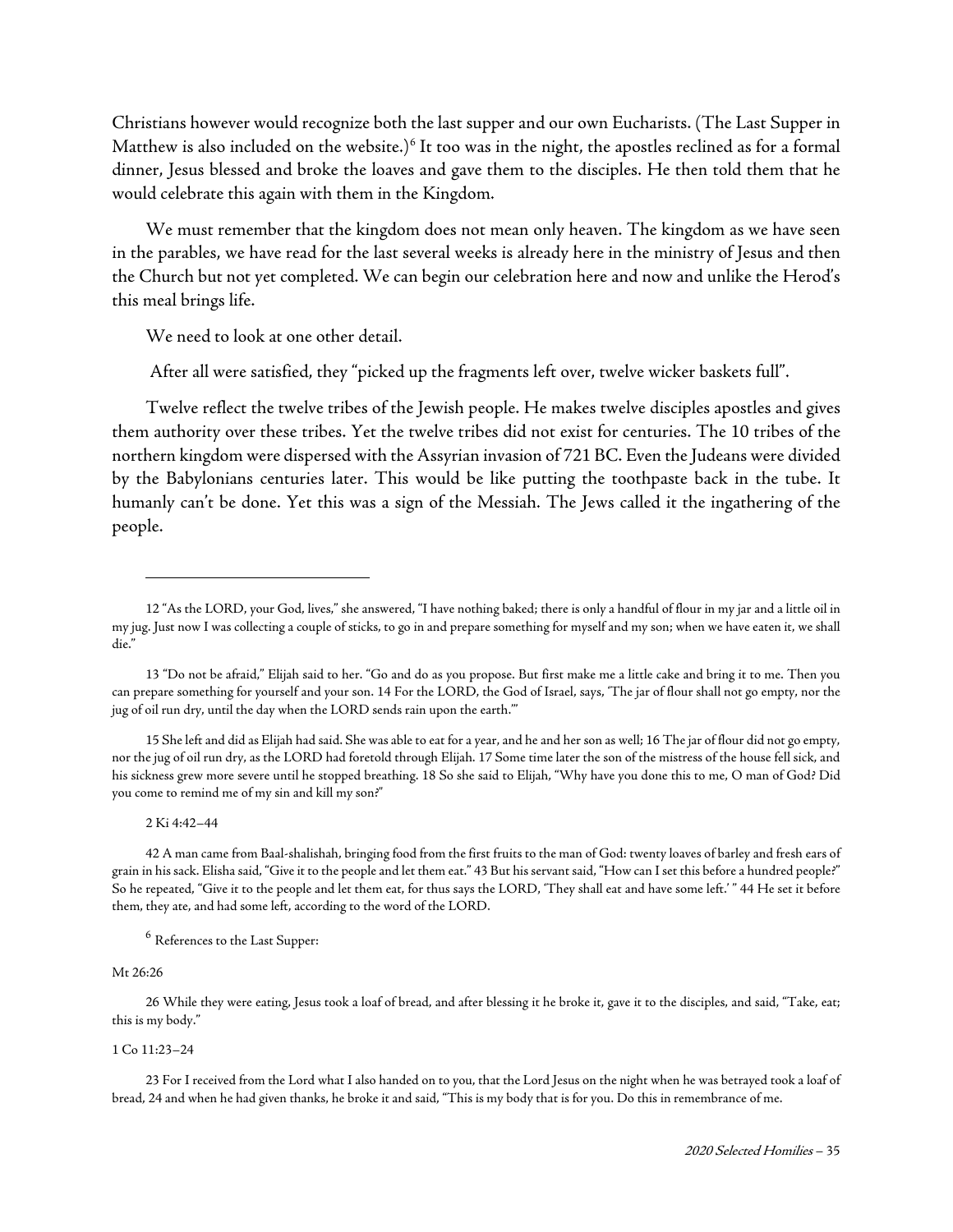The gathering of the fragments into 12 baskets was a sign that the Eucharist which would develop and which the 12 would celebrate would fulfill this requirement. The original members of Matthew's community were born Jews and would have responded to this very favorably. Yet always with Matthew Jesus is expanding the notion of community. He ends his Gospel with the great command

Go, therefore, and make disciples of all nations, baptizing them in the name of the Father, and of the Son, and of the holy Spirit,

This might not have been as well-accepted by them, but Matthew did not see the Church destroying Judaism or even replacing it, but expanding it. We will see for the next 2 weeks in our reading from the letter to the Romans how Paul develops this idea but we will need to ask ourselves as we renew St. Charles how we are going to live it.

The Second Vatican Council referred to the Eucharist as the "source and summit of the Christian life". Every aspect of our faith is connected and energized by it. But Eucharist is a verb. Its celebration creates and maintains our covenant relationship with God and our fellow humans. We have celebrated the Eucharist properly when we deepen those relationships. At our Thursday night book club, we read that "Eucharist makes the Church". I know I have truly participated in Sunday Mass when I have allowed the liturgy to strengthen my relationships with others during the week. This is what makes the church and reflects the true meaning of today's miracle and the Last Supper.

As we return to, renew and revise St. Charles, we must first recognize the importance of the Eucharist. Let us ask ourselves who we want our community to serve and what relationships will be necessary to do it. We will discover that we cannot do it by ourselves, we need the Lord. Just as the Lord expanded the loaves and the fish to feed a multitude in  $1<sup>st</sup>$  century Galilee, he will expand us as individuals and as a community to celebrate the Kingdom with him in Brooklyn.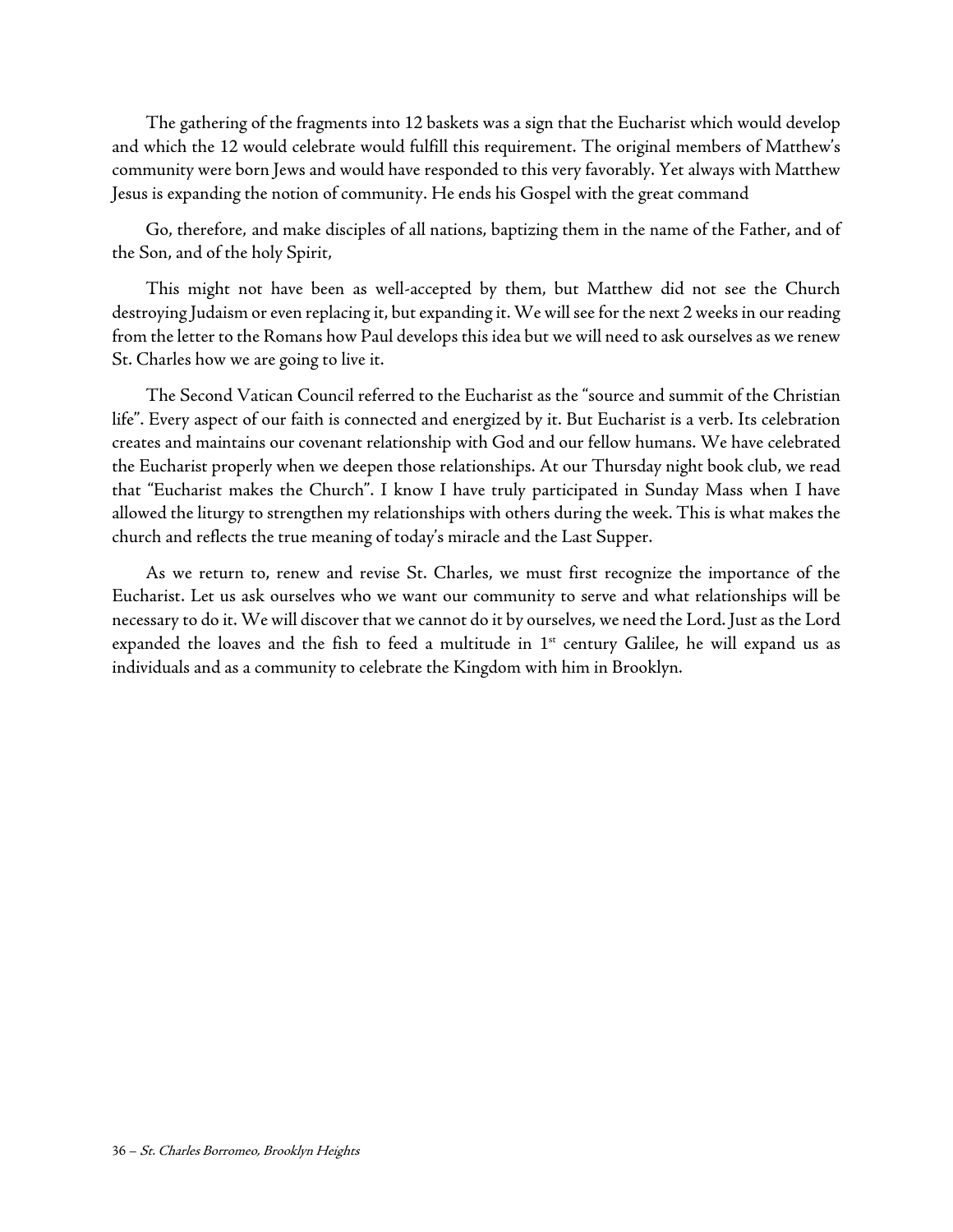## <span id="page-42-0"></span>**19th Sunday in Ordinary Time – Msgr. LoPinto**

#### [August](https://www.stcharlesbklyn.org/2020/08/19th-sunday-ordinary-time-msgr-lopinto-homily/) 9, 2020

I think to be able to come to grips with the Gospel selection of today, it is important to connect it with the Gospel of last week, when we saw Jesus feed the thousands with the five loaves and the two fish. If you remember that story, the disciples come to him and tell Jesus to let the people go home because they're concerned that there isn't food for them and there are no places in that vicinity where they will be able to buy food.

Jesus says to them, well tell me what you have. And they say all we have are five loaves of bread and two fish – what good will that do with all these people? Remember the number that's given us is five thousand plus the women and children.

And Jesus simply says to them, bring me what you have. And he blesses it, breaks it, and gives it to them to distribute. And all of the people are fed, and there are 12 baskets left over.

The story picks up here. Jesus says to the disciples that they should get in the boat and they should go to the other side and he'll meet them there. And then he dismisses the crowd and he goes off to pray on the mountain alone.

But I ask you to give yourselves a few minutes to reflect on what it must have been like in that boat. As the disciples are there, how they must have been one. How did he do that? How did he feed all those people? What's happening? Confused … confused is probably the best word, and so they take off in the boat. And lo and behold as the night wears on, the wind comes up.

I don't know if you've ever been in a boat when you start out and it's nice and calm, and then the wind picks up. I had that experience many years ago out in California. A friend of mine had a boat, and he said let's take a trip to Catalina – the island off the shore of California, the southern shore.

Oh yeah, that's great. Fine. You know we went going over – water was ascalm as onecould imagine – and we made it over there in no time and we spent the beautiful day on Catalina wandering around having lunch and everything.

Then it was time to come back, and so we got, went down to the marina, got the boat. He pulled it out of the marina, and he said to me, well you've had experience driving the boat? Yeah, I'd experienced. He said, take over, drive the boat back to Marina del Rey, where we were going back.

And I said the water was calm, it was fine. I figured what problem is there going to be? We'll speed along and be back to the mainland in no time.

Then the wind came, and all of a sudden the Pacific showed its strength and we had to maneuver the boat through the turbulent waters of the Pacific – a very frightening experience – and I just as I was listening or reflecting on the scripture, I thought what would have happened if, while we were in that turbulent situation trying to make our way safely back to the shore, if somebody had come walking on the water, talked to us, we would have lost control of everything. We would have been totally terrified, thinking that it was an omen, telling us the end was here.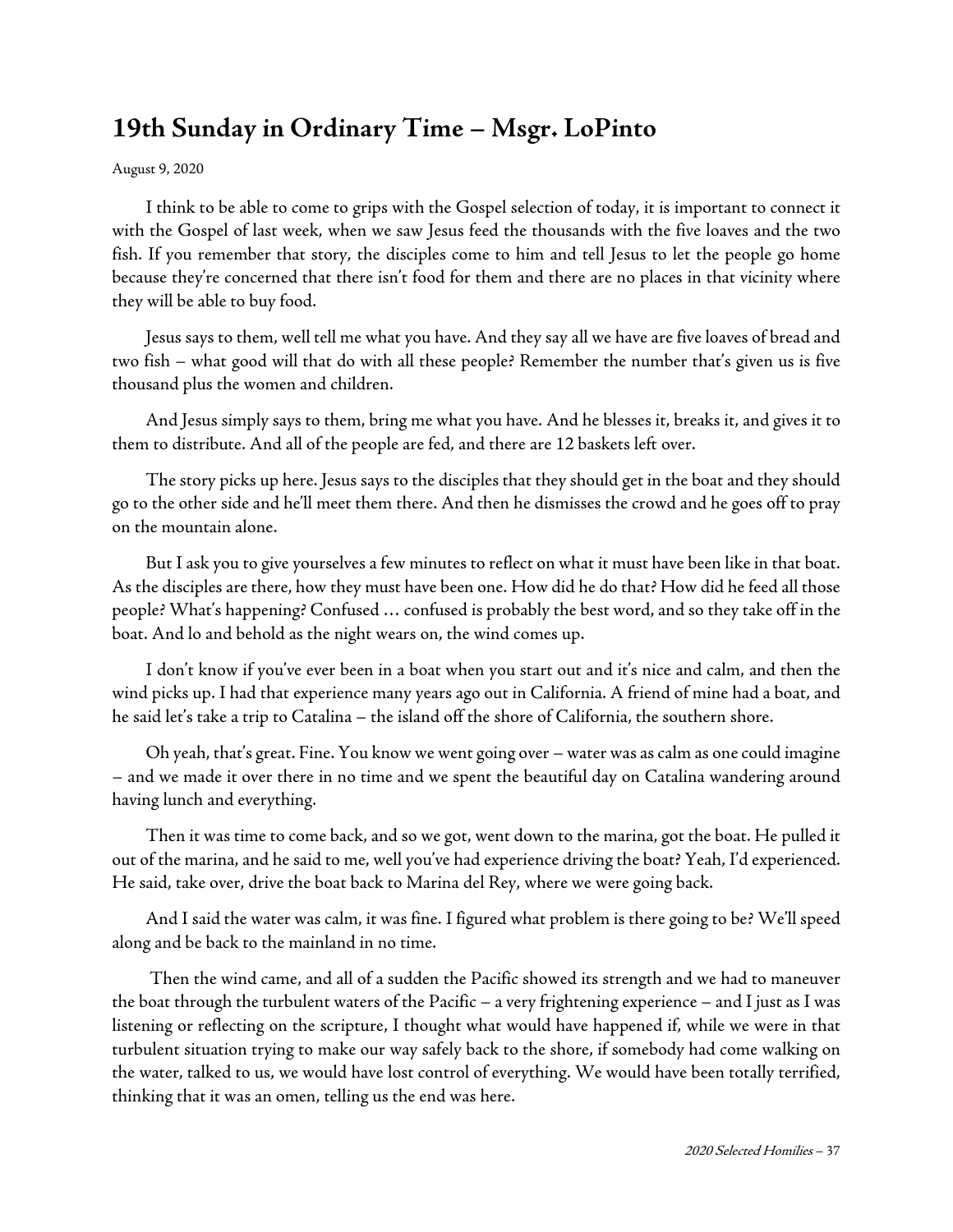Well, put that in the context of the disciples in the boat. There they are with their oars trying to stabilize the ship, and they see this figure walking toward them on the water. How terrifying it had to be! They're still trying to figure out what happened on the shore and how all of those people were fed with so little.

So you begin to see the challenge that's in front of them. Jesus senses, He senses their fear, and He calls out to them. But I'm sure as He called out to them and they're in that boat and everything is going up and down, they were probably not even sure they were hearing His voice, because they weren't sure who it was, who was coming toward them.

Whether it was just their imagination at that point, but He calls and tells them not to be afraid, not to be afraid. Peter – who always stands out in the Scriptures – Peter kind of looks and says if it is you Lord, if it is, you tell me to get out of the boat and let me walk to you.

The significance is that Peter is testing. He's testing at this point, are you real? Is this a real moment? Is this really happening? And Jesus says to him, Peter get out of the boat and walk to me. and Peter gets out and starts walking but then the reality of the moment takes over he feels the force of the wind and becomes terrified and he begins to sink and he cries out to Jesus and Jesus reaches and grabs him by the hand and lifts him up. And they both get into the boat and the wind dies down.

I think when you look at these two stories and you put them together, you begin to realize that Matthew was talking more about a little incident on the water. What he was talking about was the reality of church and how church deals with the reality of life. How we deal with the reality of life because what Jesus was showing them was something dramatically different. He was showing them the new creation. He was showing them the power of God at work in the midst of the reality of the world.

In a sense he was saying, in me there is a new reality. It is the reality of God's new creation and it is manifested in my ability to feed 5,000 and more with the few loaves and the few fish. It's the new reality of my being able to walk toward you on the water and invite you to do the same, to in a sense enter the new creation and be part of this new moment that God has brought into being, by coming to be one with us in our life.

Peter really represents then the challenge, but the challenge is that we get enthusiastic over that. We get excited over it. Then reality comes: the wind, the reality comes, and we say this can't be, this can't be that God has so changed creation that Ican see the face of God in another human person. That can't be. Let's go back to the old way, rather than venturing forth into the new, walking on the water.

Unfortunately, the story – as Matthew captures it – is the story of human history. It's the story of how God is ever drawing us forth and how we continue out of fear to hold back. God calling us forth, we hold back because we're afraid we're going to sink, chaos will emerge.

God forbid that we see the world through the eyes of God. God forbid that we see the face of God in every other human person. God forbid that we build our relationships on that reality. So much easier to revert, it's so much easier to go back to what we know what we've experienced, rather than entrust ourselves into the hand of Jesus and let him lead us as he led Peter, led Peter. Because ultimately Peter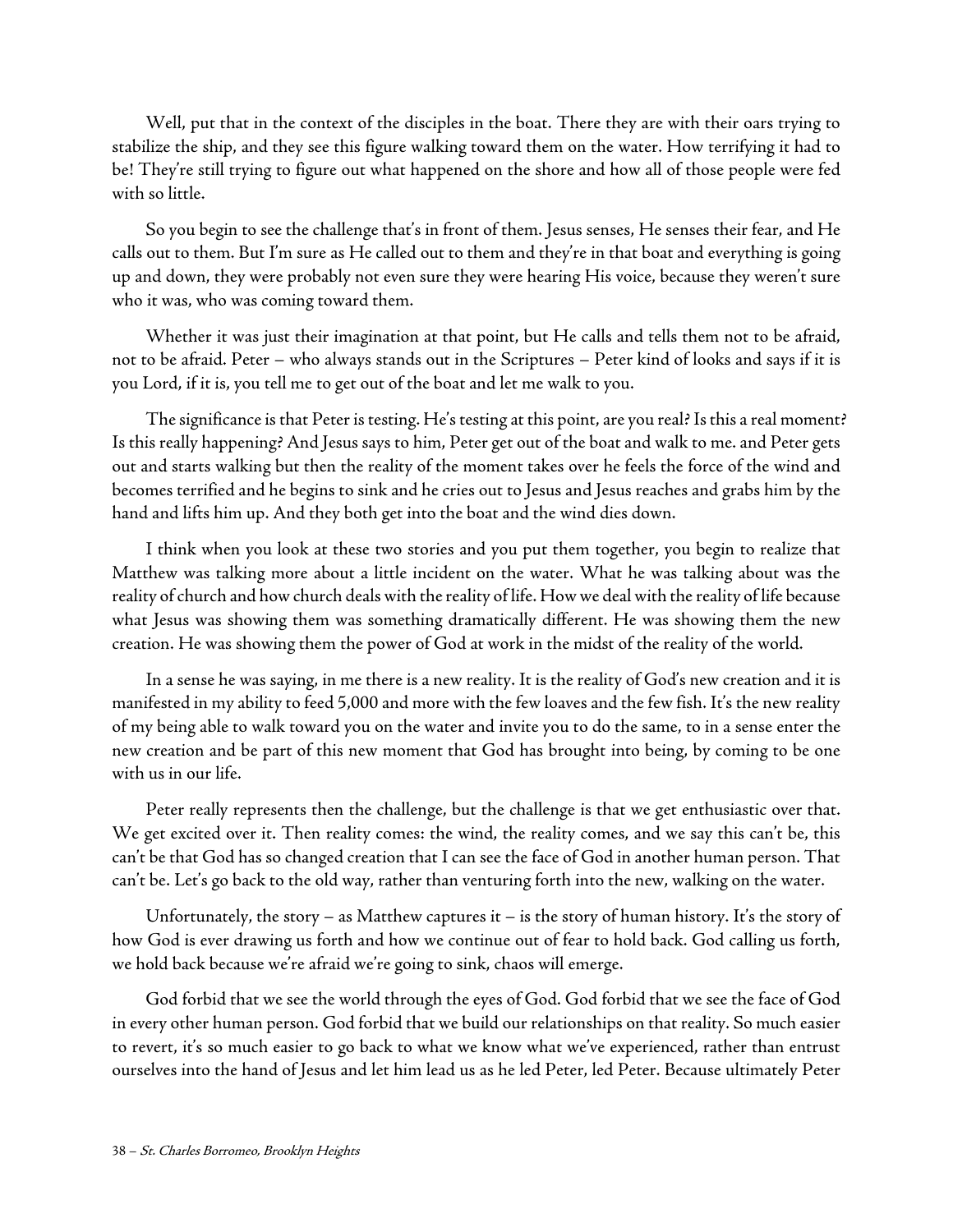learned through experience he learned to trust, to trust the Lord, and to walk not by his own will, but by the will of God.

And it's the same with us. We have to learn that we have to learn that, and the only way we learn it is by following the example of Jesus in this story, in this episode – an episode that is repeated over and over again in the Scripture. Jesus goes off to pray, he goes off to pray, that he may continue to nurture, and he may continue to be fed with his relationship with the Father. And ultimately it is the relationship with the Father that allows Him to manifest the New Creation, a creation that does not abide by fear, but lives by hope – hope born of the love of God for us.

And so, my friends, as we listen to the Scripture today, it challenges us, challenges us. How willing are we to walk on the water? How willing are we to trust God's love to sustain us that we may not only live in the New Creation, but be part of God's ongoing effort to build the New Creation, a new creation that will find us living as the beloved community of God. Community, where we truly learn to see in the face of each other the face of God, who chose to be one with us that we could be one with God.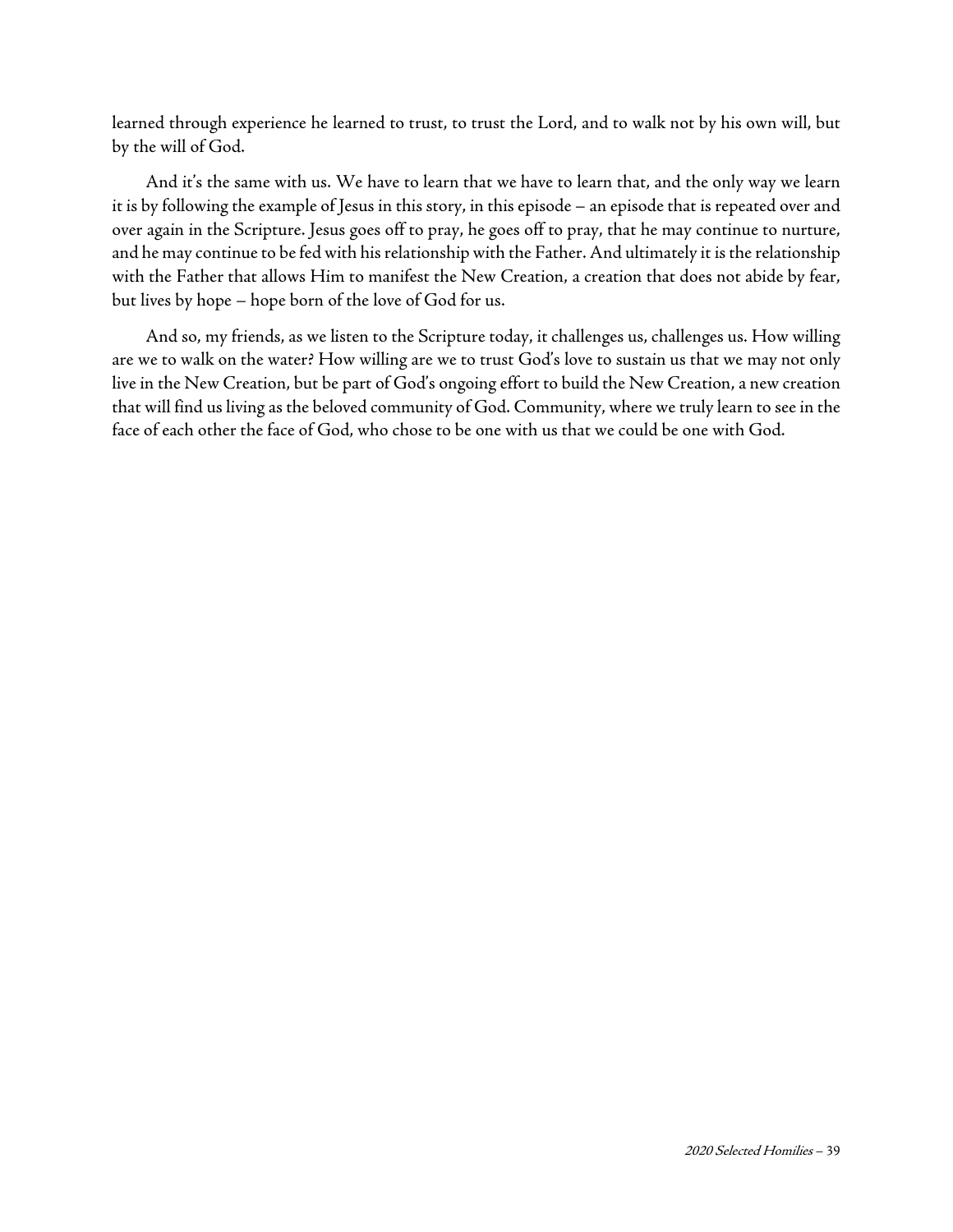## <span id="page-45-0"></span>**22nd Sunday in Ordinary Time – Fr. Smith**

#### [August 30, 2020](https://www.stcharlesbklyn.org/2020/08/22nd-sunday-ordinary-time-homily-fr-smith/)

This is not the Gospel reading I would have chosen for a First Communion. "Satan", "Cross", and "losing one's life" are not the topics that first come to mind on what is truly one of the most joyous days for any parish. Yet if we step back and see how these fit into St. Matthew's Gospel, it is very joyous indeed given the pandemic, hopefully as well. I will first speak to the adults and then Anya and Evie, making a comment to myself along the way.

This tense dialogue with Peter comes after a much more pleasant one a few paragraphs before. Jesus asks Peter who he thinks he is, and Peter answers "The Messiah". Jesus is so pleased with this answer that he blesses Peter and tells him that God himself has revealed this to him. He then informs Peter that he will be the rock on which he will build his church and gives him great authority over who will be part of it.

I hope that everyone has or will have an experience like this: singled out for praise and honor. Pre-COVID, we all could have given great examples, like being praised at a work meeting and given new responsibilities with appropriate compensation. I don't know that this means now when the office is often one's kitchen table. Friends have expressed some regret that they have gotten new positions, but there was not even a lunch to congratulate them in person. Half the fun of getting a scholarship is being congratulated by other students at something public. Zoom just isn't the same. So simply think of what would be the most wonderful thing that could happen to you professionally or personally and that is what Peter experienced.

Yet calling Jesus the Messiah was not completely correct. Jesus is so much more than that and today Jesus will give him a lesson in how much more.

Peter's view of the Messiah was based on earthly power and position. He could see himself as an important person in the religious establishment that would form around Jesus. When Jesus says today that he would be martyred he jeopardizes Peter's future job prospects and indeed his very life. He may say politely that no such thing should happen to you, Jesus, but he is thinking about himself as well.

We might expect that Jesus, kindness itself, will say comforting words to Peter but instead we hear "Get behind me Satan, you are an obstacle to me," Another and more accurate translation of this is "stumbling stone".

He then tells the disciples that they will know that they are truly following him not by the honors they will receive but the comforts they will lose.

This goes against human instinct. So much of life is spent seeking the good things that may be found in the world that we are confused when we are told that joy may be found giving them up.

This is, as Jesus chides Peter for thinking as human beings do. Jesus is very blunt in order to shock Peter into the recognition of this basic truth. For what profit would there be for Peter to become the CEO of Jesus, Inc. but to forfeit his very life?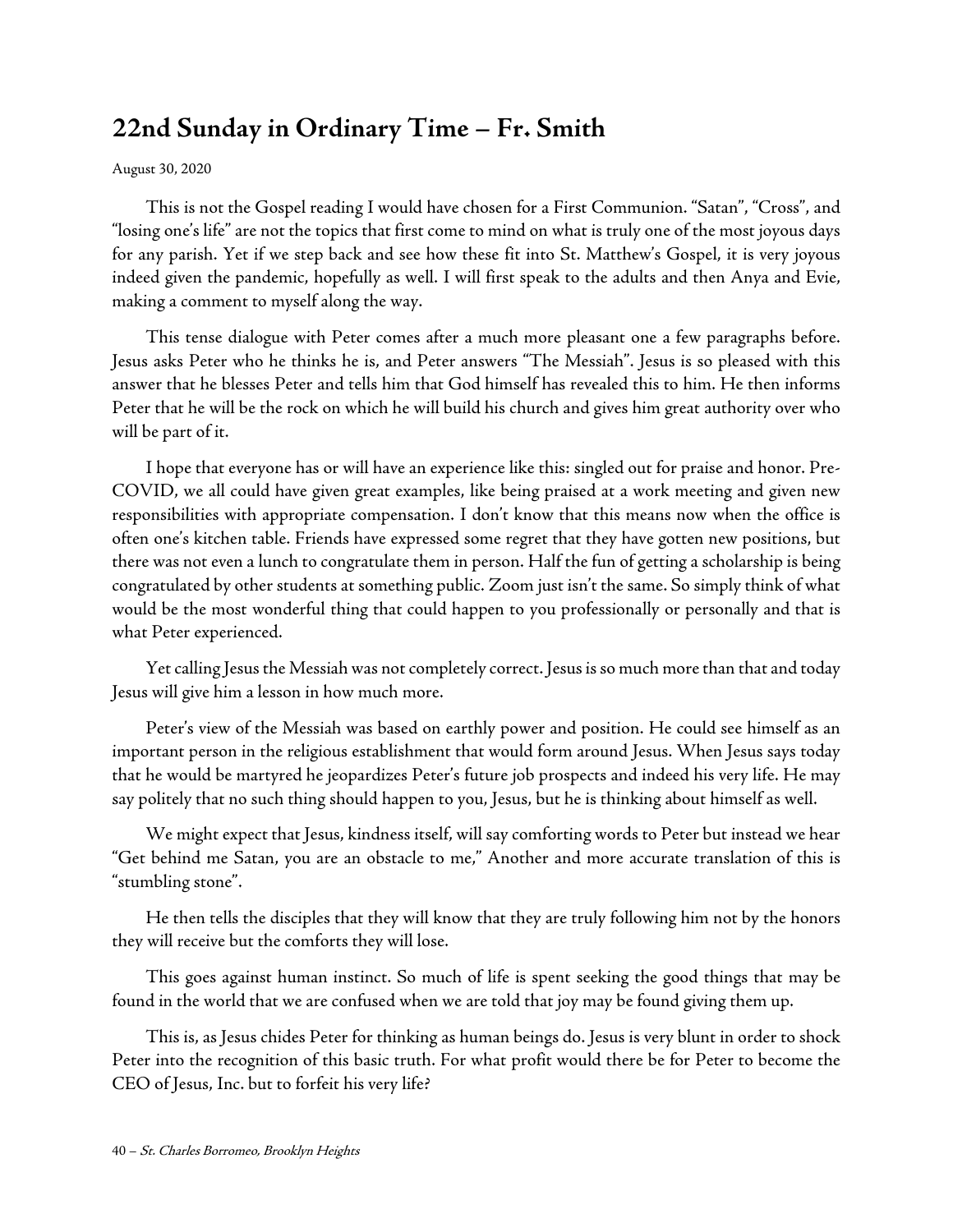This passage has taken on new life for me this year. St. Charles was humming along better than any parish in which I was ever involved. We were meeting the needs of a large percentage of our parishioners and had plans that would have included more. There was a Parish plan for the future and a Parish leadership that could attain it. For me, it seemed an effortless glide to a peaceful retirement. Then COVID-19 hit and everything was derailed.

My reaction after I realized that this was going to be a long haul was:

"God forbid, Lord, no such thing should happen to your church"

Which meant:

"God forbid, Lord, no such thing should happen to me."

I was thinking as human beings do and showed myself, despite my good intentions, a stumbling stone. And Jesus doesn't fall or fail.

I need to deny myself such great certainty and see where Jesus wishes to lead St. Charles. I expect to be surprised and at least immediately, not happily. But here faith means following the Spirit of God and learning to do so willingly.

The rhythms of life have been changed and we are all marching to the tune of different drummers. I cannot imagine what working from home means when you have children schooling from home? Perhaps those teaching from home have it even worse, especially primary school teachers. There are also the people who I have met at the Catholic Charites food panty and the pop ups this summer who will soon be facing eviction as well.

Now you might wonder how I could begin this homily speaking about joy and hope. Simply because anytime we experience Jesus is joyful. Good things can stand in the way of our truly knowing him and when they are stripped away his presence is revealed. Hope is not optimism, but our commitment to put our trust in the presence of Jesus, that He reminds us that He is revealed not in flesh and blood but by His Heavenly Father.

Matthew shows us how in the next chapter. A mere 6 days after harshly rebuking Peter, He takes him and James and John to a high mountain. First, note that Peter continued to follow Jesus despite being scolded. Second, on the mountain Jesus "was transfigured" before them. There, the Father told them that Jesus was his beloved Son and to listen to him. This was a great gift that Peter would never have been able to experience if he were seeking a messiah which fit his previous preconceptions.

The spiritual lives of so many of us are like Peter's. We have an idea of Jesus which is comforting until something happens to disturb it and then Jesus can seem very strange and foreign to us. If, like Peter, we still follow Jesus, he will lead us to a better understanding of him. This is a personal transfiguration. We know him better, even if we still don't understand him.

Now Anya and Evie, let me wish you a blessed First Communion. It is the church's way of saying that you are welcome at the altar. As you get older, you will come to know Jesus better, and like St. Peter today, me and the adults you know there will be times that you will not understand him. When this happens, go to your parents and grandparents, and ask them why they still believe. Listen carefully to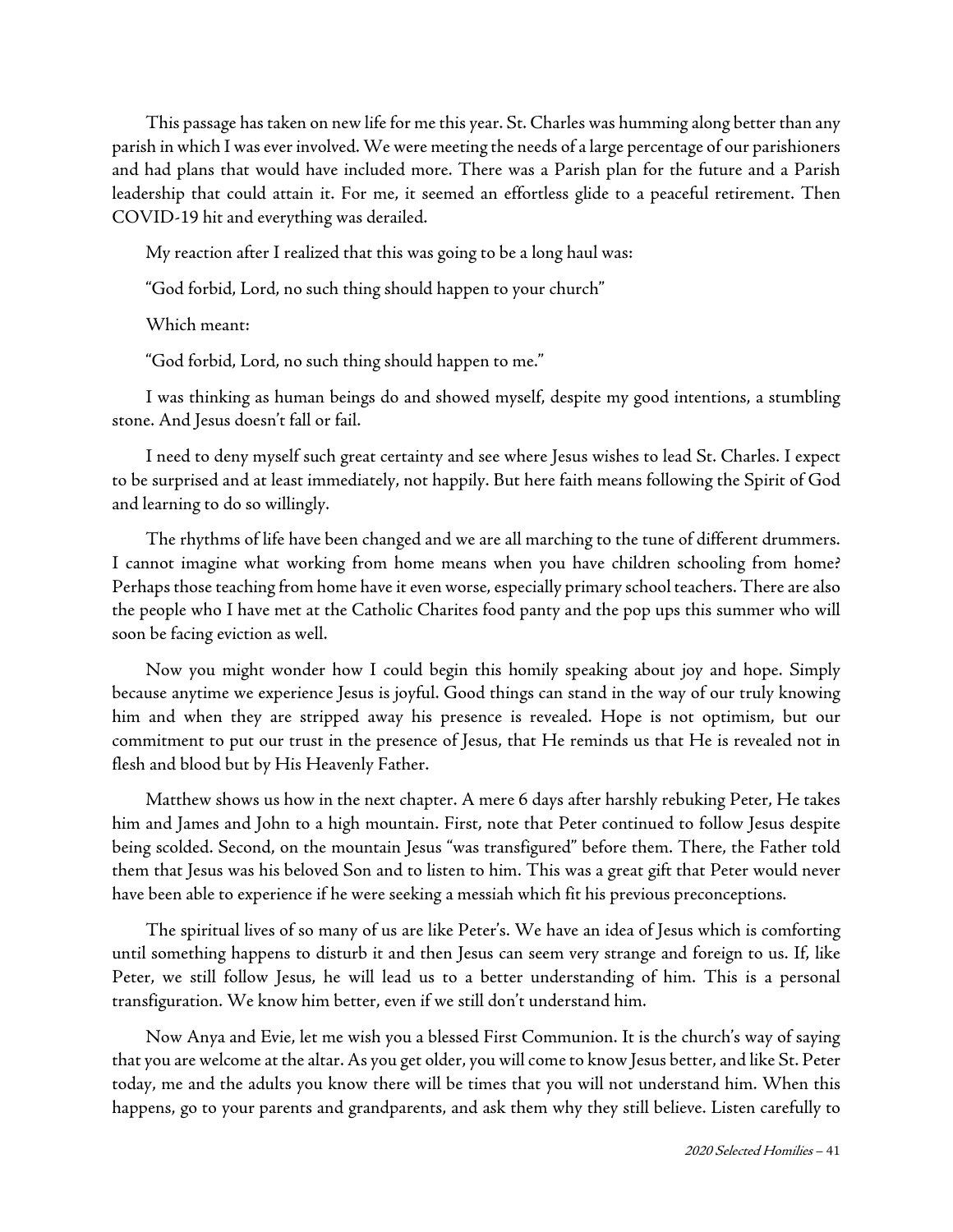their answers. The only real answer to questions about God's actions which we do not understand are experiences of God's love which we share with each other.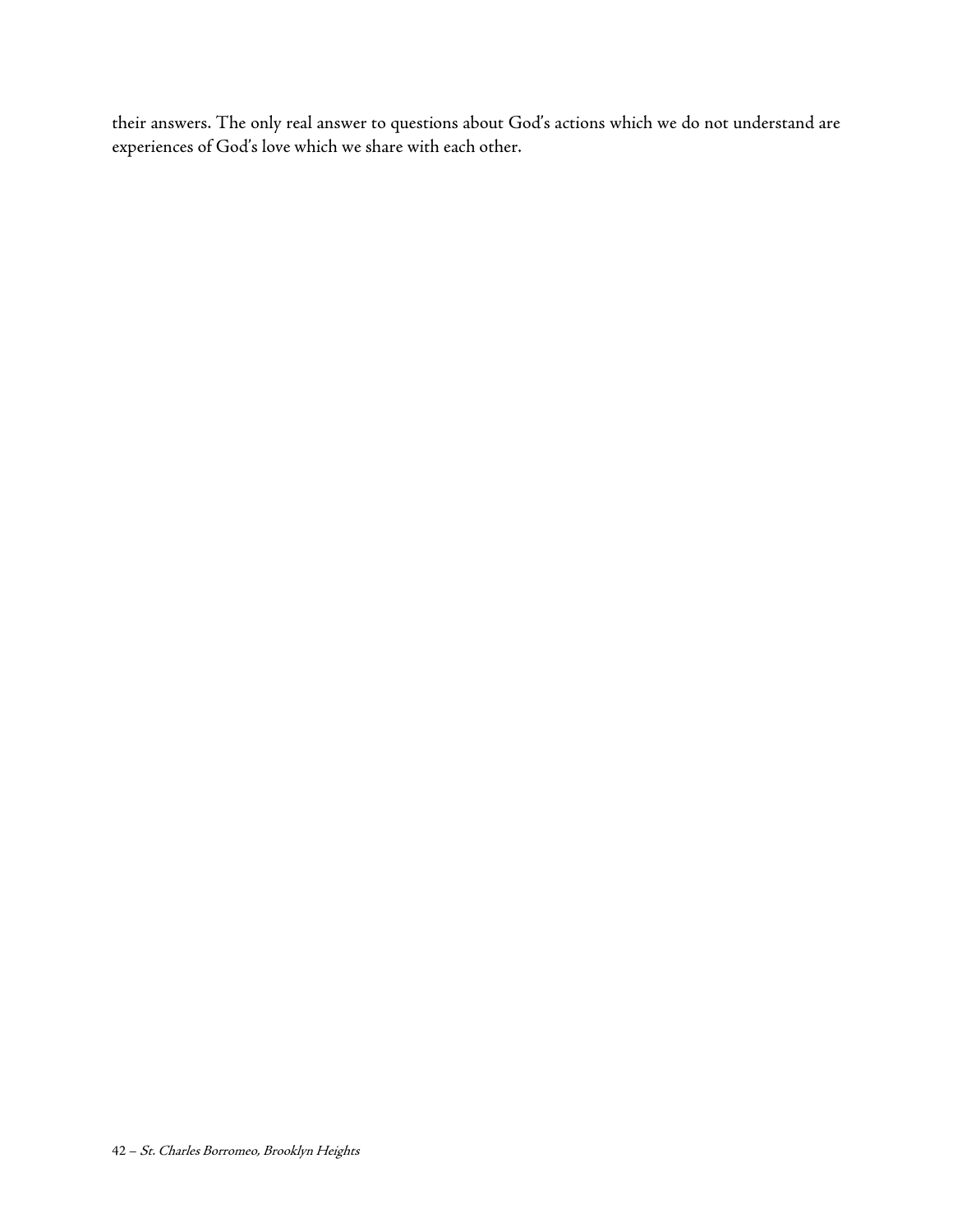## <span id="page-48-0"></span>**26th Sunday in Ordinary Time – Fr. Smith**

[September](https://www.stcharlesbklyn.org/2020/09/26th-sunday-ordinary-time-homily-fr-smith/) 28, 2020

What an ugly week. COVID-19 deaths exceeded 200,000, fires and floods are still ravaging parts of our country and the fight for Ruth Bader Ginsburg's seat is causing an even greater national divide. There were few bright spots but one of them for me was this week's gospel and I hope it will be for you as well. But I warn you that to be enlightened by what it says requires a commitment to follow what it teaches.

First let us look at what Jesus said and to whom he first said it. He is very shrewd. He first tells his listeners that this story will be about a vineyard. Vineyards were used in Jewish storytelling to refer to the entire people. He next asks a son to work in it. The son at first refused but then relents and goes. Then he asks another son to do the same. He at first agrees but then does not go. When asked about who did the father's will the audience had to admit that it was the first son. Now this is a very special audience. It was composed of chief priests and elders of the people who in the previous chapter asked Jesus from where he got his authority. Jesus replied that he would tell them only if they told him if John's baptism was of God or just a human invention. Knowing that the people considered John a prophet they would not anger them by saying that his baptism was unholy. When Jesus asks about thetwo sons, he is telling them to look at who is making a difference in the community, the vineyard, and why. People who were the most unlike the leaders – tax collectors and prostitutes – were accepting the invitation to work in the vineyard. They knew that John was righteous and sought forgiveness of their sins. The religious leaders however did not think that they needed to repent and thus accomplished nothing.

Mathew's situation was different. All the gospel writers knew many stories by and about Jesus. They chose the ones that were most meaningful to their realities. Matthew was a pastor, and he was concerned that his parish was overly divided between those born Jews and those born Gentiles. He needed them to work together and this story was very helpful. I am sure that he noticed what pastors, rabbis and imams have always seen, those who do the work, maintain the vineyard if you will, come from every ideological bent and are usually not the most vocal. He is asking his listeners to look at who is actually building the church up. He knows that it will be people from every background: former rabbis working with former devotees of every imaginable god. Then as now the most robust disciples would have been like the tax collectors and prostitutes, people who recognized their need to change and did so. As we saw a few weeks ago, Matthew knows that people will sin and will need to be forgiven constantly and that God's desire to do so is infinite.

It is not those with the biggest mouths but the biggest hearts that find their way to the vineyard. To paraphrase the psalmist, a broken contrite heart is the price of admission and humility is the ticket. It is not the most eloquent or learned or even the most morally upright or generous that finds him or herself working alongside Jesus, but only those who knowing their sinfulness asks for his forgiveness and grace. This is real love. As Paul reminds the Corinthians: "If I give away everything I own, and if I hand my body over so that I may boast but do not have love, I gain nothing."

This year of horrors is a great opportunity to seek humility. Next week Pope Francis will issue an encyclical on solidarity: what we owe to each other. It will not be completely agreeable to anyone.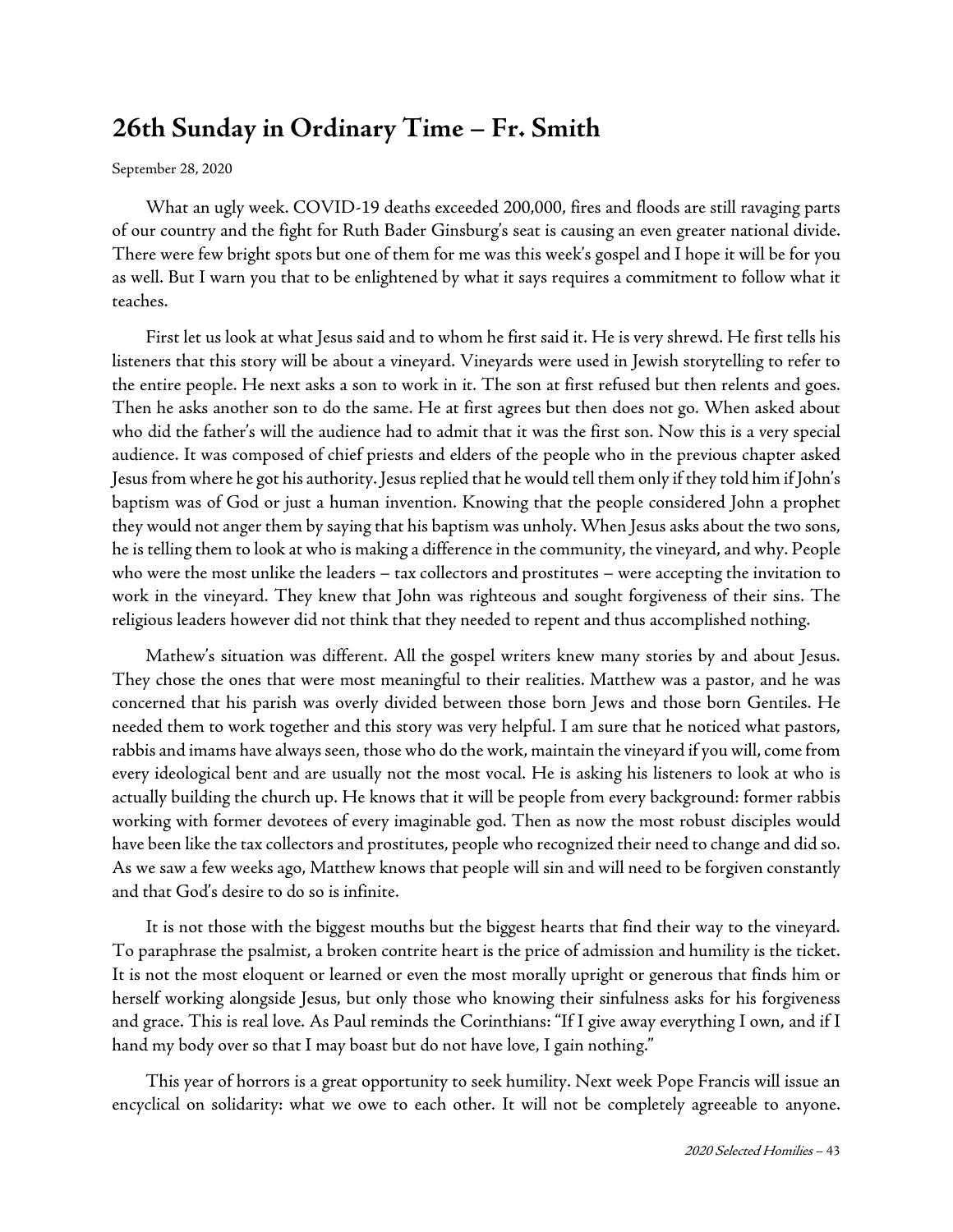Catholic Social Teaching never is. None of the viable political options open to us sufficiently expresses Catholic Social Teaching that it demands assent. No one can look at another and assume that he or she is completely wrong. This does not mean that we should be paralyzed by perfection. The pure accomplish little in life. No matter what our ultimate political decision we will get our hands dirty; that is the cost of being a citizen in an imperfect world. We may reject another's decision totally but must accept that he or she is acting in good faith and with a clear conscience

That includes not only what we do in this year's presidential election but how we reestablish St. Charles. I ask you to read Donna Whiteford's reflection on our re-founding in this week's email<sup>[7](#page-49-0)</sup>. If you

<sup>7</sup> Donna Whiteford is president of the Parish Pastoral Council.

Dear St. Charles Parish Family and Friends,

<span id="page-49-0"></span>It is hard to believe it is the end of September and Fall is definitely here. I often look at each season as both an ending and a beginning – bringing not only new weather and activities but new opportunities. So this got me to thinking about something Fr. Bill said last Sunday before he made the announcements at the end of Mass – about wanting St. Charles to be a faith community where someone knows your name.

Fr. Bill has spoken about how this difficult time we are living through presents us with an opportunity to "re-imagine or re-found" St. Charles. I'll admit I was confused when he first said this but after a few conversations I understand that he means that this time is an opportunity for us, the St. Charles faith community, to ensure that the parish is reflective of who we, the parishioners, are today, and who we want to be; that it offers all of us both the spiritual and social programs we want and need to nurture our faith and our sense of community; and importantly, is a place where someone does know not just our name but, who we are.

As I read recently in *The Universal Chris*t by Richard Rohr, O.F.M., Fr. Rohr believes we sometimes focus too much on Jesus the messenger and not enough on the message Jesus came to spread. That message to me is not just about attending Mass on Sunday, but asks each of us to participate fully in the life of our church and community and to be an active part of that community, again where we know each other's names.

How can each of us achieve that full and active participation? I'm hoping that each of you will prayerfully consider how you might become more active in helping St. Charles as we move forward, each in the way most appropriate to your life and family situation. If asked if you can volunteer, please consider what you might be able to do. And even though we are social distancing during these times, don't forgot to say hello and ask someone you don't know their name when you are at church. Or ask others in the parish what it means to volunteer at St. Charles.

As it says this Sunday in Paul's letter to the Philippians, "in humility value others above yourselves, not looking to your own interests but each of you to the interests of others." Can you volunteer to help with the food pantry, the Family Faith Program, serve as an Usher so we can hold additional Sunday Masses or serve in another of our lay ministries? We welcome all to volunteer and help the parish, regardless of whether you have one hour or ten to contribute. And we welcome all your thoughts on growing our parish spiritual and social offerings.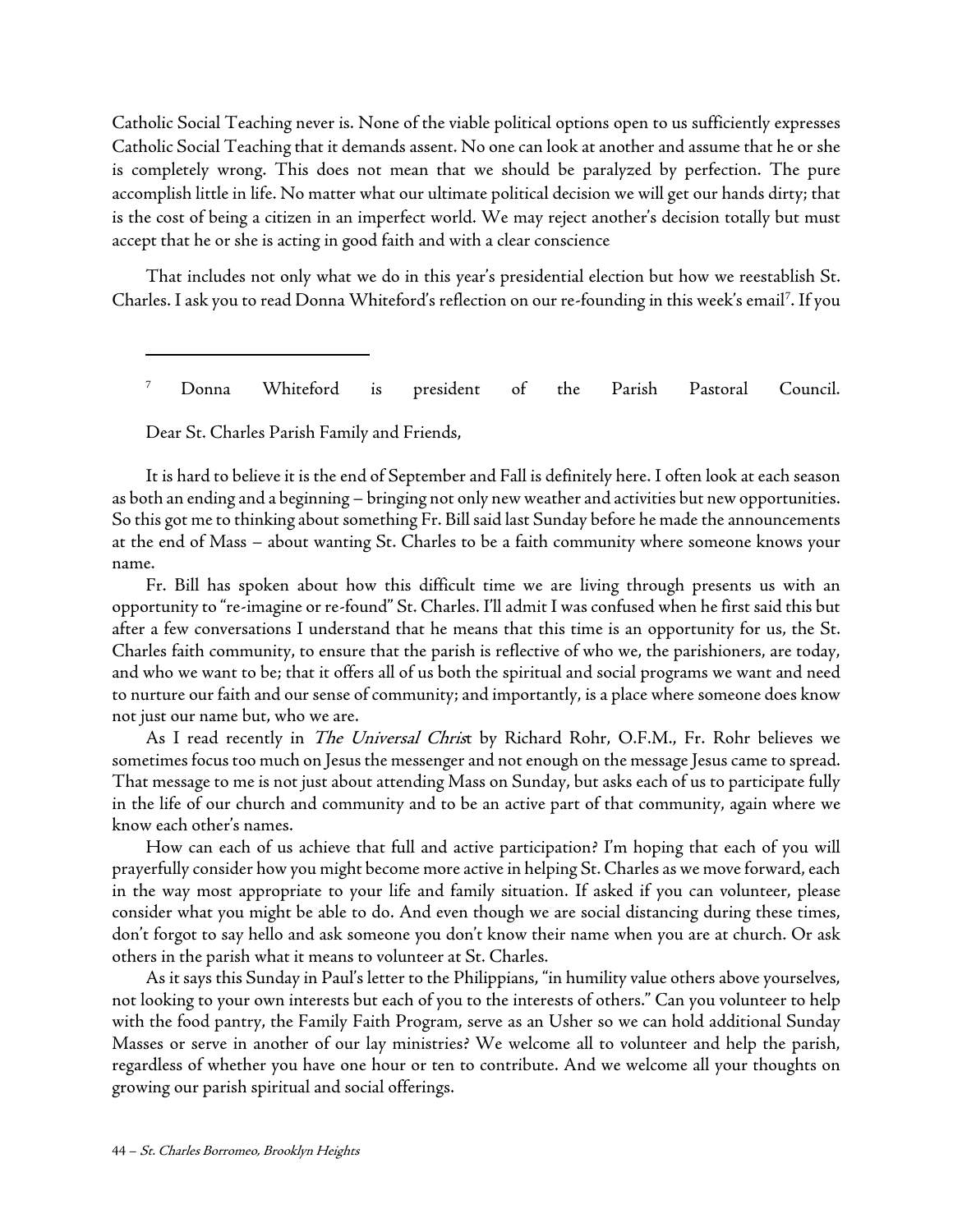are not on our list, please go to our website and sign up. She quotes from this week's second reading from Paul's Letter to the Philippians: "humbly regard others as more important than yourselves, each looking out not for his own interests, but also for those of others".

Matthew and Paul both have great experience with difficult communities and have much to teach us. Notice that they do not tell us to set up exploratory committees nor how to fund raise. They tell us to acknowledge our own sinfulness, forgive each other from our hearts and assume the basic decency of our fellow Christians. Given the talents of the people I see before me I assure you that I and the other parish leaders will be asking for your advice and assistance but again to return to Paul without the humility that comes from love we will be mere "clanging gongs or clashing cymbals".

If we are to rebuild St. Charles Parish on the firmest possible ground, then it be by humility and the desire for mutual forgiveness and conversion. Our task is not to attain ideological purity, but to build community.[8](#page-50-0)

Jesus, through the apostles, created a community of active and participative believers. Our parish needs each of us if we are to carry on that tradition today.

Your sister in Christ,

Donna Whiteford

<span id="page-50-0"></span> $8$  The Blessing of the Animals in honor of St. Francis of Assisi was held at a socially distant Young Professionals meeting on October 4. https://youtu.be/o0FAU3glpoA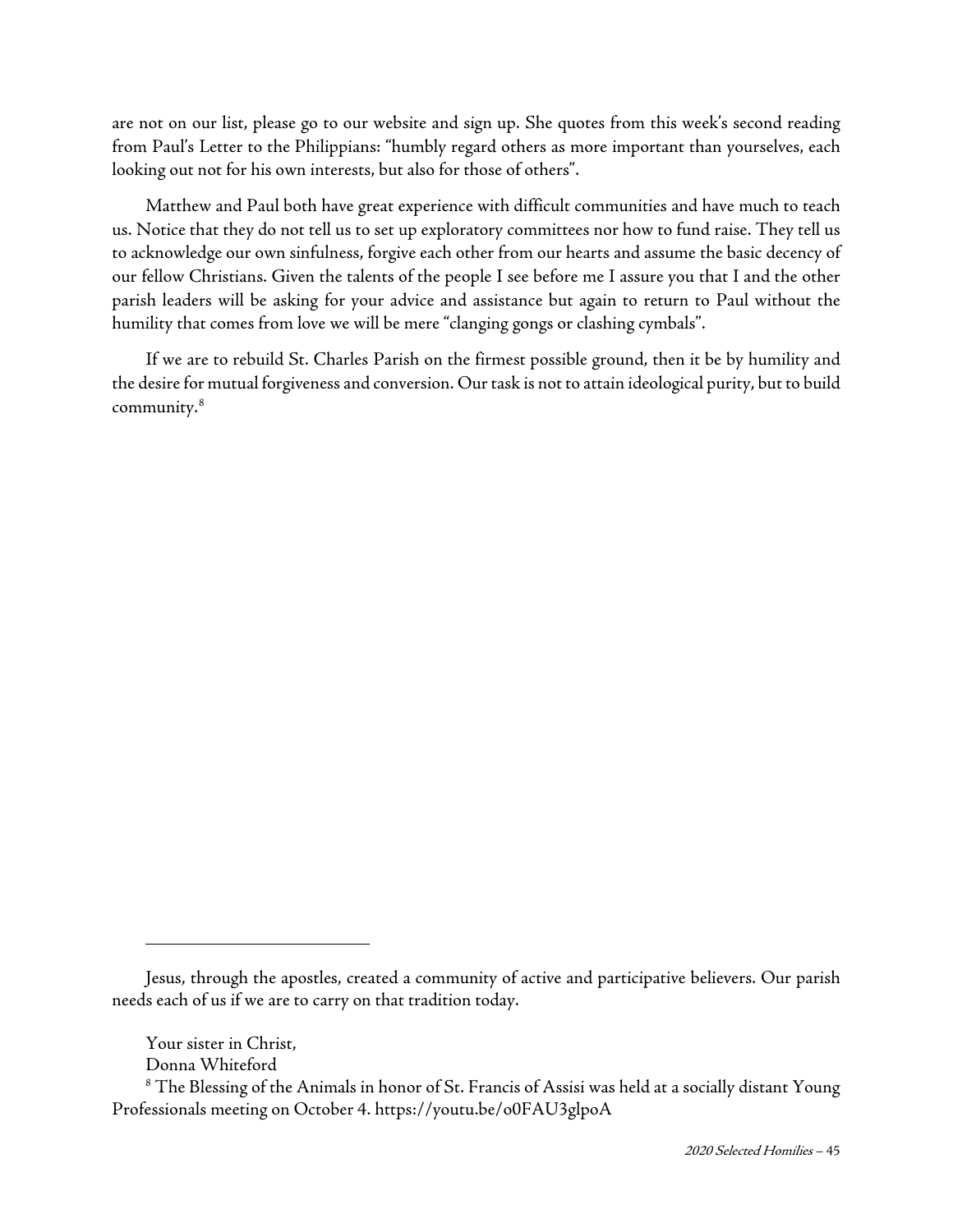## <span id="page-51-0"></span>**29th Sunday in Ordinary Time – Fr. Smith**

#### [October 19, 2020](https://www.stcharlesbklyn.org/2020/10/29th-sunday-ordinary-time-fr-smith-homily/)

My first meeting with community organizers was memorable. A group of Catholic pastors in Bed-Stuy recognized that many of our parishioners were being displaced by real estate predators and that we wanted to combat this. When I entered the meeting room, the lead organizer, who has since become a mentor and friend, looked at me and said, "Here comes the problem."

I was taken aback, but he explained that he did not mean this personally, but that I was of the '60s generation which tends to be anti-institutional. He told us immediately that we would help our parishioners keep their homes only by using and strengthening institutions. If we were not prepared to do that our time could be better spent helping them move their furniture on to the street.

Today's gospel and Pope Francis' new encyclical Fratelli Tutti have shown me again the wisdom of these words.

First the Gospel. Jesus is being set up and he knows it. Taxes are always a vexing question and even more so in an occupied territory where they are paid to an oppressor. If Jesus says don't pay them, he would be arrested; if he says pay them, he will seem to be a collaborator. We admire the shrewdness by which he avoids the trap, but isn't it stating a misconception: doesn't everything belong to God?

The answer, of course, is yes, but God expects us to live together and thus encourages institutions which promote security and the equitable distribution of goods. This will vary from age to age, but it is a necessary part of human living, even something as flawed as the Roman Empire.

Pope Francis reminds us of this in the encyclical. Every person and society must seek the common good, but that can be obtained in many ways by many systems of thought. There are many roads to the same end, yet he is very clear that all will require the development and sustenance of strong institutions. These extend from the family through voluntary organizations like churches and local societies to the entire range of civil agencies This is organized by politics.

Francis is quite aware that politics is for most of us distasteful and acknowledges the corruption and inefficiency of many politicians. Yet he is insistent that, and I quote, politics is "a lofty vocation and one of the highest forms of charity, inasmuch as it seeks the common good".

We need to take common good rather literally. There are some people who believe that politics exists to only to enhance the economy. Indeed, for some a country can be judged by its gross national product alone. This is certainly a part of any successful society, but it must serve the common good. Vast inequalities of income and wealth inevitably weaken a community. If a sizable proportion of the population realizes that no matter how hard they work, they will never really be able to change their situation. While others have few impediments before them it is difficult to develop meaningful patriotism. This is usually compounded with the reality that while some people live like kings, others scrounge in garbage cans for food. Massive inequality has teeth.

Politics for Francis is the art and science through which our neighbor does not find himself in poverty. Sometimes this can be handled by a family, sometimes by a church, but it usually requires a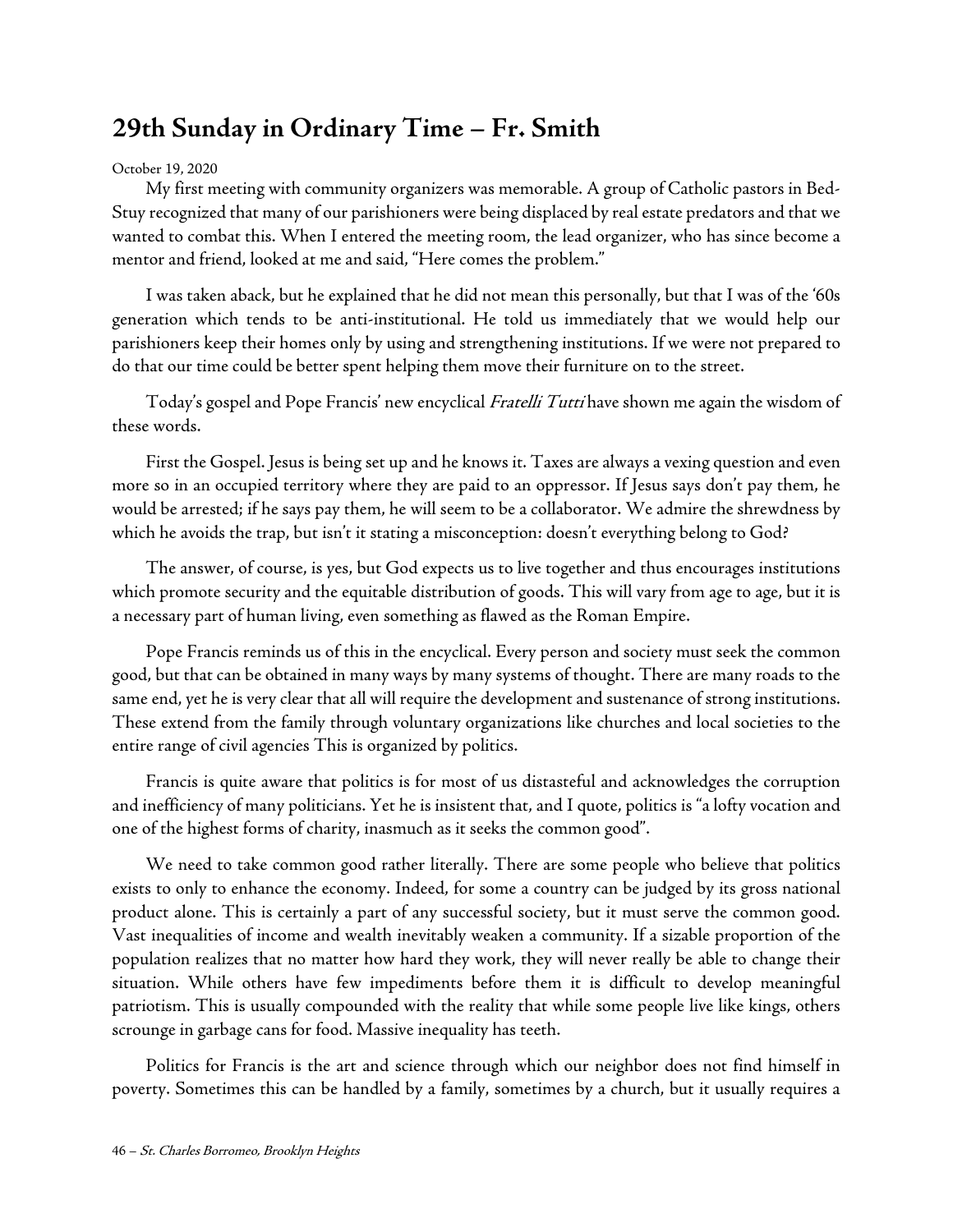more robust civil component. Francis writes: "private life cannot exist unless it is protected by public order. A domestic hearth has no real warmth unless it is safeguarded by law".

This quote continues for a while and it is included with some excerpts from "Fratelli Tutti" on the website. They are well worth reading.

This is all a matter of love and he gives a wonderful example of two kinds of love. He expresses this so well and with such warmth that I will quote it in full:

It is an act of charity to assist someone suffering, but it is also an act of charity, even if we do not know that person, to work to change the social conditions that caused his or her suffering. If someone helps an elderly person cross a river, that is a fine act of charity. The politician, on the other hand, builds a bridge, and that too is an act of charity. While one person can help another by providing something to eat, the politician creates a job for that other person, and thus practices a lofty form of charity that ennobles his or her political activity.

#### Pope Francis, Fratelli Tutti (186)

Note how Francis clearly identifies the person who puts this all together as the Politician. He reminds us that the politician will be successful only to the extent that he or she is motivated by love. Francis is in no way naïve in this matter. Indeed, his comments on practical politics are disturbingly realistic. The last paragraph of the selections provided on the web site is particularly poignant and should be read by all of us before we vote this or any year.

Francis sees the politician, admittedly used very broadly, as the person who is responsible for coordinating all the elements which go into a successful country. There will always be the temptation to mechanically apply the principles of one's favorite ideology to the world without thought or love. His holiness is particularly concerned about this as it puts human beings of flesh and blood in the straitjacket of mere thoughts and ideas. A politician is called to apply his or her whole being to real life. He calls this political love, difficult to obtain and more difficult to maintain. Yet do we pray for them and do we pray that people will take up politics as more than a potentially lucrative career?

My own experience of this is rather personal. During my mother's last illness, we would pray together and I, loyal priest that I am, would always include a prayer for priestly vocations. My mom would add a prayer for vocations to the political life.

This was amazing because she was usually, at best, disrespectful of authority. I think at the end of her long life, a good deal of it spent causing trouble, she knew what was lacking in the society and knew what was needed to build it up: young people willing to participate in the give and take of civil life.

We are all now Caesar, with the power to determine who will act for us. Can we raise up leaders who will show political love and give more back to God than they received from us?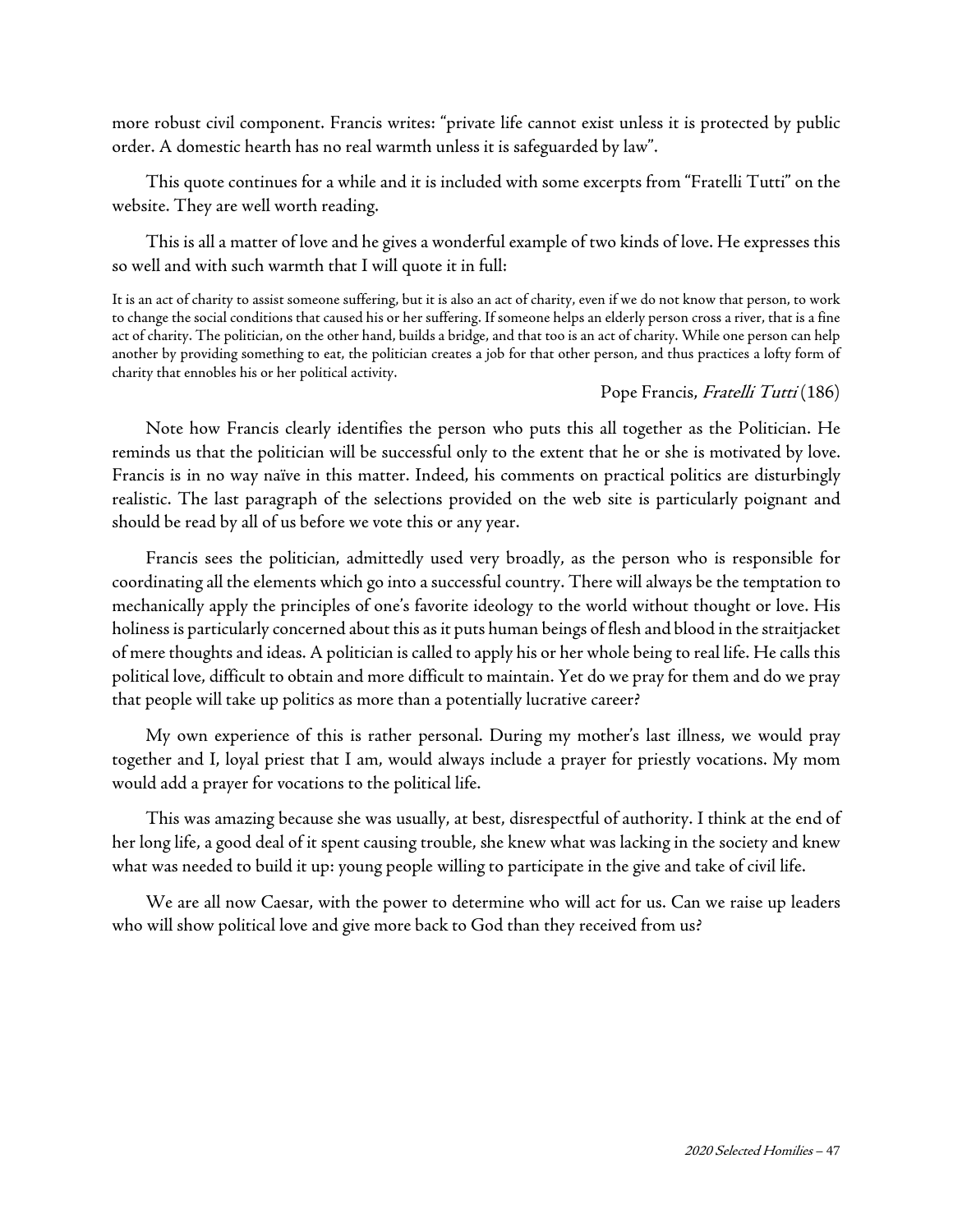## <span id="page-53-0"></span>**All Saints – Fr. Smith**

[November 1, 2020](https://www.stcharlesbklyn.org/2020/11/all-saints-homily-fr-smith/)

I wish to congratulate our parishioners who have been reading the Pope Francis' latest encyclical [Fratelli Tutti](http://www.vatican.va/content/francesco/en/encyclicals/documents/papa-francesco_20201003_enciclica-fratelli-tutti.html). It is a deep work and will be well worth reading several times. With something as profound as this I like to have a key, a phrase or an idea which will put the entire work into perspective. I had trouble finding one until I heard a comment by a Franciscan friar who summed it up with "it doesn't have to be like this". This not only helps to interpret Fratelli Tutti, but also today's gospel reading and feast.

"Beatitude" is usually translated as "blessing": something which puts us in a good situation.

We would consider a job which allows us to have health insurance a blessing. Having a skill set which allows us to have an esteemed place in our society, a blessing. Eating nutritious food since childhood, a blessing. We can appreciate all of these, and I hope that we all have them.

Yet, look at what Jesus calls a blessing:

To be poor in sprit means to recognize that there is much that we cannot do ourselves but are dependent on God. Do you want this? Do you consider it a blessing? Or would you find the power and ability to be independent the real blessing?

To be pure in heart as we see in today's psalm means making God the center of your universe and your defender and redeemer. This sounds excruciatingly pious but totally unreasonable. Wouldn't you rather be defended by a first-class litigator?

And how is it a blessing to be persecuted and reviled? Is not being recognized for our talents and abilities the true blessing? Should we not seek the reward of earthly success; would not the esteem of all put us in a good situation?

It is hard not to read these blessings without being conflicted and I think the usual approach, certainly mine for decades, was to write them off as noble ideas which we will find in heaven. But until then we will accept and use more worldly blessings.

Two things changed my mind and heart.

The first was to realize that the Greek word for blessing, "Makarios", was closer to blissful than what we call blessed. Poverty of Sprit, meekness, mercy, even persecution – if done for Jesus – will bring us bliss, essentially joy. A good job and being held in high esteem are wonderful, but not blissful. It may bring satisfaction – indeed, deep satisfaction – but not joy. Indeed, a person who believes that these things bring bliss needs, at least, greater self-examination.

The Beatitudes of Jesus bring us the Kingdom of God: true support, mercy and the vision of God – all things the world cannot give. The first change for me – and I think many others as well – was realizing that Jesus really did bring a new life, with new expectations. No matter what else we experience in life, if we do not experience bliss and joy, we have not truly lived.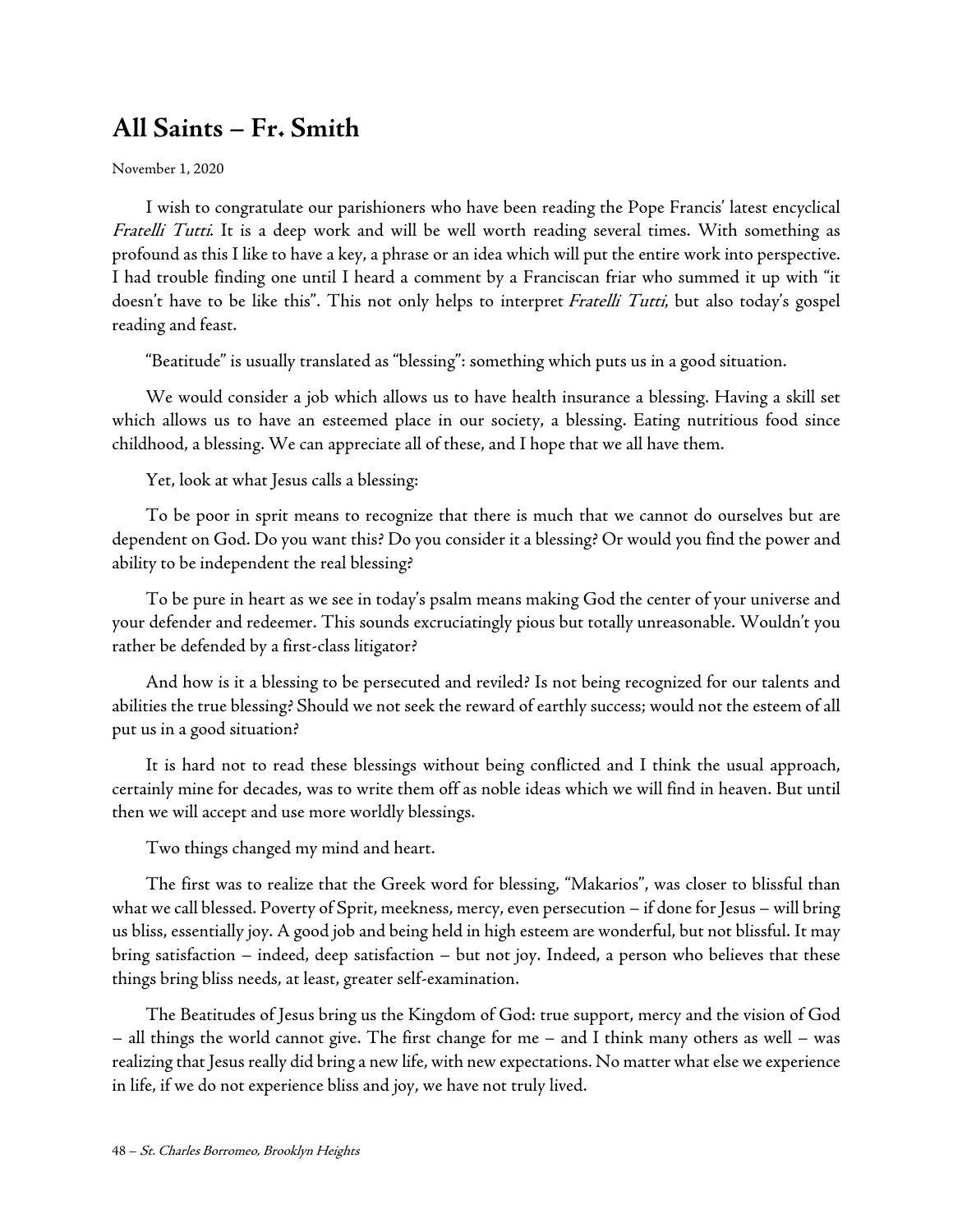The second is that this cannot be done alone. It needs a community.

My previous assignment entailed merging two parishes into one. On paper, they looked similar, but needless to say, they were not. The mechanics were fairly straightforward: one bank account, single staff, but allowing some societies to be duplicated and a simplified Mass schedule. The human aspects were more complicated. How to get people to work together, how to convince them to build a shared community? This was the dilemma which St. Matthew also experienced. He was pastor of a divided community. In his case not from separate buildings, but rather from different world views.

His entire gospel is both a plea and a handbook on unity. His Beatitudes are different from St. Luke's, because despite their seeming unworldliness, they are very practical.

Where there is discord there must be peacemakers. Like Matthew, I needed people who would ease hurt feelings and soothe bruised egos. These truly were in Matthew's words, "Children of God".

There were many talented individuals in the community, but some of them were very aware of their talents and abilities and wanted everyone else to be as well. They were not helpful. Their need for recognition negated their talents. Those who were "poor in Sprit" who realized that their talents were from God and gave them back were important. The kingdom of God could make its way in our parish because of them.

It is amazing how each of these beatitudes is important in community building and how truly blessed we are when we follow them. I was once asked to write a pamphlet on merging churches, and I told the people who asked that it was already done. St. Matthew's gospel is the best guide, and the Beatitudes form the key section. I did, however, offer an equation: "the more a parish lives the Beatitudes, the more it will be the community that Jesus wants it to be".

It is therefore very appropriate that the Beatitudes are read for All Saints' Day. Saint means "holy one", and originally referred to all baptized Christians. We were expected to be holy – not just good or successful in the usual sense of the word. The blessings of the world will make for a good neighbor and can run a good NGO, but not build a parish.

Let us look around us. We can say that the Beatitudes of God are hard to accept and thus rare, but how many people have the blessings of the world? Do all have good jobs, secure health care and housing and all the other items that make the good life? Could it be that because so few people have tried to be saints, the world has had no real moral compass and lost its way? When blessings of this world go to fewer and fewer members of it, are any of us really in a good situation?

The longer we are in semi-lockdown, the longer it will take to revive and rebuild. So many of us have gotten out of the habit of Mass, but also our social and educational projects. And let us note that we at St. Charles are in an enviable situation compared to parishes which did not have technologically adept parishioners. We also see a nation that is profoundly befuddled and has seemingly lost the habit of civility. What will be the blessings we will seek? What will bring us to a good place? Our eyes tell us that the blessings of this world are just not good enough, but the Scriptures tell us that there is an alternative. If we desire the blessings of the Scriptures and work to attain them, it will not be this way: it will be God's way.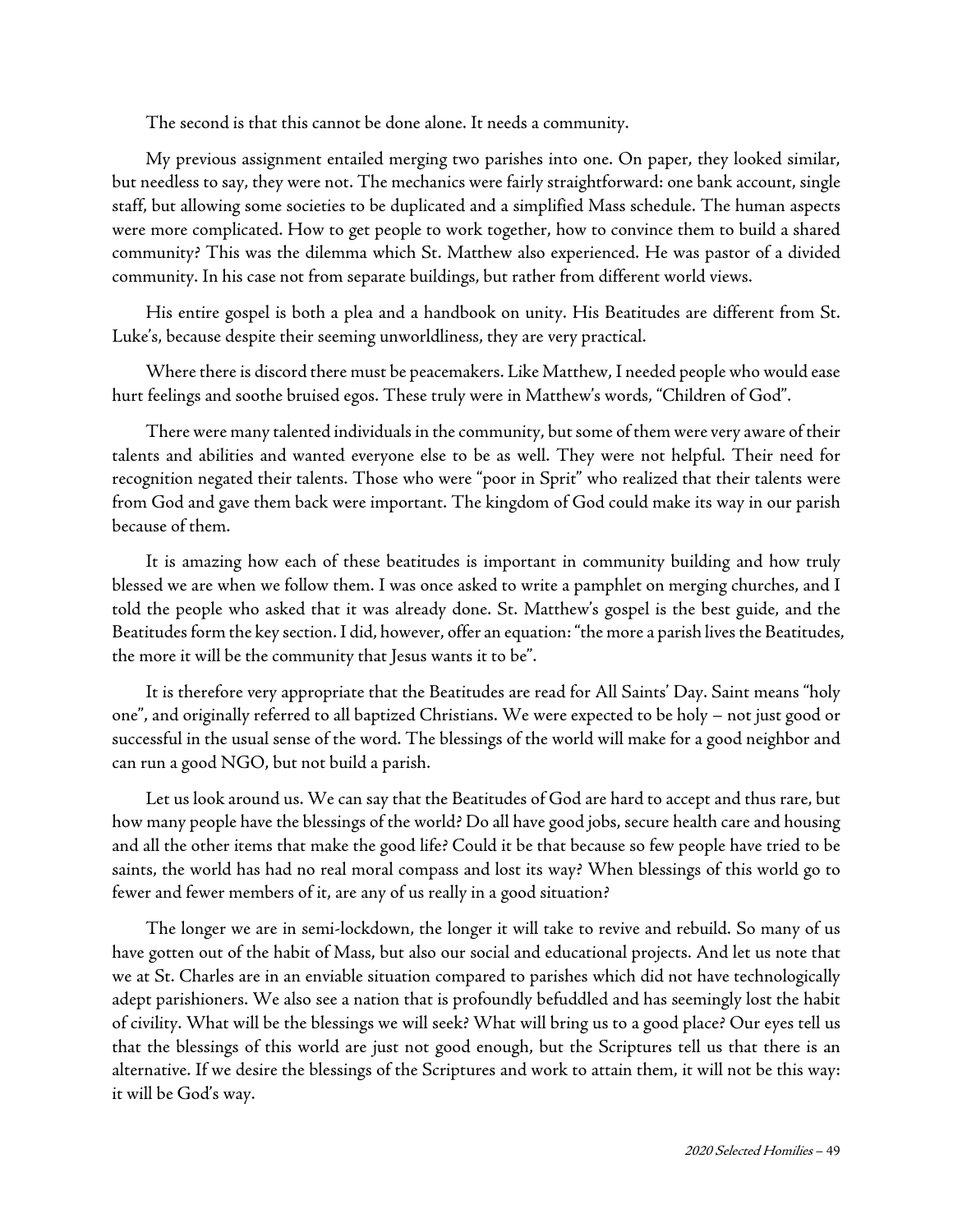# <span id="page-55-0"></span>**32nd Sunday in Ordinary Time Memorial of St. Charles Borromeo - Fr. Smith**

#### November 9, 2020

Today's Gospel asks, "What are you waiting for?" It is always a good question, but especially pertinent on our patronal feast day and the present situation of our nation and parish.

The parable reflects the marriage customs of  $1^{st}$  Century Galilee, which scholars tell us can still be seen in some places in the Middle East today. A marriage was an arrangement between families with two stages. The potential bride was sent to live with the possible groom's family for about a year. If the situation proved satisfactory, the groom would go to the bride's family and conclude the – mostly financial – details. When he returned to his house, they were considered married. This was marked by a great feast – usually, the only one that the couple he would ever give. The young women of the village would participate by greeting the groom with song, and if he came after dark, with lit torches. This may have been the only party of the year and they would not want to miss it. Yet some of the young women did not calculate properly and lost out of the chance of joining the celebration.

Why did St. Matthew include this in his gospel? He is writing for city people who may have understood the reference but perhaps never experienced it. Matthew as always is seeking to bring people together and he sees in these two groups of villagers a division in his own church. There were those who emphasized that the Kingdom of God was among them., here and now. That is certainly true, but it is also true that it needs to be completed and it can only be fulfilled by Jesus. We are called to live good moral lives, but Matthew is acutely aware of the danger of thinking that by that we save ourselves. Ultimately, we need Jesus to bring the Kingdom and our lives to complete fulfillment.

Therefore, we watch, but for what?

In Matthew's gospel, oil is a sign of performing good works. In the Sermon of the Mount, Jesus compares good deeds to the light of a lamp which must "Shine before others" (5:16). As he is building up his Church, he knows that waiting for Jesus is not a passive activity but is marked by acts of love and kindness that we saw last week in the Beatitudes. We watch for opportunities to do good.

Our patron, St. Charles Borromeo, knew that as well. He was a 16<sup>th</sup> Century aristocrat, who, as Pope Pius IV's nephew, was entrusted with great power and authority at a very early age. He could have enjoyed the good life in Rome, but instead he became the Archbishop of Milan, the largest diocese in Italy, and was the first bishop who actually lived there in almost 80 years.

Then he discovered what was waiting for him.

His clergy was indolent and ignorant. He immediately formed seminaries for the education of priests. He also saw the need to educate people in the Faith and developed everything from Sunday Schools for children to fraternities for educated adults. As people do not like to be reformed, especially when they may have to live a more disciplined life, St. Charles received the reward of the true reformer: someone tried to kill him. Ironically, the would-be assassin was a member of a group called "The Brothers of Humility".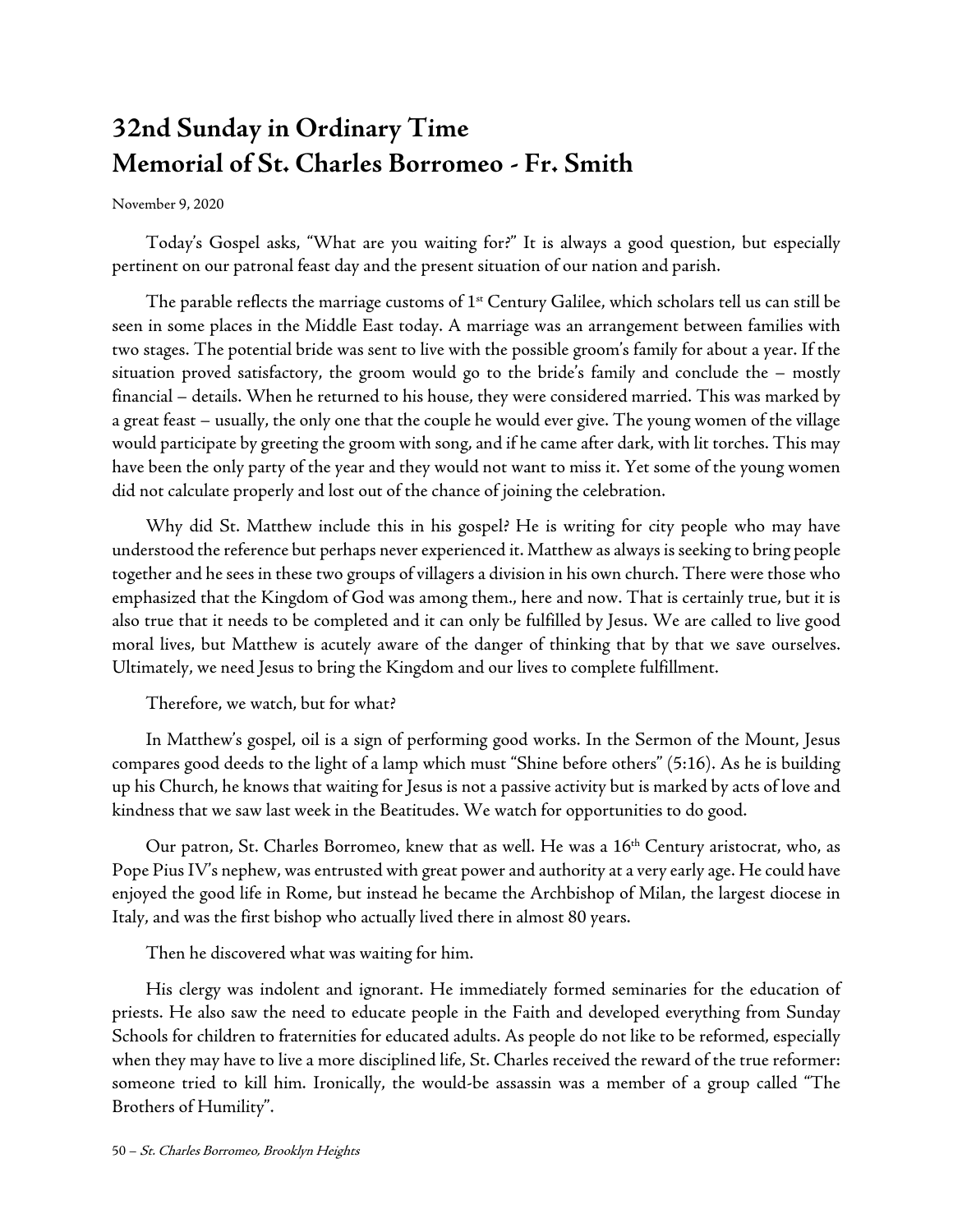Several years after he arrived in Milan, there was a great famine followed by an outbreak of the plague. The rich, including the governor and his staff, left the city. St. Charles not only stayed, but also persuaded many clergy to remain with him. He nourished the people in several ways. First, he bankrupted himself by feeding over 60,000 per day. Then he set up altars on the streets and had mass celebrated in the outdoors. You can see this in the stained-glass window behind me:



These activities shamed the governor and other civil leaders to return and begin the reconstruction of the city.

What is waiting for us?

As a parish under the protection of St. Charles, we should be especially aware of the need to know our faith and care for the poor.

He would be very proud of us that throughout our own time of lockdown we have continued our religious education programs. Most conspicuously, of course, our "Sunday School"<sup>[9](#page-56-0)</sup> which, as St. Charles developed them, is quite fitting, but also our adult faith sharing and book clubs. It is in his spirit that we will be expanding our education ministry this Advent to include bible study. The scriptures interpreted by the tradition of our church is the bedrock on which we live. The reformation of our Parish is waiting for us and as educated people it is ridiculous to believe that we can rebuild St. Charles in ignorance of the scriptures. It will be the Holy Spirit that will guide and strengthen us but as the young woman waiting for the bridegroom, we must give the Spirit something to work with.

The poor are also waiting for us. The necessity of moving the food pantry once located at Catholic Charities headquarters to St. Charles has proved a great blessing for us. We have over 20 regular volunteers, most of them from our parish.<sup>10</sup> This is wonderful, but it only deals with the result not the cause and our young professionals' group is working with several local civic groups to address the root causes of racism and lack of opportunity.

What else is waiting for us?

<span id="page-56-1"></span><span id="page-56-0"></span><sup>9</sup> Maureen Pond directs the Family Faith Program, which offers religious education for children in Pre-K to 8th Grade. There were over 80 students participating in the program this year. Classes were conducted remotely using Google Meetings.

 $10$  The new food pantry location at St. Charles is led by Joseph and Diane Genova.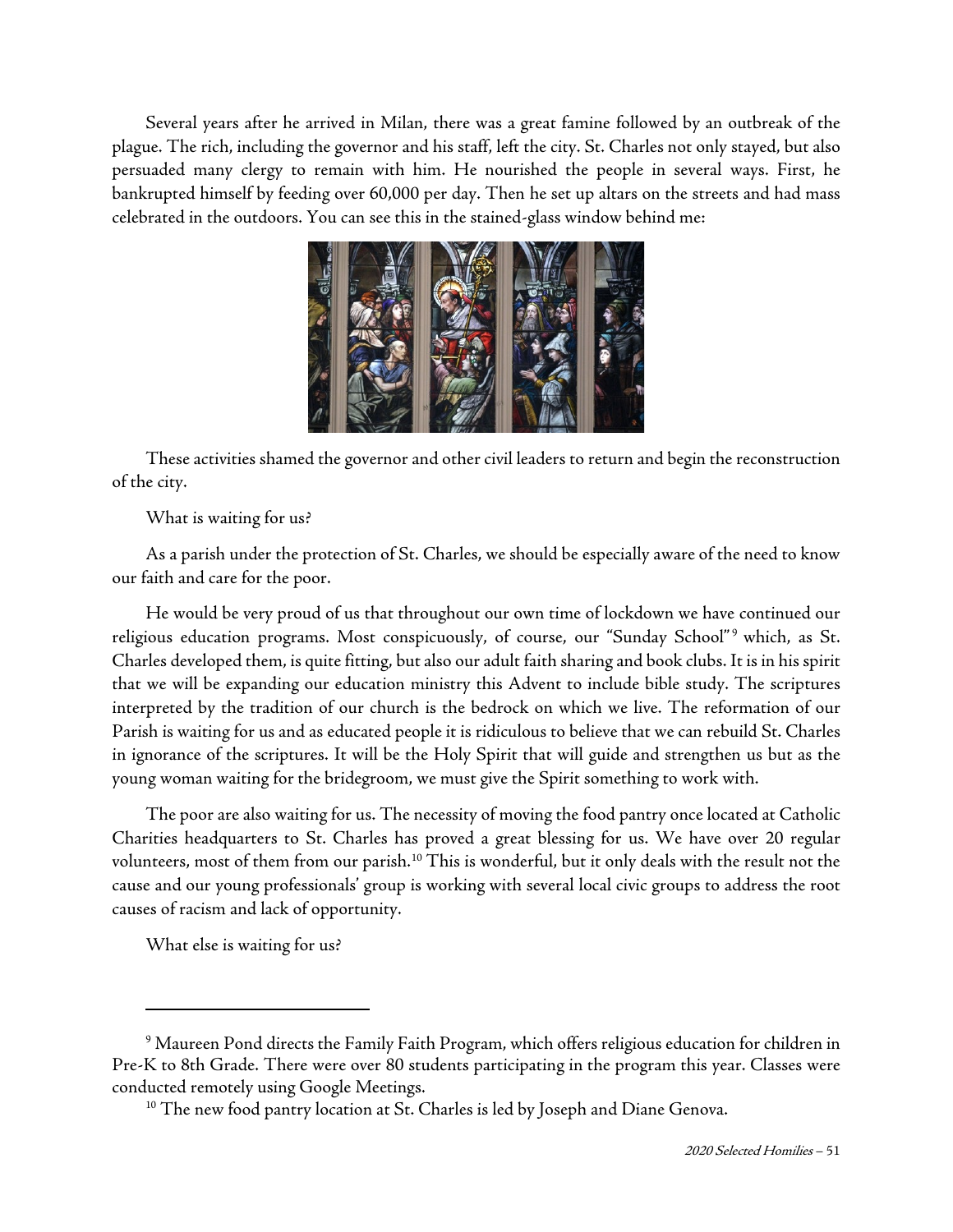The recent election campaign has revealed that our country is more divided and bewildered than we may have imagined. But we may better ask, "What was waiting for us?" As revealed in his latest encyclical, Fratelli Tutti, Pope Francis has clearly shown that the origins of a lot of our problems would have been revealed and solutions advanced through Catholic Social Teaching. Yet how many of us took advantage of this treasure? Were we not like the unwise in today's reading? Reasons for and suggestions to address this are found in the weekly email and website.

I do not know what even the immediate future will bring. What awaits us is a mystery, but we who assemble here today can take comfort that through our faith in Jesus we know who is waiting for us.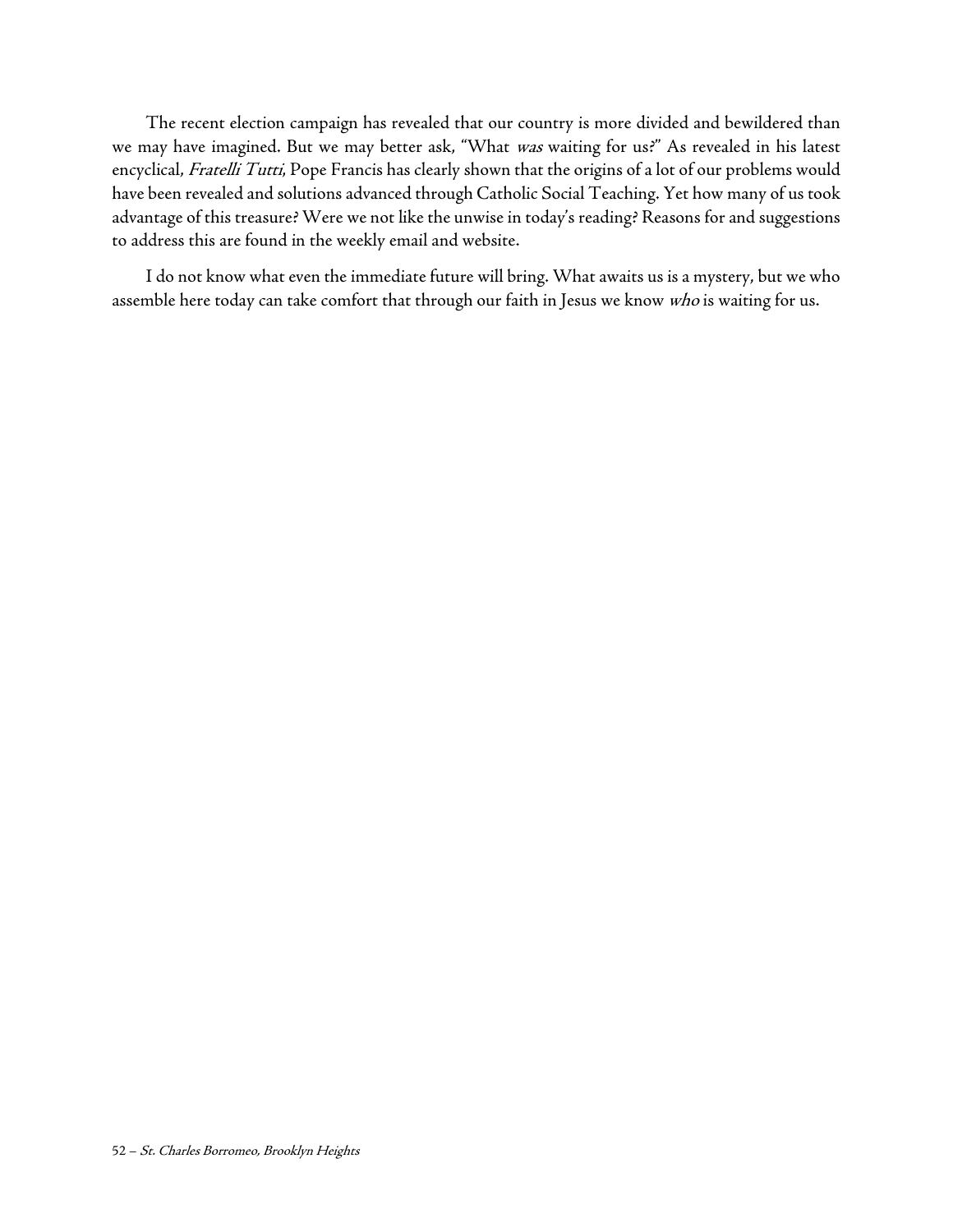## <span id="page-58-0"></span>**1st Sunday of Advent – Msgr. LoPinto**

[November 30, 2020](https://www.stcharlesbklyn.org/2020/11/1st-sunday-of-advent-homily-msgr-lopinto/)

Paula Mares was baptized at the 11:15 am Mass, viewable a[t https://youtu.be/mFTQG9uTULw](https://youtu.be/mFTQG9uTULw) .

We come today to the first Sunday of Advent, the beginning of a new liturgical year.

It had been certainly all of our hopes that when we came to this point, the pandemic would be gone, and we would all be in a much happier mood. But the reality is that, unfortunately, we seem to be in the midst of a second wave. And so, we need to be cautious. We need to be watchful. And so fitting that the words of the scripture today are calling us in that direction to be watchful, to watch.

Perhaps the best way to understand the scripture today is to put it in the context of what we are doing as part of this liturgy. Today, we are baptizing Paula. And as we do that, we reflect on how reality often brings life to the scripture.

You think about it, the mother and father: how they have been watchful, in anticipation of the birth of the child. Every little thing, you know, that first kick, that concern, all of the medical procedures in the sense of checking out all of those things, being very watchful.

And yet the watching isn't over. Perhaps the last word of today's scripture is the most important for the parents and for the godparents and for everyone else with the birth of a child.

Watch.

For in a sense, the watching is on both sides.

If you look at Paula right now, she's watching. She's trying to figure out what is she doing here today in the midst of all of this? Why did she have to get dressed the way they dressed her? Who were these people who were here with her? We're watching and her parents and her godparents are watching as they will be watching all along for those little signs, that first sign of recognition.

And you begin to see that the child is becoming observant. And then watching for those first steps.

These first sounds – and all of it really is a process. But at the same time that you're watching for all of those signs, she's watching. She's watching to learn.

That's part of what I asked you when you came at the very beginning. I said, are you willing to take the responsibility of training her in the practice of the Faith? Because she will be watching. What all of this means, she will be watching you and your actions, your words, your gestures, all of those little things that we often think are inconsequential, but actually are very important. Because those who are observing are learning. They're learning by watching. And in that process, then, is there growth? Is there development?

So, again, the scripture today is very important in a sense, because it positions Advent. What is Advent really about?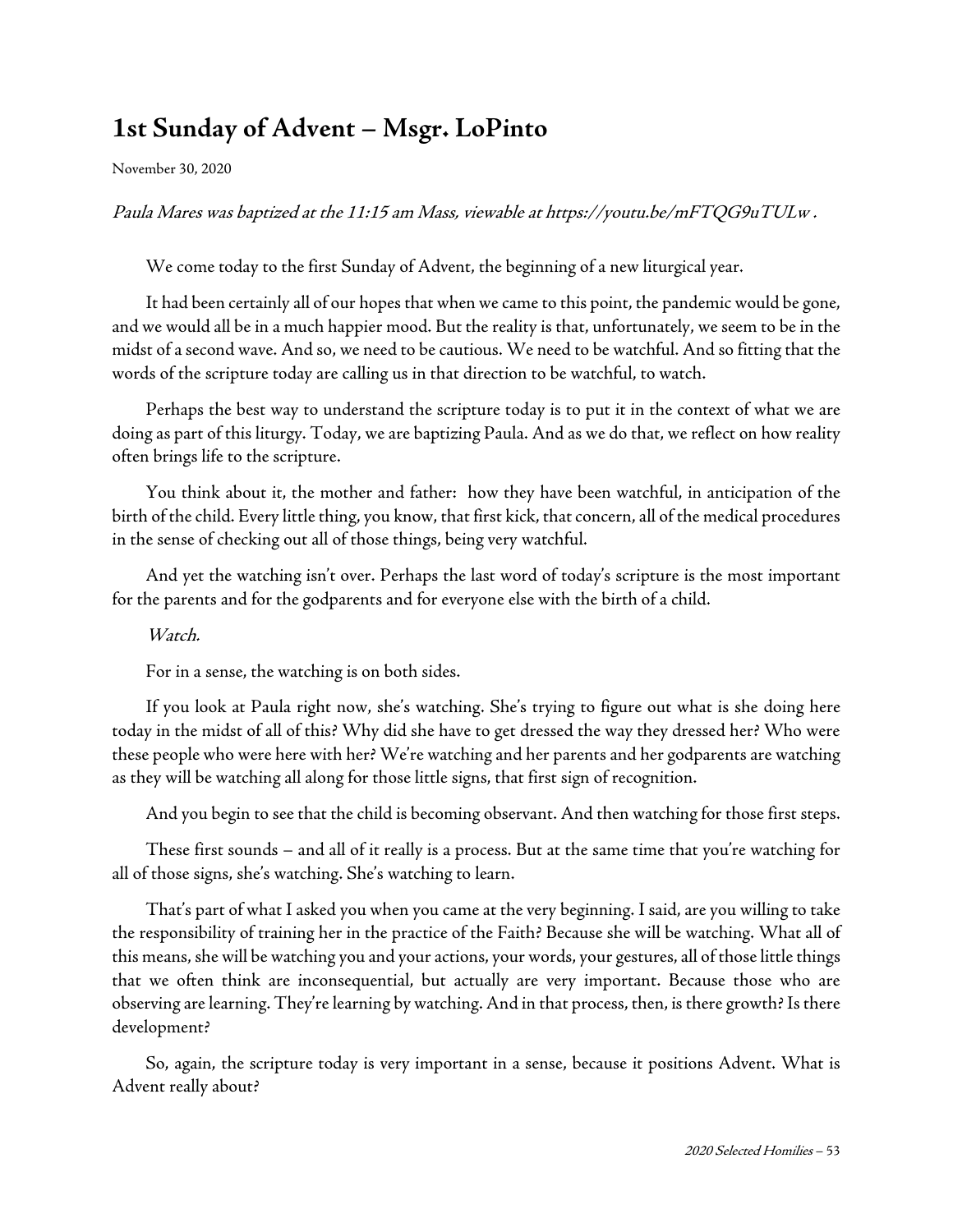I was out yesterday briefly, and I already saw people carrying their Christmas trees. You know, maybe you've not really done that – I don't want to be, but it's that sense that we can't wait. We have to rush everything. We have to rush everything.

And yet the reality is that Advent is a time of watching. A very critical time of watching. Because Advent reminds us that what we're preparing for is the greatest miracle, the miracle of the Incarnation: God becoming man.

But God says, I didn't do it once. I didn't do it twice. I do it continually. And it is only when you learn to watch, when you learn to watch how God enters into our history on a continual basis, that you begin to understand what's the call of our faith.

What's the challenge of our faith in the midst of a world that often closes its eyes?

Because the beauty of watching is that you have to have your eyes open. Just like Paula has her eyes open right now and is watching every day. And I know getting a little excited there. It's beautiful, right?

But it's watching with eyes open to the world in which we live, that can see how God is coming to us. How God is approaching us. How God is calling us, God is challenging us.

And so Advent has this character to it, a character that is critically important for us people of faith.

Because it says: Watch. Watch. Watch.

Open your eyes and see how God is reaching out to you.

On one side, the blessings. But also watch and see how God is calling and challenging you – the reality of a suffering world in which we live.

And so hopefully when you put the two together, what we learn is that we are the continuation of the great mystery of the Incarnation.

In a sense, we are watching and observing the action, the action of being the hands of God, alive and at work in the world.